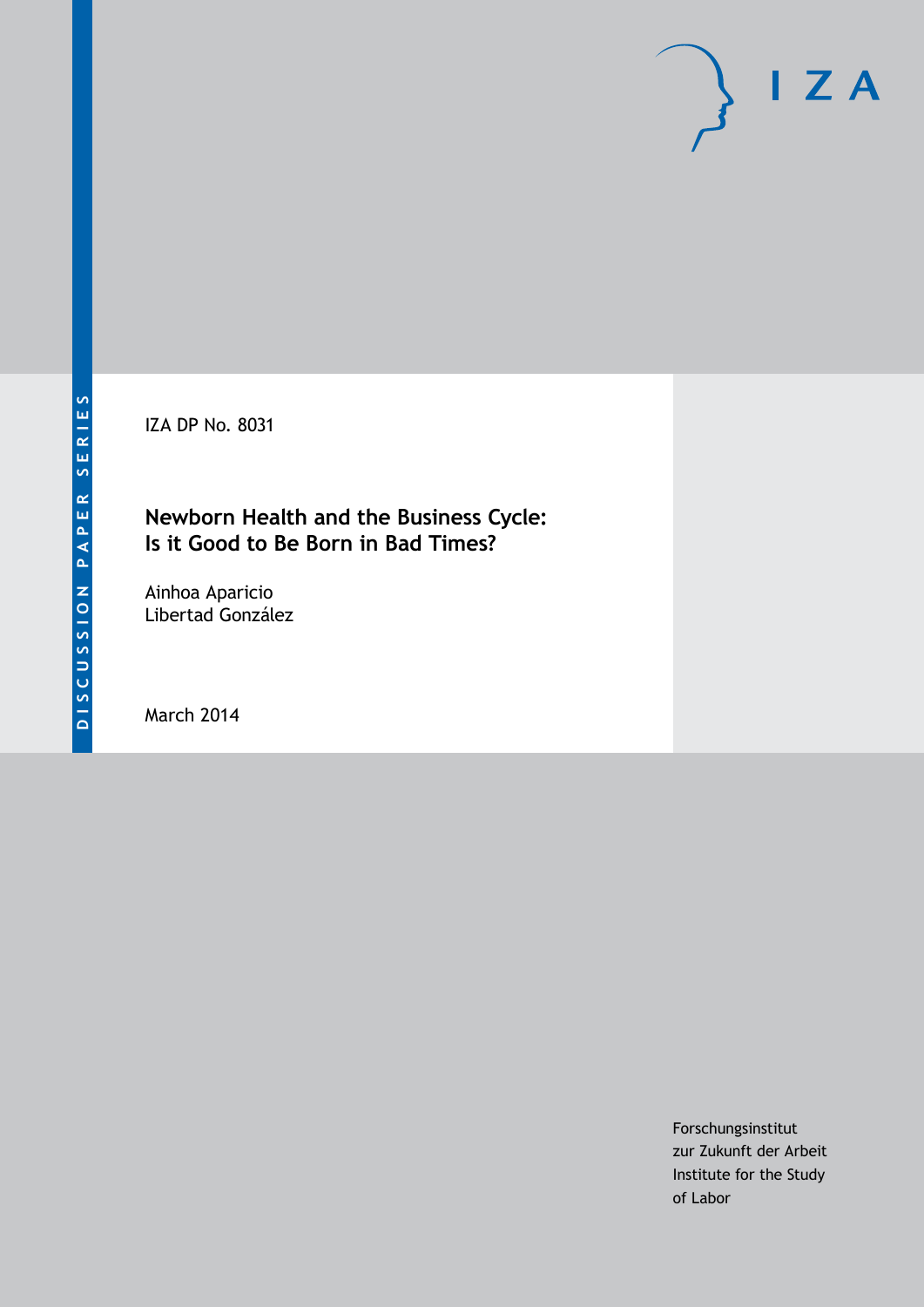# **Newborn Health and the Business Cycle: Is It Good to Be Born in Bad Times?**

### **Ainhoa Aparicio**

*Collegio Carlo Alberto and IZA*

### **Libertad González**

*Universitat Pompeu Fabra, Barcelona GSE and IZA*

Discussion Paper No. 8031 March 2014

IZA

P.O. Box 7240 53072 Bonn Germany

Phone: +49-228-3894-0 Fax: +49-228-3894-180 E-mail: [iza@iza.org](mailto:iza@iza.org)

Any opinions expressed here are those of the author(s) and not those of IZA. Research published in this series may include views on policy, but the institute itself takes no institutional policy positions. The IZA research network is committed to the IZA Guiding Principles of Research Integrity.

The Institute for the Study of Labor (IZA) in Bonn is a local and virtual international research center and a place of communication between science, politics and business. IZA is an independent nonprofit organization supported by Deutsche Post Foundation. The center is associated with the University of Bonn and offers a stimulating research environment through its international network, workshops and conferences, data service, project support, research visits and doctoral program. IZA engages in (i) original and internationally competitive research in all fields of labor economics, (ii) development of policy concepts, and (iii) dissemination of research results and concepts to the interested public.

<span id="page-1-0"></span>IZA Discussion Papers often represent preliminary work and are circulated to encourage discussion. Citation of such a paper should account for its provisional character. A revised version may be available directly from the author.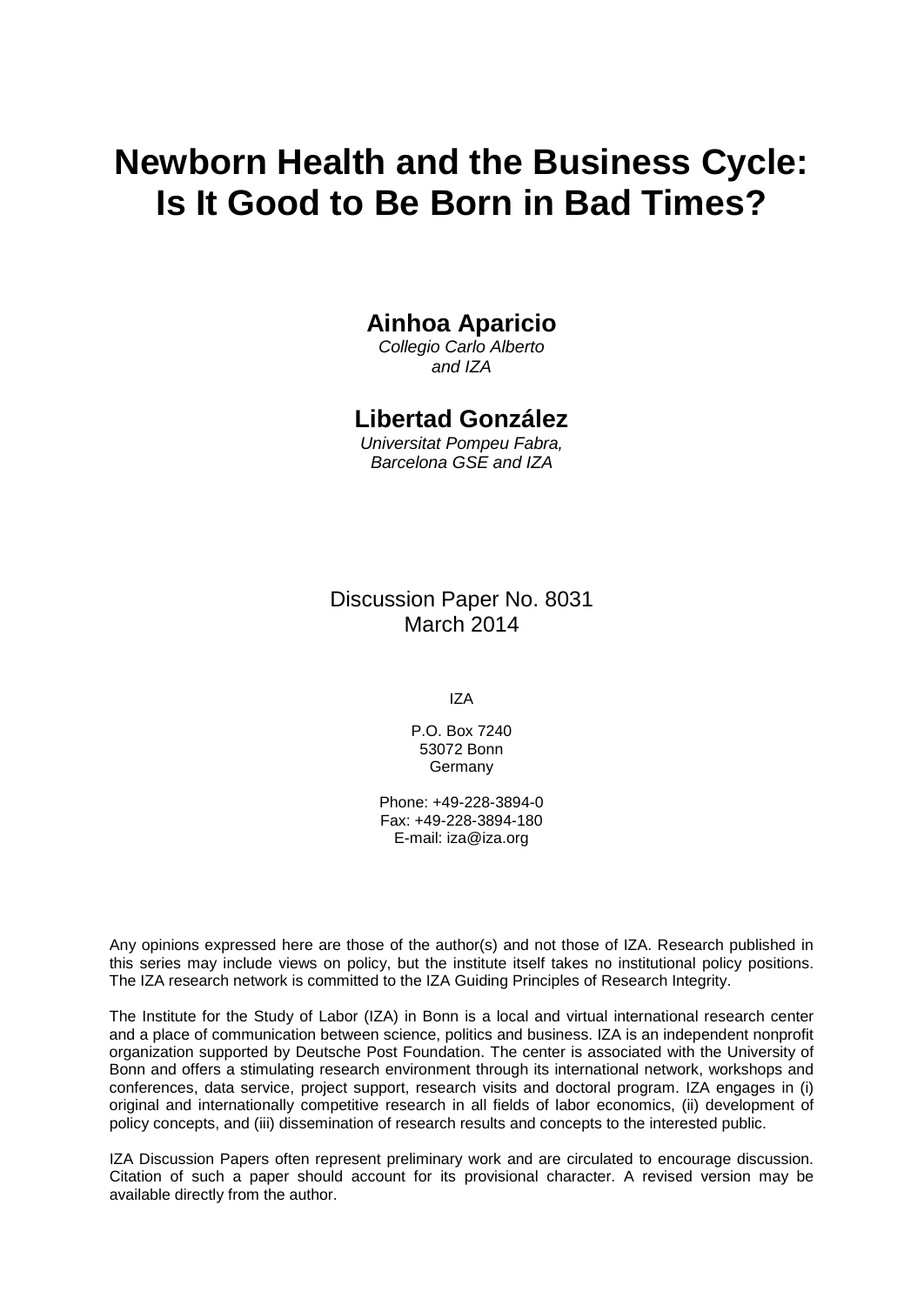IZA Discussion Paper No. 8031 March 2014

# **ABSTRACT**

# **Newborn Health and the Business Cycle: Is It Good to Be Born in Bad Times?[\\*](#page-1-0)**

We study the effect of the cycle on the health of newborn babies using 30 years of birthcertificate data for Spain. We find that babies are born healthier when the local unemployment rate is high. Although fertility is lower during recessions, the effect on health is not the result of selection, since the main result survives the inclusion of parents' fixedeffects. Analysis of National Health Survey data shows that fertility-age women engage in healthier behaviors during recessions (in terms of exercise, sleep, smoking and drinking) and report better overall health. We conclude that maternal health is a plausible mediating channel.

JEL Classification: E32, I10, J13

Keywords: newborn health, business cycle, Spain

Corresponding author:

Libertad González Universitat Pompeu Fabra Department of Economics and Business Ramon Trias Fargas 25-27 08005 Barcelona **Spain** E-mail: [libertad.gonzalez@upf.edu](mailto:libertad.gonzalez@upf.edu)

\* We thank seminar participants at CREI, Collegio Carlo Alberto, Universität Freiburg, Universitat de Barcelona, and Universitat de Girona, as well as conference attendants at Simposio de Análisis Económico 2013. Libertad acknowledges the financial support of Fundación Ramón Areces.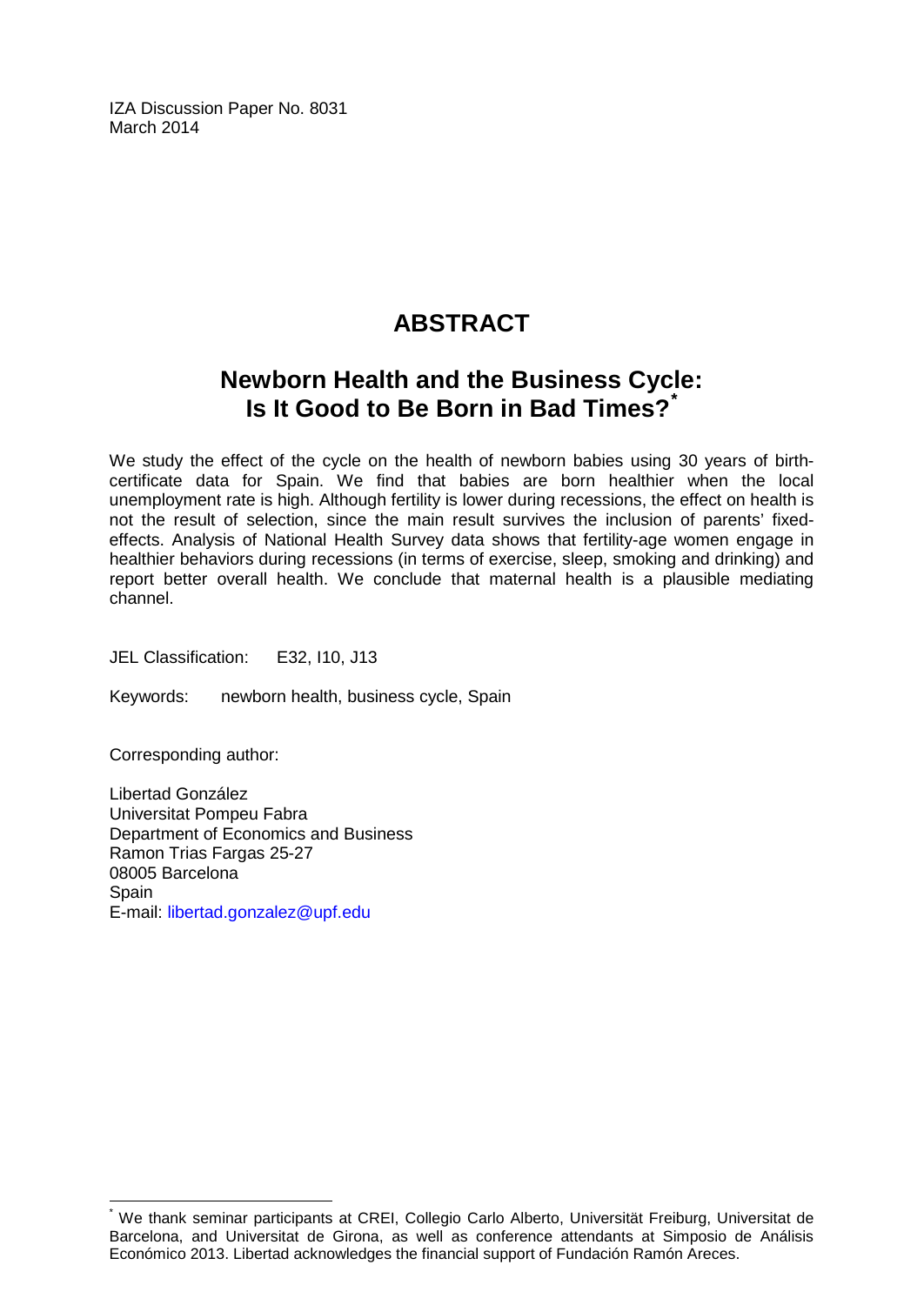#### **1. Introduction**

A recent literature has documented that adult health improves during recessions, at least in the US (Ruhm 2000, 2003, 2005) and some other OECD countries, $<sup>1</sup>$ </sup> plausibly due to healthier behaviors. In their seminal 2004 paper, Dehejia and Lleras-Muney (from now on, D-LM) show that health outcomes at birth (such as birth-weight) are also better on average when the unemployment rate is high. Their results indicate that part of this association can be attributed to selection ("better" parents being more likely to procreate during bad times), but they also provide evidence suggesting that some could be driven by improved maternal health behaviors during pregnancy.

More recent work using data on infant health for other countries, however, has offered a more mixed picture. Several papers have found the opposite association in developing countries. For instance, Bhalotra (2010) found that infant mortality in India increases during recessions, and Bozzoli and Quintana-Domeque (2013) report that birth-weight fell significantly during the 2001-2002 crisis in Argentina.<sup>2</sup> Miller and Urdinola (2000), on the other hand, find that infant mortality increases with positive income shocks in Colombia, and attribute it to mothers having less time to engage in health-promoting behaviors for their children. Finally, recent work by Salvanes (2014) and van den Berg and Modin (2013) for North-European countries (Norway and Sweden, respectively) find no significant association between the local unemployment rate and the health of newborns.

<sup>&</sup>lt;sup>1</sup> See Gerdtham & Ruhm (2006), Neumayer (2004), Gerdtham & Johannesson (2005), and Tapia Granados & Ionides (2008).

<sup>&</sup>lt;sup>2</sup> Cutler et al. (2002), Paxson and Schady (2005), and Baird, Friedman & Schady (2011) find that infant mortality falls during good times, using data for Mexico, Peru, and a sample of 59 developing countries, respectively.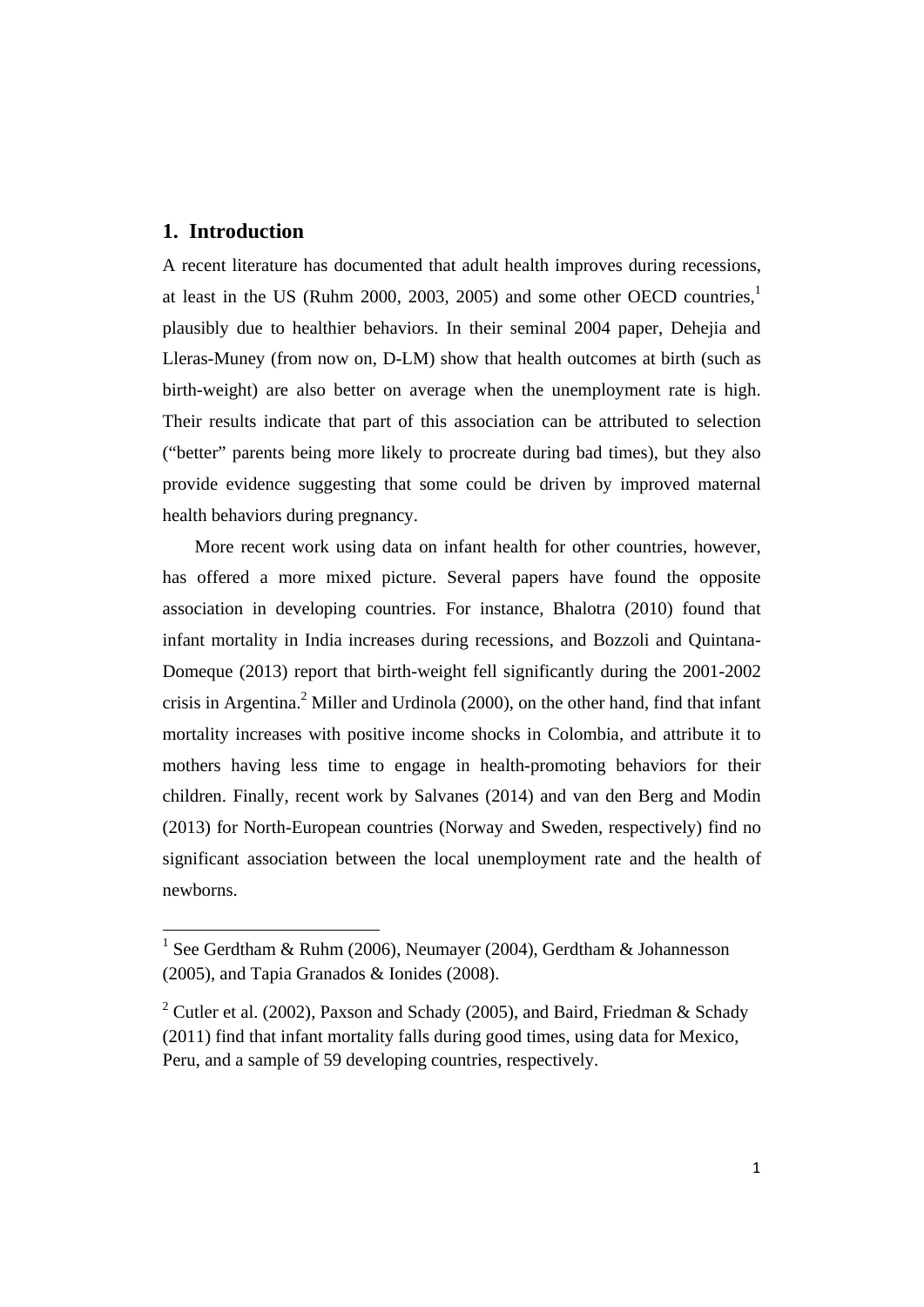We contribute to this literature by using 30 years of high-quality data for Spain, a middle-high income country with large regional heterogeneity as well as large fluctuations in the unemployment rate over time. We exploit very rich birthcertificate data for the universe of registered births from 1981 to 2010, taking advantage of regional variation across the 50 Spanish provinces. We proxy the business cycle by the province unemployment rate (or the employment-topopulation ratio). As measures of health at birth, we observe birth-weight and neonatal mortality.

First, in a regression with province and year fixed-effects (like D-LM), we confirm the US finding that babies are born healthier when the local unemployment rate is high. We then proceed to study the extent to which this association is driven by selection. We do this, first, by analyzing the effect of the cycle on fertility. We find that there are fewer births when the unemployment rate is high. Moreover, the observed characteristics of new parents change with the cycle. This suggests that composition might be driving the results. We test for this possibility by matching multiple births to the same parents at different points in the cycle. The effect survives the inclusion of parents' fixed-effects (D-LM could only control for mother fixed-effects in a subset of their data, covering only California and a short time-period). We conclude that at least part of the effect of the unemployment rate on neonatal health is behavioral and not just driven by composition.

Finally, we explore potential behavioral channels. We first focus on mothers' (pre-birth) labor force participation. When controlling for maternal employment or parental occupation in the regressions with parents fixed-effects, the effect of the unemployment rate on newborn health remains. We thus conclude that maternal employment is not the main mediating channel.

 We then turn to maternal health-related behaviors. We merge eight waves of National Health Survey data, covering 1987-2011, and find that fertility-age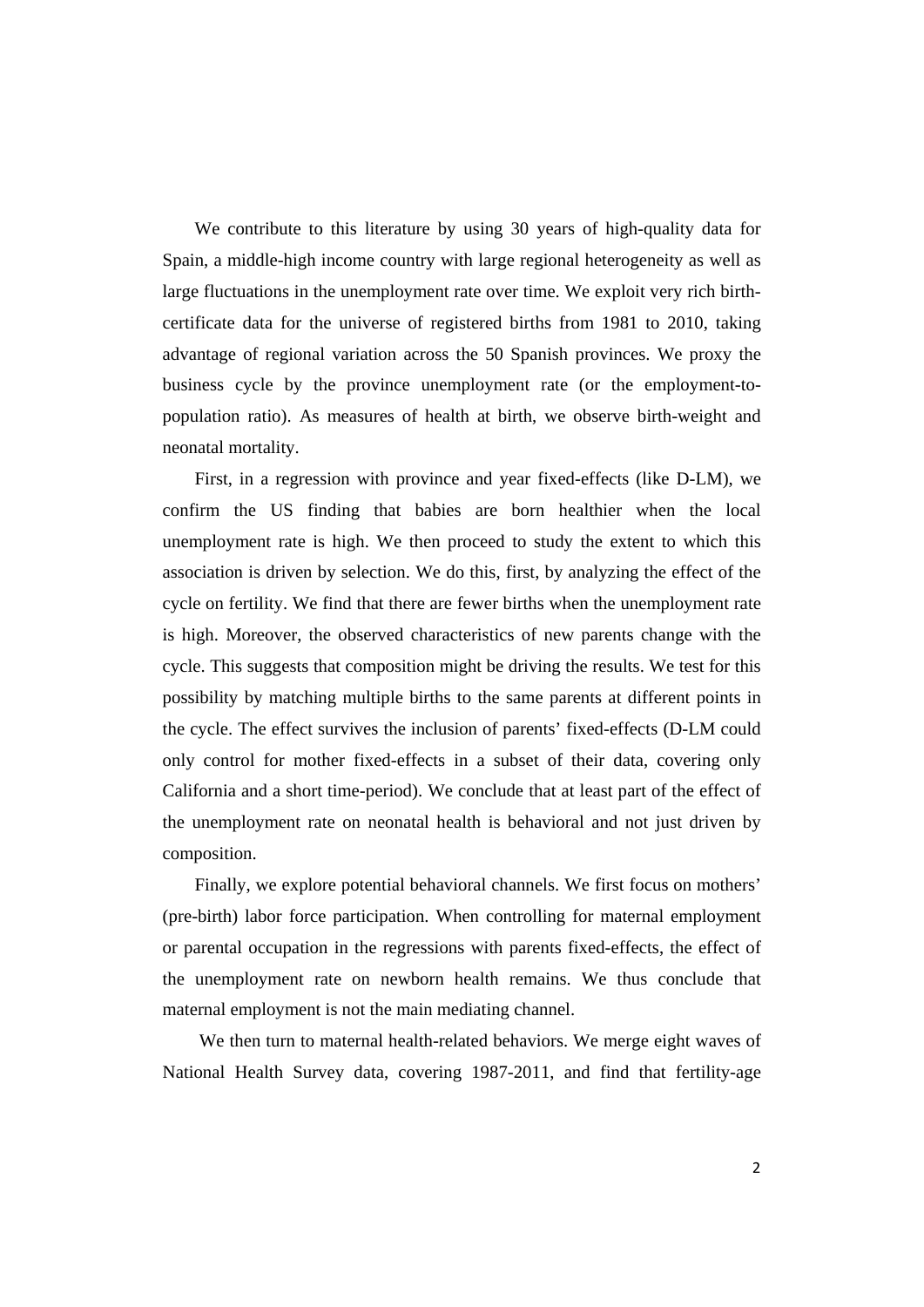women report better health during recessions, and appear to engage in healthier behaviors: they smoke and drink less, exercise and sleep more, and weigh less. This is consistent with the US findings of adult health being counter-cyclical (Ruhm 2000, 2003, 2005).

We conclude that maternal health behaviors and outcomes more than compensate for the fall in household income during recessions, on average, leading to healthier babies when the economy is weak. The effect of the cycle on newborn babies' health is actually stronger for low-skill parents and in lowincome regions. This pattern is also observed in the maternal health results: fertile-age women's health behaviors are more sensitive to the cycle among the low-skill and in low-income regions, which reinforces the main conclusion.

Our work extends the findings in D-LM in three directions. First, we confirm their main result, that newborn babies' health is countercyclical, with data for a different developed country, with important differences with respect to the US in terms of the health care system (Spain has universal, public healthcare) as well as the labor market. Second, we are able to match multiple babies born to the same parents in the birth-certificate data for the whole 30-year period and the whole country, which allows us to test for selection in the full sample. And third, by using pooled National Health Survey data for the same time period, we can test for the counter-cyclicality of mothers-to-be health-enhancing behaviors as a mediating channel (D-LM only analyze a limited set of health behaviors, and for the selected sample of mothers, so that their results could not separate selection from behavioral effects).

How can we reconcile our findings with the conflicting evidence from other countries? In the cases of Norway and Sweden (and Argentina), it would be useful to know whether women's health behaviors are perhaps less influenced by the cycle than in the US or Spain. With respect to India, Bhalotra (2010) reports that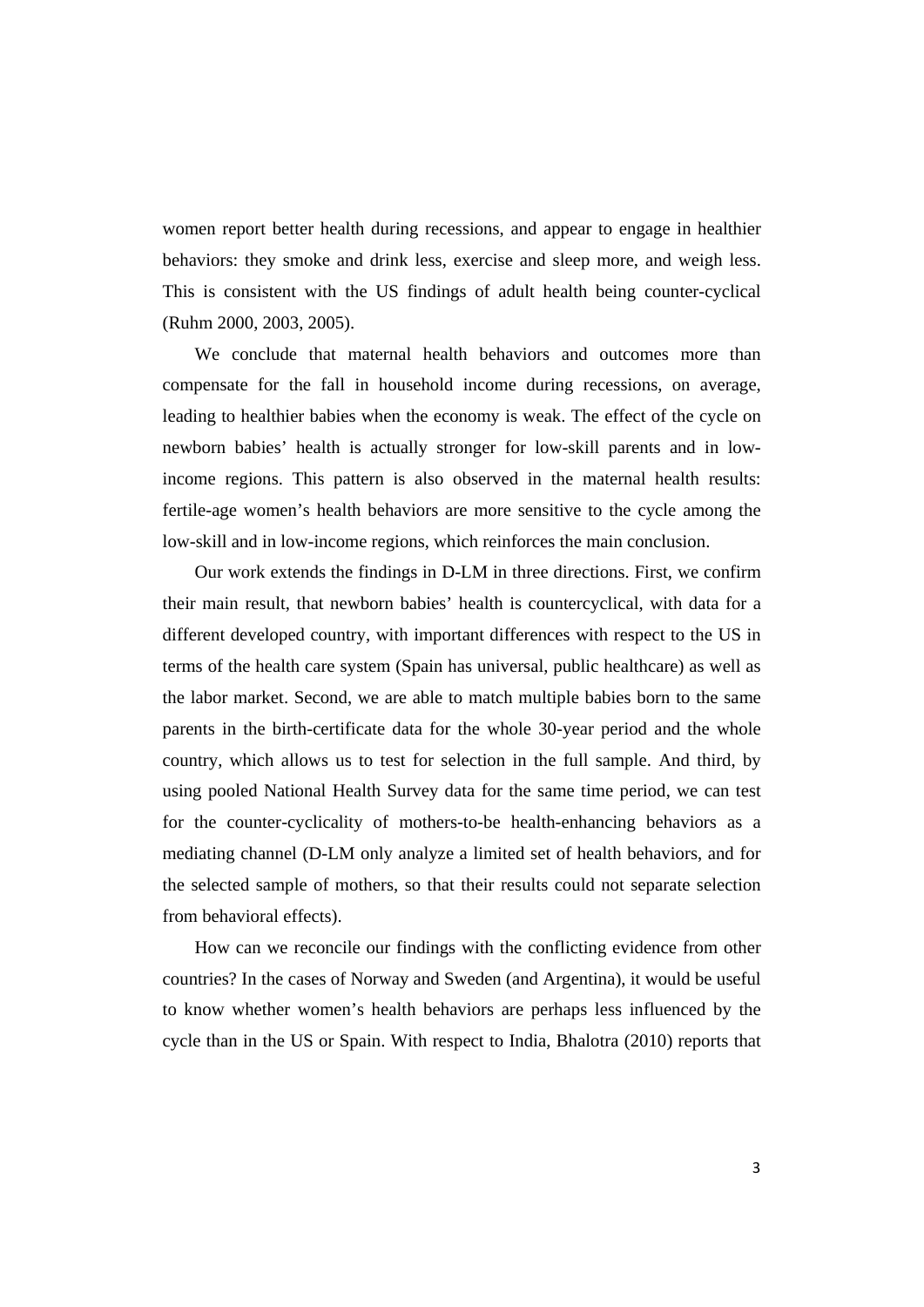mothers' health behaviors and outcomes actually worsen during recessions, since women are more likely to work in the fields.

The remainder of the paper is organized as follows. We first present the baseline results (in section 2), showing that regional unemployment is associated with healthier newborns, after controlling for region and year fixed-effects. We then (in section 3) evaluate how fertility changes with the cycle and whether composition effects (in terms of observable characteristics of the parents) may plausibly account for the initial association. Section 4 presents the results with parents' fixed-effects. We also evaluate maternal employment as a potential channel. Then we move on to the analysis of mothers' health-related behaviors (section 5). Section 6 concludes with a discussion of the main results, and evaluates the plausibility of other potential channels.

#### **2. Baseline health results**

#### *2.1 Data and descriptive statistics*

The national unemployment rate from 1980 to 2012 is shown in figure 1, using data from the Labor Force Survey. The lowest historical level was reached in 2007, at 8%, while there are three peaks of high unemployment in 1985 (21%), 1994 (24%) and 2012 (25%). The national figures hide even larger regional variation. Figure 2 displays the unemployment rate across the 50 Spanish provinces in 2012. The lowest level is 13% (in Guipuzcoa), while the highest is reached in Jaén (37%). Our analysis exploits regional variation in the evolution of the unemployment rate over time. Because of concerns regarding measurement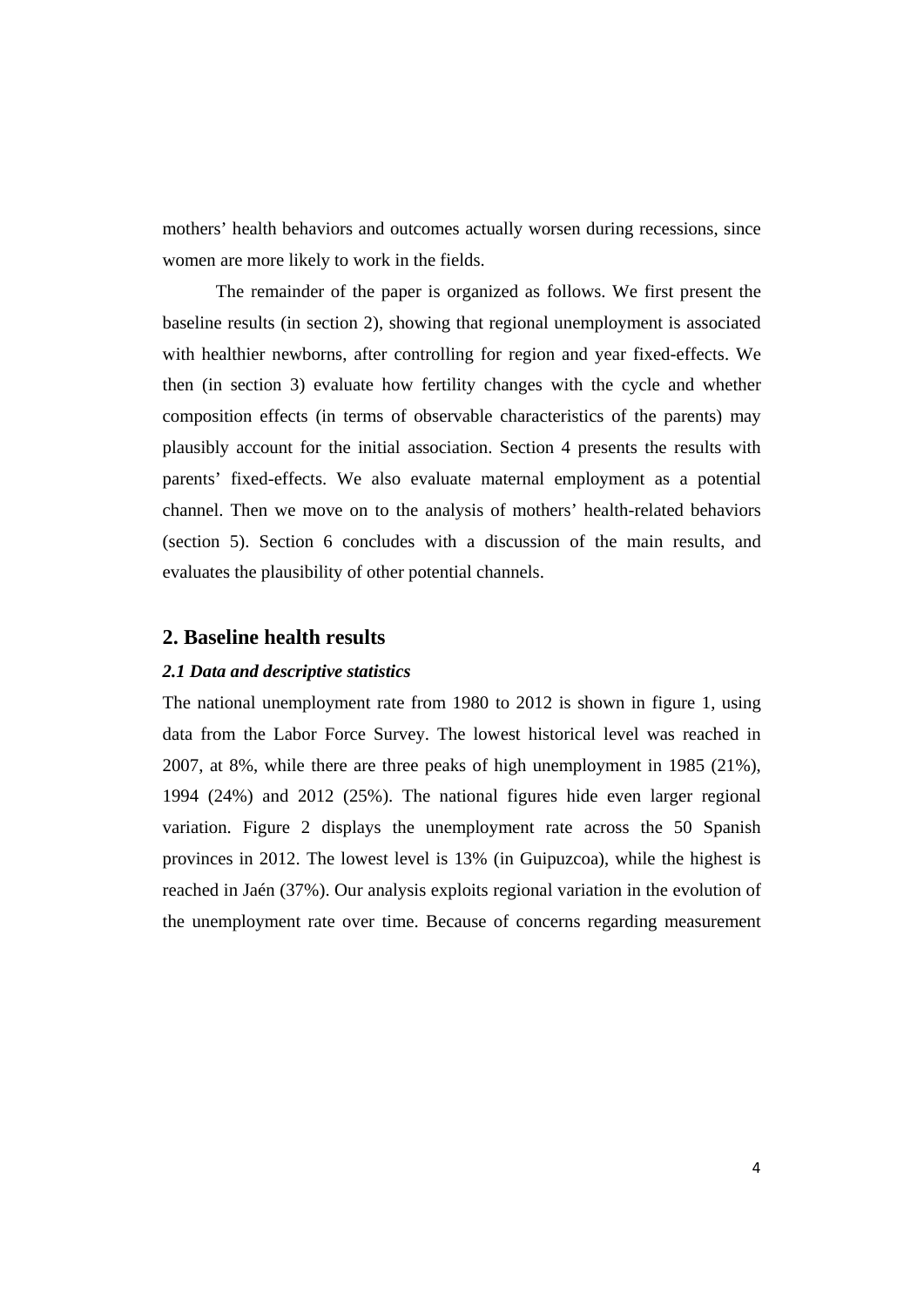error, we supplement our analysis with the employment-to-population ratio (also calculated with Labor Force Survey data). $3$ 

The health information about newborn babies is derived from (micro-level) birth-certificate data, made publicly available by the National Statistical Institute for the population of all registered births in Spain. We construct four measures of neonatal health: birth-weight in grams,<sup>4</sup> an indicator for low birth-weight (under 2,500 grams, from now on LBW), an indicator for very low birth-weight (under 1,500 grams), and an indicator of late fetal death. A fetal death is defined as a baby born after the  $20<sup>th</sup>$  gestational week who does not survive the first 24 hours (including deaths in utero, and during or after delivery). We also construct two mortality variables from death certificate data: neonatal mortality (including deaths between 1 and 28 days after delivery), and post-neonatal mortality (for deaths between 28 days and 1 year after birth).

Figure 3 shows the time trends in two measures of infant health: infant mortality, and the fraction of LBW babies. Infant mortality includes late fetal deaths as well as neonatal and post-neonatal mortality. During the 30-year period, infant mortality declined from 22 to 6 per 1,000 births, while the fraction of LBW babies increased from less than 4 to more than 6 percent.<sup>5</sup>

<sup>&</sup>lt;sup>3</sup> In order to maintain the sign of the estimated effects, we in fact use one minus the employment-to-population ratio, which we refer to as the "non-employment rate".

 $4$  We drop observations with reported birth-weight below 500 or above 6,500 grams (much less than 1% and most likely misreporting errors).

<sup>&</sup>lt;sup>5</sup> This is common to many countries and is typically attributed to the rising age at motherhood as well as the increase in the incidence of multiple births (although multiple births are not included in figure 3).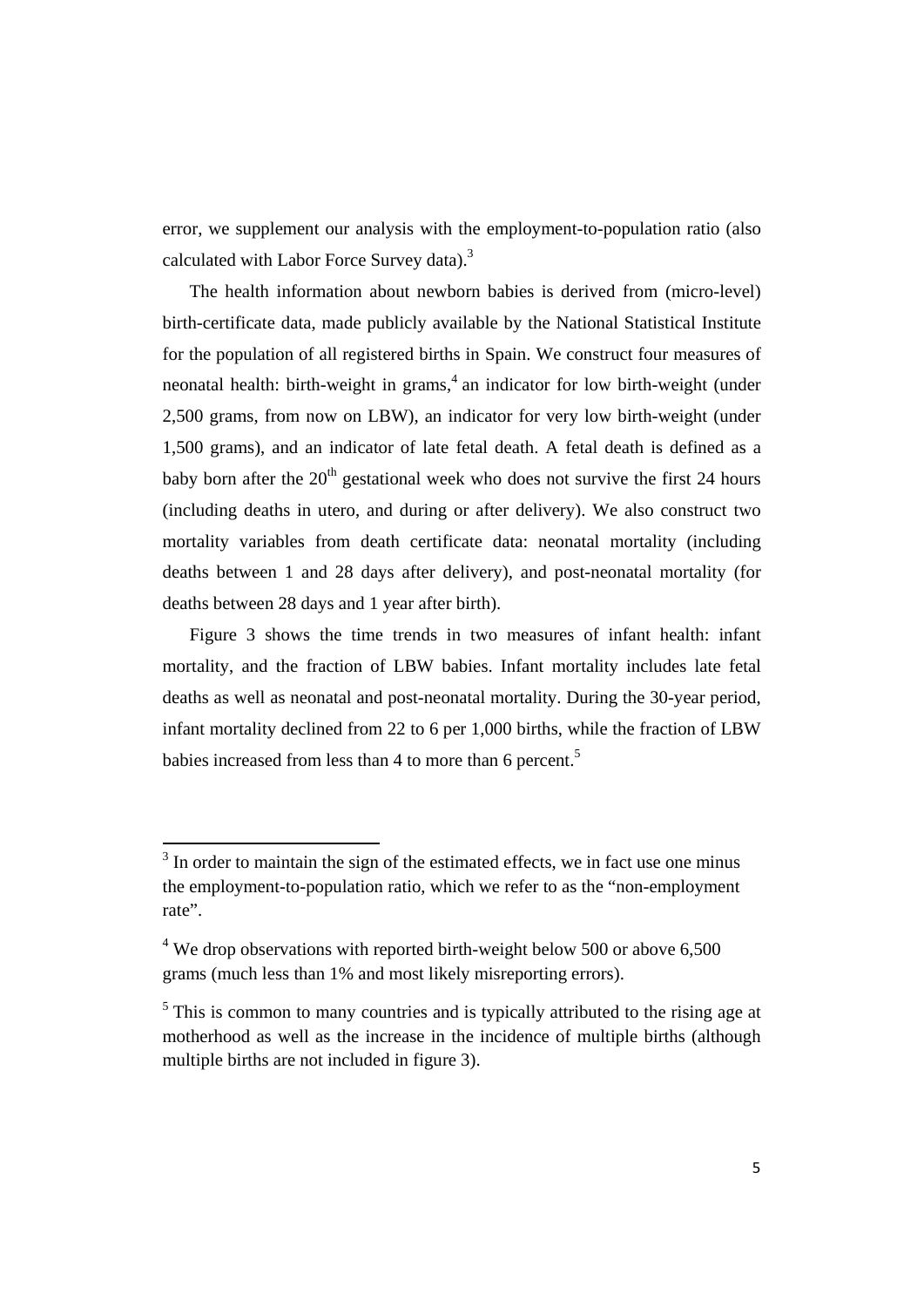Because of the marked long-term trends in the health variables, it is hard to see any correlation with the business cycle. Figure 4 displays, in the same graph, the unemployment rate for the 30 years of analysis (right axis), together with each of our six neonatal health variables, detrended (left axis). <sup>6</sup> The second panel is for the fraction of LBW babies. Except for the initial years, a negative correlation is apparent: the increase in unemployment in the early 1990's coincides with a drop in the fraction of LBW babies, while the sustained fall in unemployment after 1994 coincides with a substantial increase in LBW.

This observation is confirmed by a simple time-series regression analysis, reported in appendix table A1. We regress our six measures of babies' health at the national level on the unemployment rate and a linear or quadratic trend, for the 30 years of data. The sign is negative and strongly significant for several of the outcomes. In particular, when unemployment is high, there are significantly fewer children with LBW, and lower neonatal mortality.<sup>7</sup> These descriptive results are confirmed in the next section, where the data are analyzed at the regional level.

#### *2.2 Econometric specification*

In our baseline specification, we regress several measures of health at birth on the regional unemployment rate, controlling for province and year fixed-effects, using data for the 50 Spanish provinces over 30 years (1981-2010). The specification is the following:

$$
y_{it} = \alpha + \beta u_{it} + \mu_i + \lambda_t + \varepsilon_{it}
$$

 $6$  We just subtract a linear trend (or quadratic, if quadratic term significant), estimated by OLS.

 $7$  Because the association between the unemployment rate and LBW in the time series seems to be driven by multiple births, in order to be conservative in the rest of the analysis we drop multiples from the sample.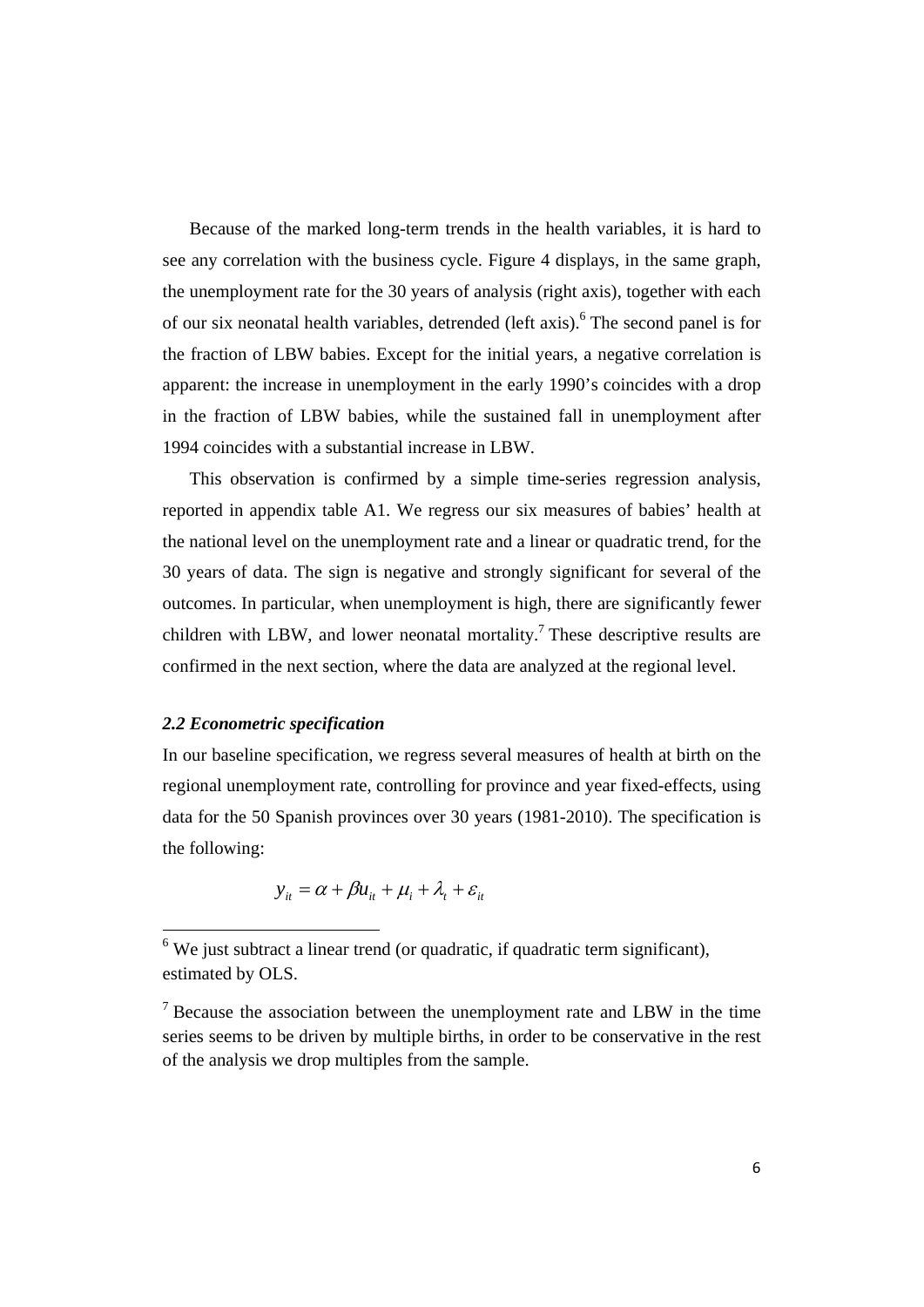where *y* is a measure of newborn babies' health, for babies born in province i and conceived in year t. We estimate year of conception by combining (individuallevel) information on date of birth and number of gestational weeks at birth. Our measures of babies' health are: birth-weight in grams, the fraction of LBW babies, the fraction of babies born under 1,500 grams, the fraction who died within 24 hours of labor (late fetal deaths), the fraction dying between 24 hours and 28 days of labor (neonatal mortality), and the fraction dying between 29 days and 1 year after birth (post-neonatal mortality).

Our main explanatory variable is  $u$ , the unemployment rate (or the nonemployment rate) in province i and year t. We include fixed-effects for province ( $\mu$ ) and year ( $\lambda$ ). In additional specifications, we control for a quadratic trend instead of the year fixed-effects, or we additionally include province-specific linear trends. The regressions are weighted by the number of births in each cell. Standard errors are clustered at the province level to allow for serial correlation. The number of observations is  $1,500$  (50 provinces times 30 years).<sup>8</sup>

#### *2.3 Main results*

Descriptive statistics for all the relevant variables are presented in table 1. There are on average 22,000 births in each province-year cell. Almost 6% of babies are LBW, about 0.6% weigh less than 1,500 grams, and 0.56% do not survive the first 24 hours. We supplement these outcomes from birth certificate data with information from death certificates. About 0.4% of newborns die between days 1 and 28 of life, and an additional 0.2% die before their first birthday.

<sup>&</sup>lt;sup>8</sup> The Labor Force Survey is conducted quarterly, so we can also perform the analysis at the quarterly level. The yearly analysis is more conservative. The quarterly analysis in fact produces very similar point estimates, estimated more precisely.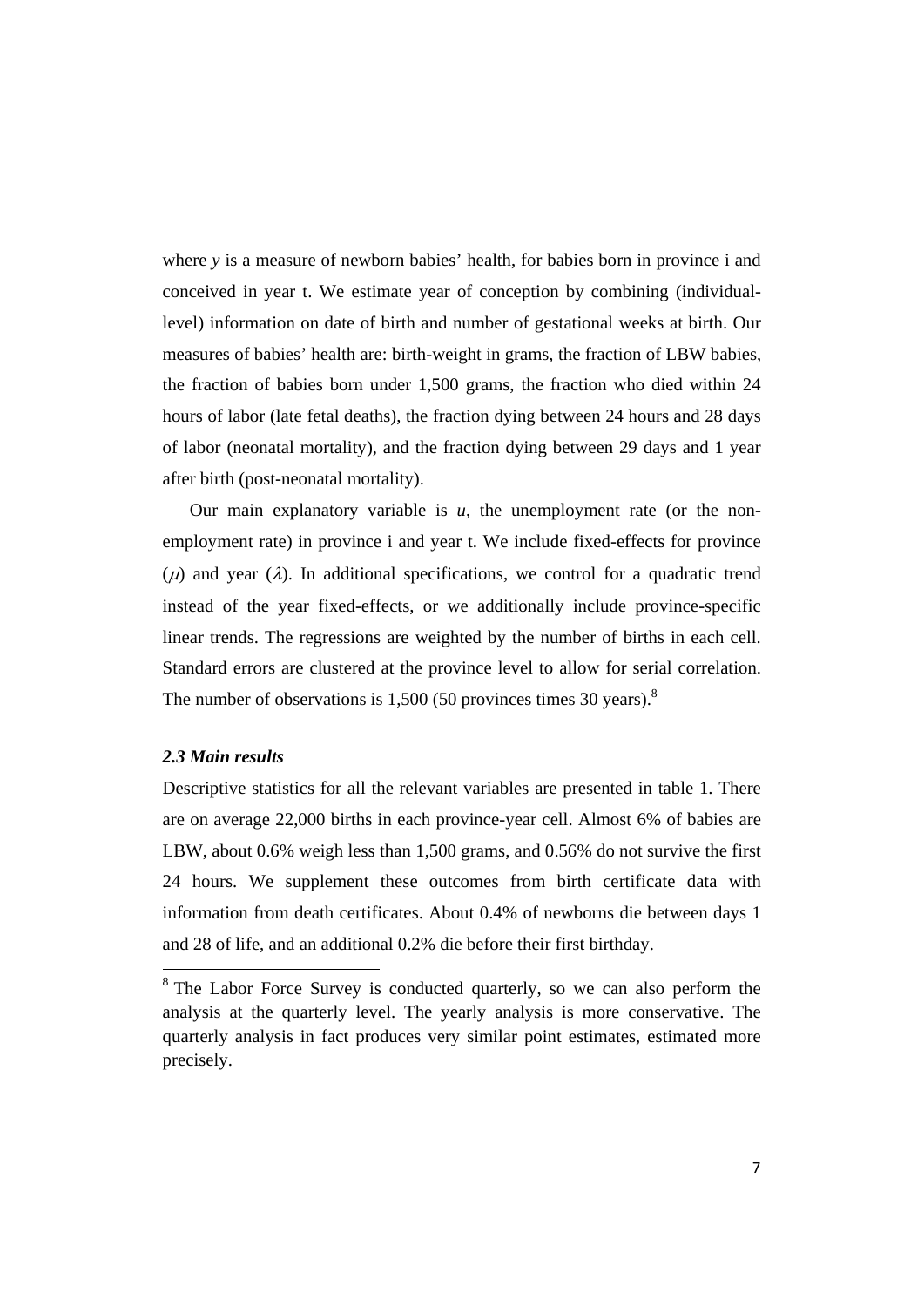Regarding our main explanatory variable, the average province unemployment rate is 16.6%, but there is considerable variation, with a standard error of 7, a minimum of 0 and a maximum of  $42\%$ . The average non-employment rate is 55.5%. As for family characteristics, most mothers are between 25 and 35 years of age, 83% are married, and 15% have a high-skill occupation. About 48% of babies are female, and 52% are first-born for the mother.

Table 2 presents the results of estimating equation 1 for our six measures of newborns' health. Each of the coefficients comes from a different regression. The first column controls only for province fixed effects and a quadratic time trend. The results suggest that high unemployment is significantly associated with fewer late fetal deaths and lower neonatal mortality. A 10 percentage-point increase in the local unemployment rate is associated with 7% lower death rates. The second column adds year fixed effects. All signs remain unchanged, but now the unemployment rate is significantly associated with the fraction of babies born under 1,500 grams, and with the post-neonatal mortality rate.

The final specification, shown in column 3, includes province-specific linear trends. Unemployment is now shown to be significantly associated with five out of the six outcome variables. A 10-point increase in the unemployment rate is associated with 3% fewer LBW babies and almost 7% fewer babies with very low birth-weight (under 1,500 gr.). Average birth-weight is lower by 3%, and the three mortality rates are lower by between 8 and 11%. When we use the nonemployment rate instead of the unemployment rate (columns 4 to 6), the results are even stronger, with significant coefficients for all six outcome variables in the

 $9<sup>9</sup>$  The sizeable variation in unemployment rates in our data is even more apparent when compared with the variation found in US data. In the sample used by Dehejia and Lleras-Muney (2004) for all US states, they find a 1.97 standard deviation, for a mean of 6.61.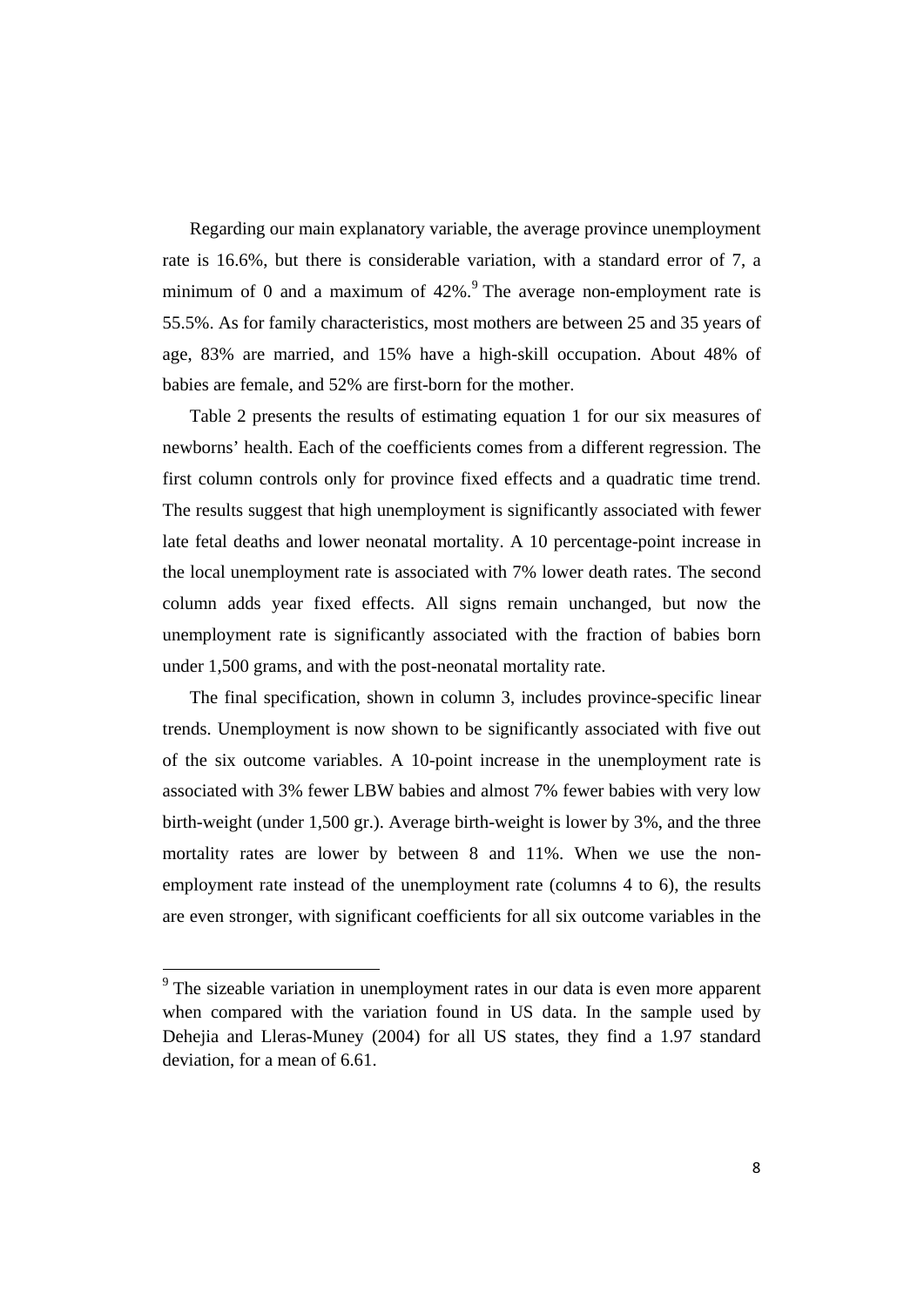most complete specification (column  $6$ ).<sup>10</sup> We conclude that neonatal health is significantly better when local labor market conditions are bad.

 In order to analyze whether this effect varies by socio-economic status (SES) or income, we allow the effect of the cycle to vary with the SES of the parents and with the income level of the region. The results are shown in table A2. The first panel stratifies the sample into two groups, as a function of the parents' reported occupation.<sup>11</sup> We find that the results are stronger for the sub-sample of low-skill parents (see columns 3 and 6). The second panel runs the analysis separately for two groups of 25 provinces each, split based on the region's per capita GDP in 1980. 12 By comparing the results in columns 3 and 6 for the two groups of provinces, it appears that the birth-weight effects are driven by the low-income provinces, while the effects on mortality are stronger in high-income regions.

 The average health of newborns thus appears to improve during recessions, and we would like to understand why. The first candidate explanation is changes in composition: perhaps the average characteristics of new parents vary with the cycle. If parents with characteristics associated with healthier babies are more likely to give birth when unemployment is high, that could generate the observed association between the cycle and health. In the next section, we evaluate this

 $10$  As in D-LM, we also address the potential presence of omitted variables by instrumenting unemployment rate at conception with the unemployment rate one year prior to conception. Results from the IV analysis (available upon request) are very similar to the baseline ones and, if anything, they estimate an even stronger negative association between unemployment rates and babies' health.

 $11$  No results are shown for neonatal and post-neonatal mortality. The reason is that the death registers provide no information on occupation of the parents.

 $12$  The data on per capita GDP by province in 1980 come from Escudero and Simon (2012).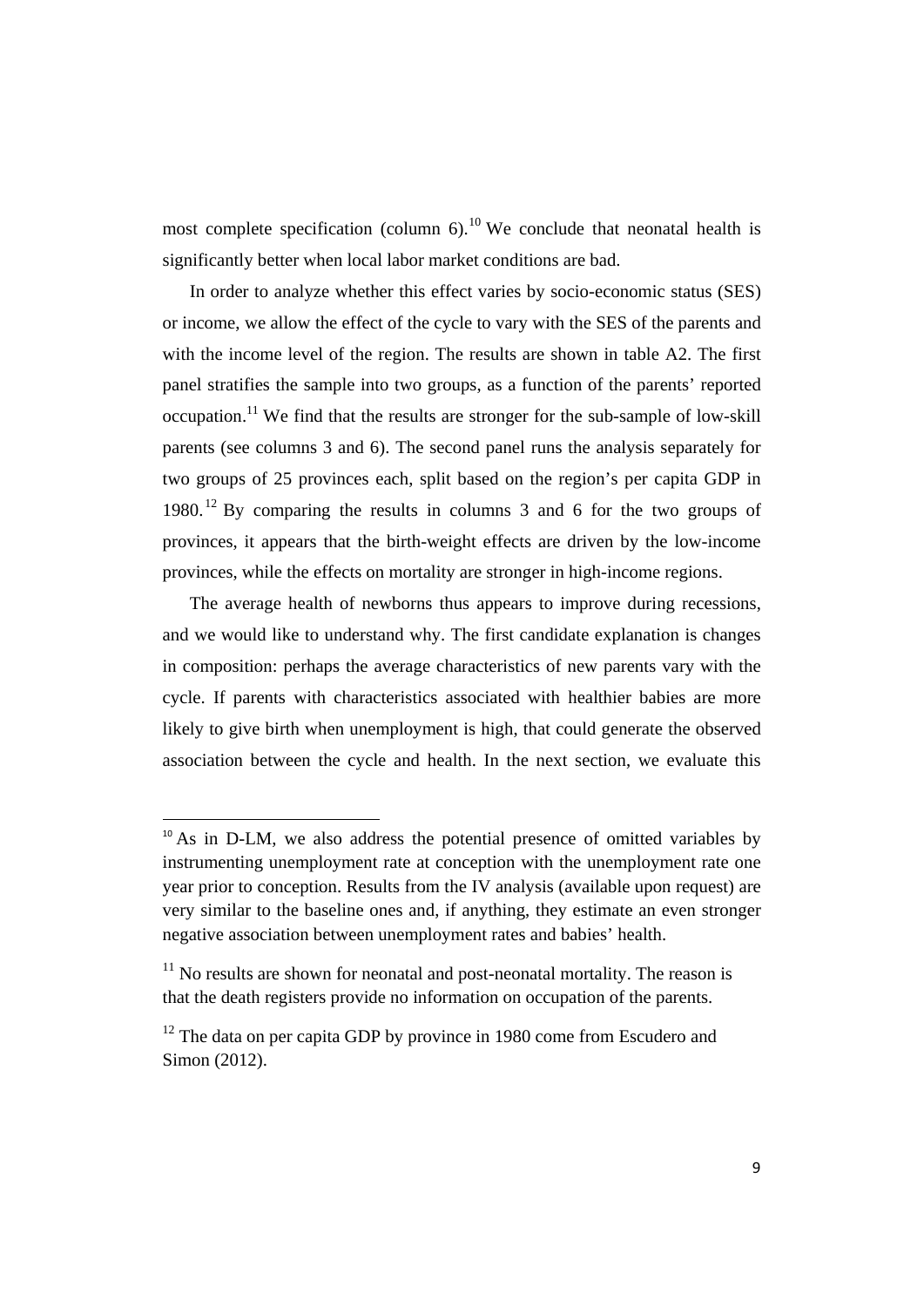possibility by analyzing the effect of the business cycle on fertility and family characteristics.

#### **3. Fertility and composition effects**

#### *3.1 The cycle and fertility*

Previous literature suggests that fertility declines during recessions (Yule, 1906; Galbraith and Thomas, 1941; Becker, 1960; Silver, 1965; Ben-Porath, 1973). If this is the case, then families who give birth when unemployment is high would be "self-selected", and their (observable and/or unobservable) characteristics could explain the association between the business cycle and the health of newborn babies.

Figure 5 shows the annual birth rate (number of births per 1,000 population) in Spain between 1980 and 2011. Fertility declined steadily during the 1980's and early 1990's, reaching its lowest level, about 9 births per 1,000 people, in 1996. The birth rate then increased for the next decade, reaching a peak at 11.4 in 2008, and falling back down since then. Note that the fertility increase from the mid 1990's until 2008 coincides broadly with a long period of falling unemployment (see figure 1), while the beginning of the recent recession is accompanied by falling birth rates.

In order to formally test whether fertility tends to fall when unemployment is high, we run regressions of the form of equation 1, where the dependent variable is a measure of fertility at the province-year level (the total number of births, its log, or the birth rate). Results are presented in table 3 (first panel).

The first three rows use the unemployment rate as the main explanatory variable. All signs are negative, as expected, but precision is low when including year fixed-effects. The last three rows use the employment-to-population ratio,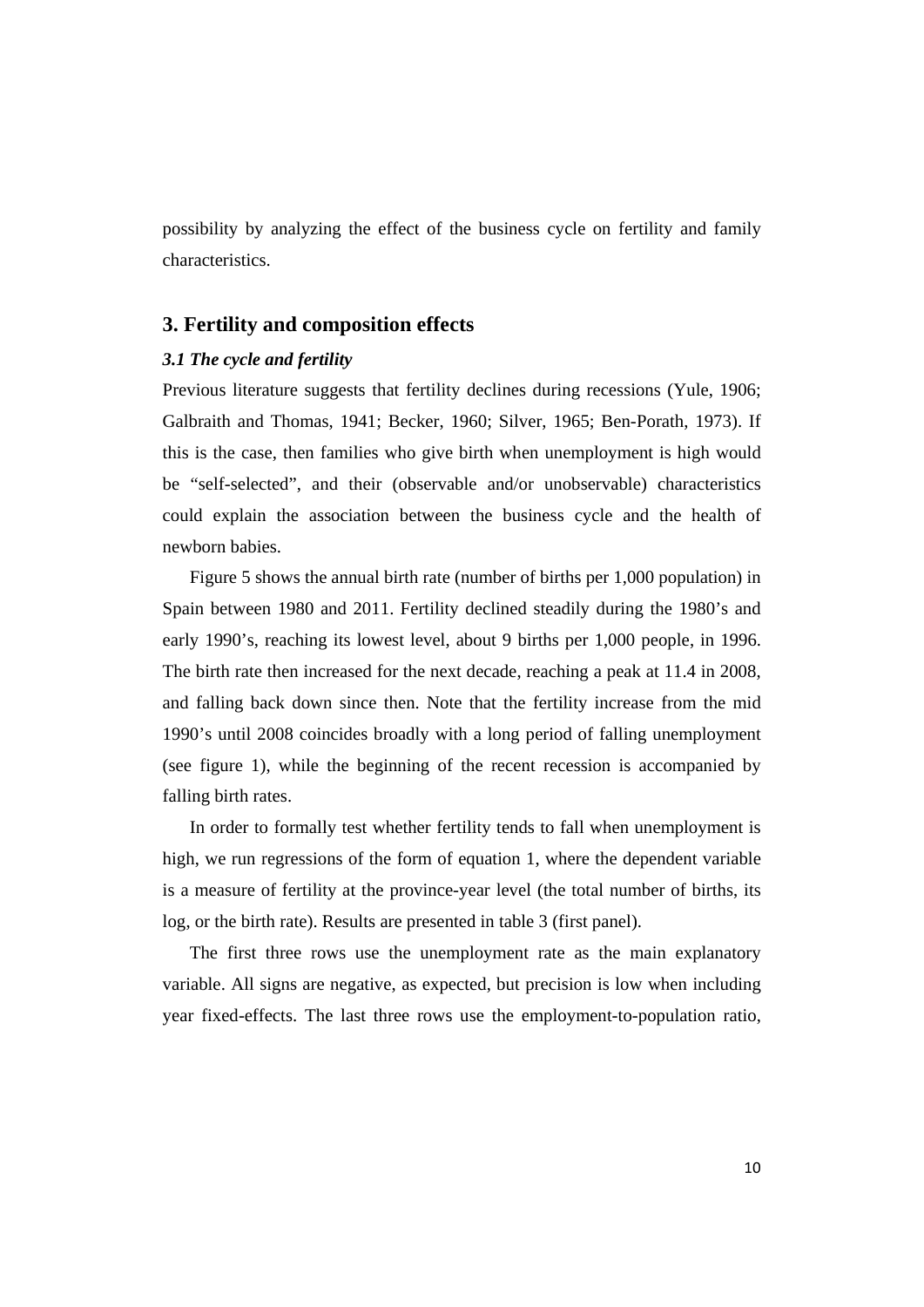which arguably contains less measurement error. These results confirm that fertility falls significantly during recessions. $^{13}$ 

We next explore whether the cycle affects fertility differentially by family characteristics. Table 3 also reports the fertility regression results for the subsamples of families with low- and high-skill parents. If we focus on the results in column 6, it would seem that high unemployment leads to lower fertility among low-skill parents, while the results are not significant for the sub-sample of highskill occupation families. We also run the analysis separately for low- and highincome provinces (see table A4). A negative effect on fertility is found in both groups of regions.

Our fertility analysis suggests that the characteristics of families having babies may vary with the business cycle, which could be driving our health results. For instance, if low-skill parents tend to have unhealthier babies, their lower fertility rates during recessions might lead to better average health for all newborn babies. We explore this possibility further in the next section.

#### *3.2 The cycle and parental characteristics*

Next we test whether parents with characteristics associated with healthier babies are (relatively) more likely to give birth during recessions. In order to do that, first we correlate our observable characteristics (from the birth-certificate data) with the different measures of babies' health.14 Neonatal health tends to be better for

<sup>&</sup>lt;sup>13</sup> We also analyze whether the fertility effect is the result of changes in the number of abortions. The results are presented in table A3. We find that abortions do not increase when unemployment is high. Thus, the fertility effect can be traced to fewer conceptions (not more abortions) during recessions.

<sup>&</sup>lt;sup>14</sup> We run year-by-year regressions where we correlate our newborn health variables with observable characteristics, controlling for province fixed-effects. The results of these regressions are available upon request.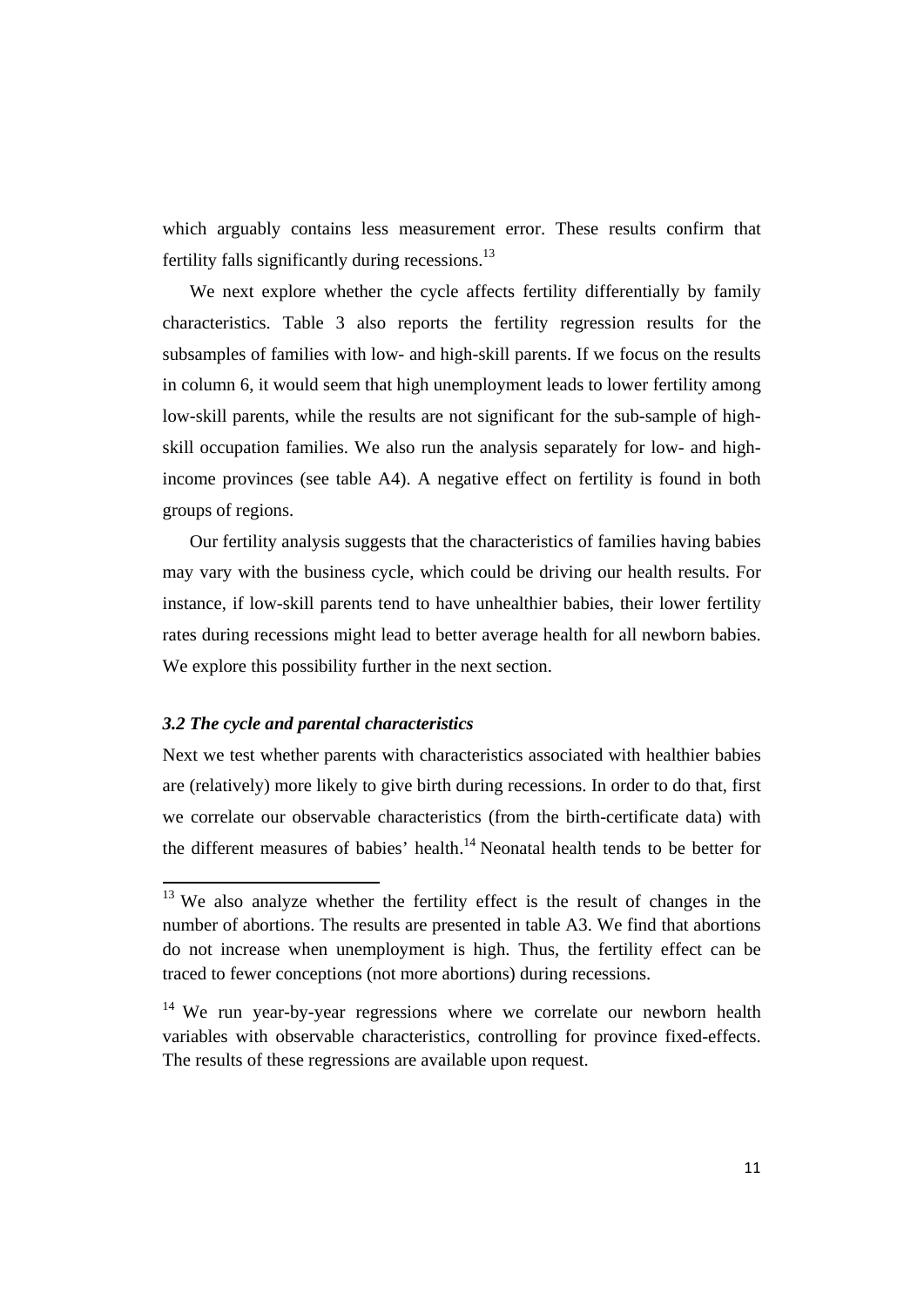singleton and higher-order births, with mothers aged between 25 and 35, married mothers, and high-skill parents. Girls weigh less than boys at birth but have lower mortality rates.

Thus, if changes in the composition of the families giving birth (along observable characteristics) were to explain our main finding, it would have to be the case that "better" families are more likely to have a baby when unemployment is high. We test this hypothesis directly by estimating regressions of the form of equation 1, where the dependent variable is the fraction of families in each province-year cell with a mother aged between 25 and 35, a married mother, etc. The results are displayed in table 4.

We focus on the specifications with year fixed-effects (columns 2-3 and 5-6). Regarding how average maternal age varies with the cycle, the results are inconclusive. The specifications with the unemployment rate (columns 2 and 3) suggest that maternal age falls during recessions, while column 5 (with the nonemployment rate) suggests the opposite. Regarding marital status, the proportion of mothers who are married appears to increase with the unemployment rate, but so do the fraction of babies with no registered father. The results for parental occupation are also mixed.

The stronger results are found for birth order and multiplicity. Although the sex ratio at birth is unrelated to the cycle, high unemployment is strongly associated with fewer first births as well as fewer multiple births. Both first births and twin births are associated with worse health outcomes. However, multiple births were dropped from the sample in the main analysis (table 2). The extent to which birth order is responsible for the observed association between unemployment and babies health is explored further in section 4.

In any case, our analysis in this section suggests that observable family characteristics vary with the cycle. In the next section, we explore the extent to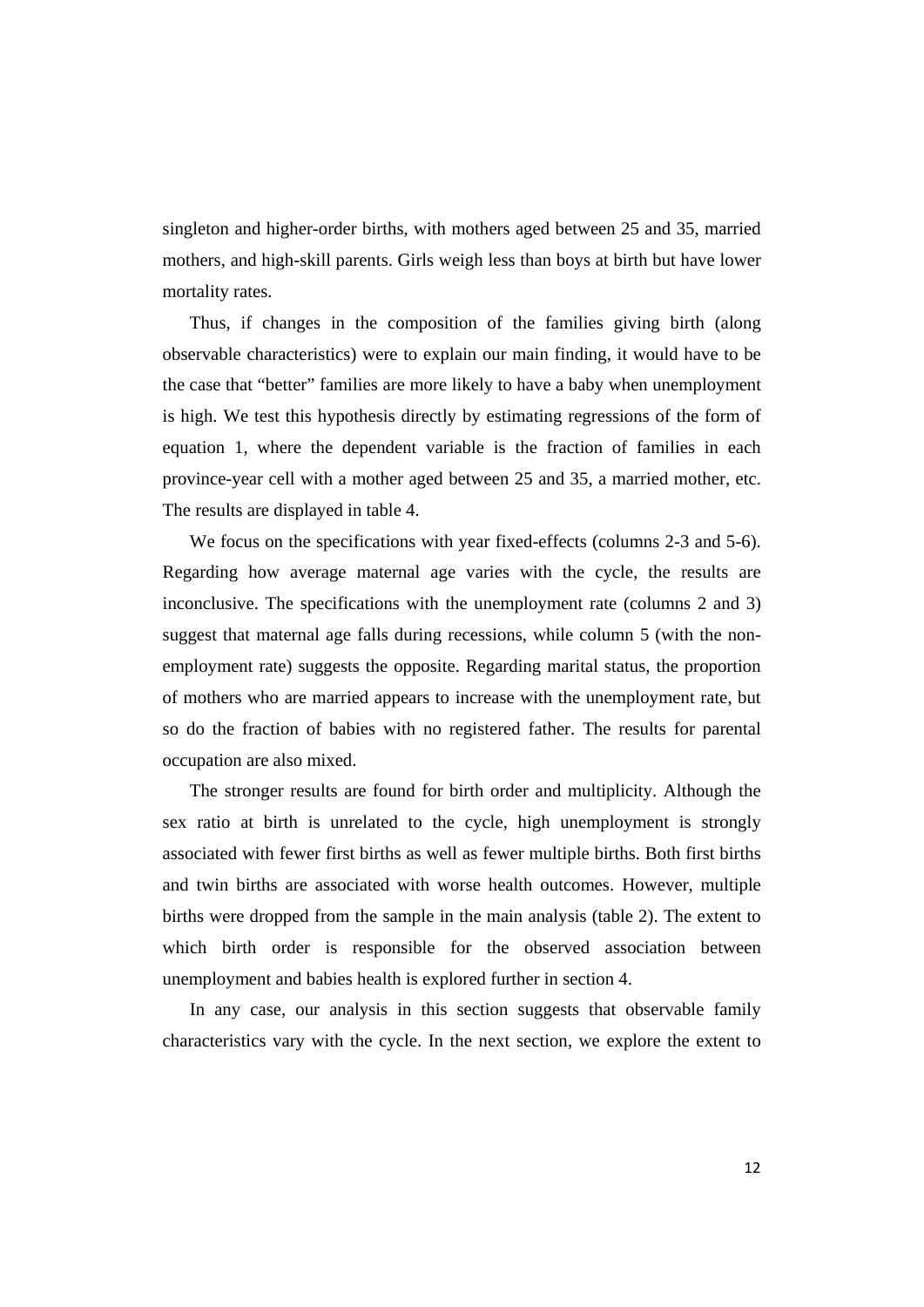which both observed and unobserved family characteristics might be driving the documented association between the unemployment rate and neonatal health.

#### **4. Results with parents fixed-effects**

The richness of the birth certificate data allows us to test for selection effects by comparing multiple births to the same parents at different points in the cycle. For each newborn, we use information on his or her parents' date of birth, as well as the date of birth of the previous child to the same mother, to link each baby to his or her siblings.15 By including parents fixed-effects in the regressions, we are "controlling for" family characteristics (both observed and unobserved) that are stable over time.

Table 5 reports the results of estimating the main regressions for the subsample of matched siblings.<sup>16</sup> The first panel uses the unemployment rate as the main explanatory variable, while the second panel shows the regressions using the non-employment rate. Columns 1 to 3 replicate the regressions shown in table 2, for the subsample of siblings. Columns 4 to 8 include the parents' fixed-effects.

Our results are less precise when estimated on the subsample of siblings, although the main conclusions remain unchanged. Focusing on column 3 (with province trends and without family fixed-effects), we find significant effects only for birth-weight in the first panel, and for the two measures of low birth-weight in

 $15$  We find unique matches for about 67% of the cases. More details on the matching procedure are provided in the appendix. We use the subsample of siblings for all the analysis in this section.

<sup>&</sup>lt;sup>16</sup>The regressions in table 5 are all estimated at the individual level (instead of aggregating at the province-year level as in table 2), in order to facilitate the inclusion of the family fixed-effects.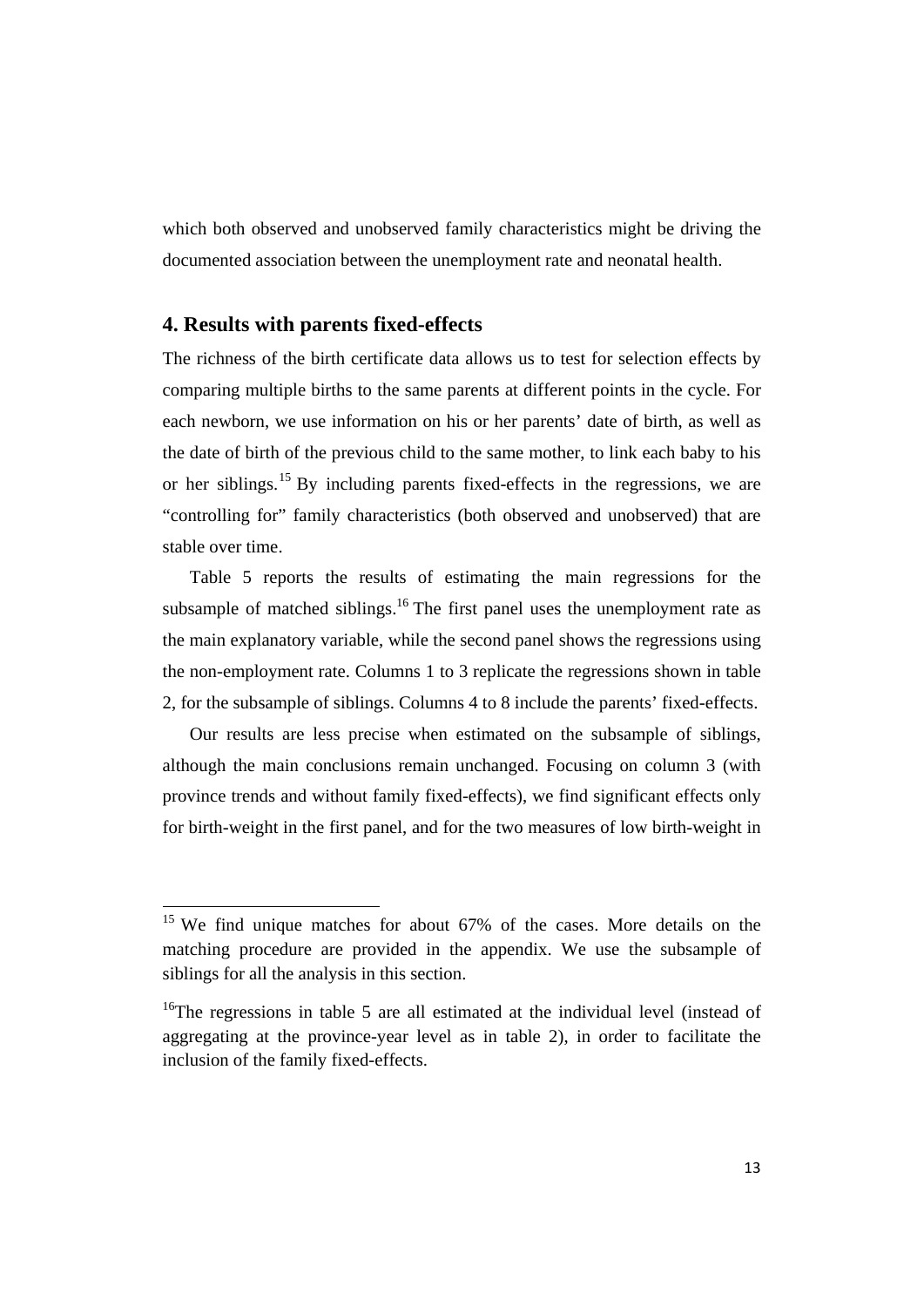the second. The effect on mortality is only negative and significant in column 2 (first panel).

Precision is further reduced, as expected, when including the family fixedeffects (columns 4 to 8), but some significant effects remain. In the regressions with year dummies (columns 5 and 7-8), only one coefficient is significant at the 90% confidence level. The late fetal death rate is found to be lower when the unemployment rate is high (in column 7). The effect on birth-weight and LBW is only significant in the less stringent specifications (with the quadratic time trend, in columns 4 and 6).

In order to judge how much of the original effect is due to selection, we can compare the results in columns 2 and 7 (or 3 and 8). Focusing on the mortality effect in the first panel, note that the magnitude of the coefficient actually increases when including the family fixed effects (from -0.0016 in column 2 to - 0.0026 in column 7). Thus, selection does not appear to explain the association between the unemployment rate and the rate of late fetal deaths.

Regarding birth-weight, we can compare the results in columns 1 and 6. The estimated effect of unemployment on average birth-weight is actually higher in the specifications with family fixed-effects (in both panels). The estimated magnitude is also higher for the fraction of low birth-weight babies. However, the association with very low birth-weight essentially vanishes when controlling for family characteristics.

Thus, even within the same family, babies conceived in high-unemployment periods are born healthier than their siblings conceived during a boom. It could still be, however, that this is driven by birth-order effects. Since first births tend to be less healthy and are also less likely to take place during a boom, we would like to control for birth order in our regressions with family fixed effects. The results of doing so are reported in Table A5 (first panel), where we also control for mother's age at birth. The main conclusions remain.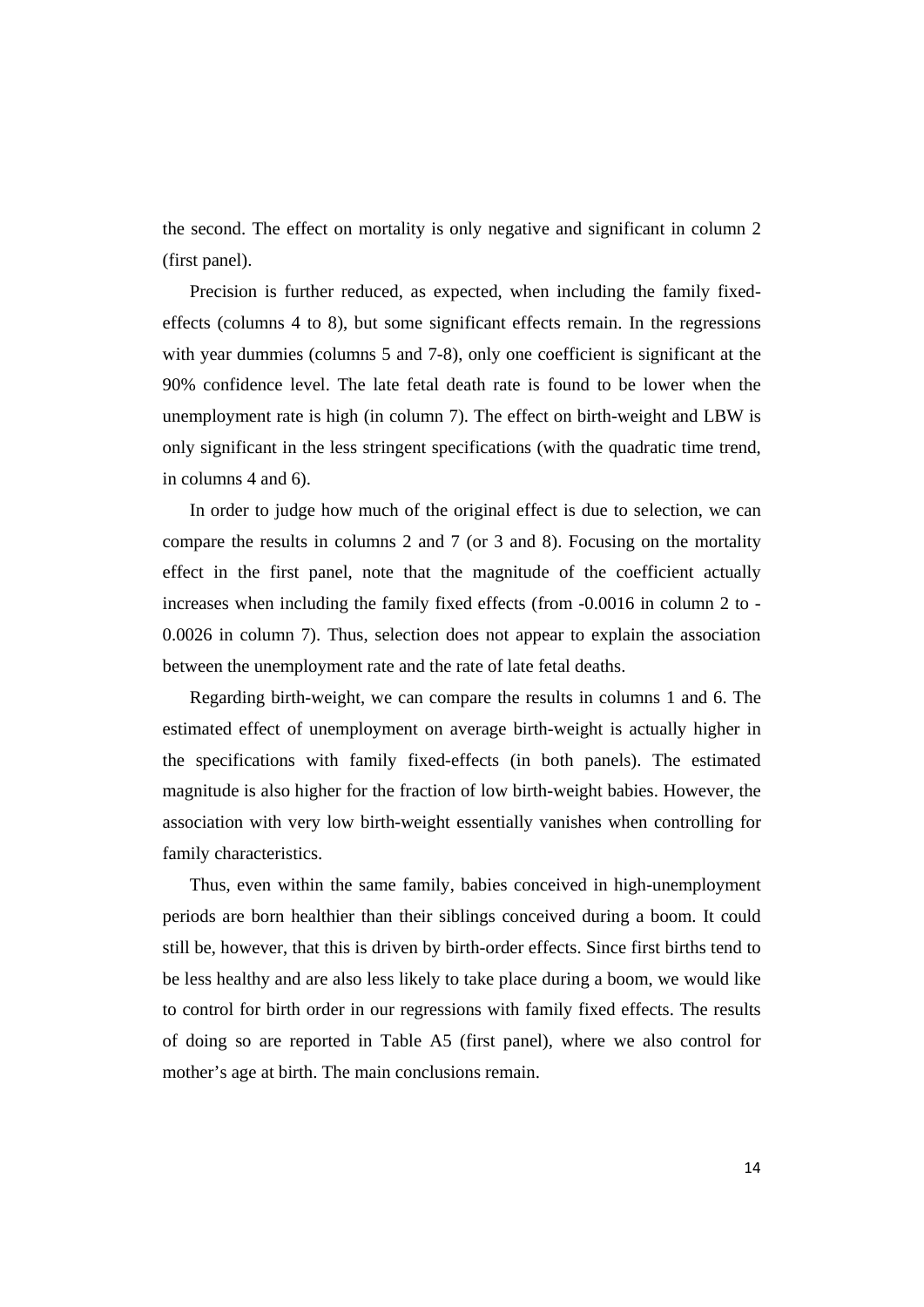Comparing columns 4 through 8 in tables 5 and A5 (first panel), we can see that controlling for maternal age and birth order reduces the magnitude of the coefficients in the regressions for low birth-weight (first row) by about a half, although they remain statistically significant in two specifications. When focusing on the continuous birth-weight variable, the coefficient in specification 5 actually becomes larger and more significant with the controls. Finally, regarding the mortality results, the significant coefficient in column 7 of table 5 has now turned insignificant, but its magnitude remains basically unchanged.

We also explore the results of the parents' fixed effects specifications in the subsamples by parents' occupation and by income of the region. The results are reported in table A6. The first panel splits the sample into low- and high-SES families, based on the reported occupation of the parents. Results are fairly imprecise, but we still find that, in the low-SES sample, babies are born significantly heavier when the unemployment rate is high (column 3), and the effect survives the inclusion of the family fixed-effects (columns 5 and 8). However, the effects are not present in the high-SES sample, to the extent that some of the coefficients in the birth-weight regressions reverse sign. The fraction of LBW babies *increases* with the unemployment rate for high-skill parents (columns 5 and 7-8). Thus, the main effects appear to be driven by low-skill families.

The second panel of table A6 shows the results for low- and high-income provinces separately. Results are imprecise and we don't find large differences, except perhaps that the mortality effects are stronger in the richer regions (see columns 5 and 7).

To sum up, the results in this section suggest that, although selection plays a role, at least part of the positive association between the local unemployment rate and neonatal health appears to be causal. We next explore some possible drivers of this effect.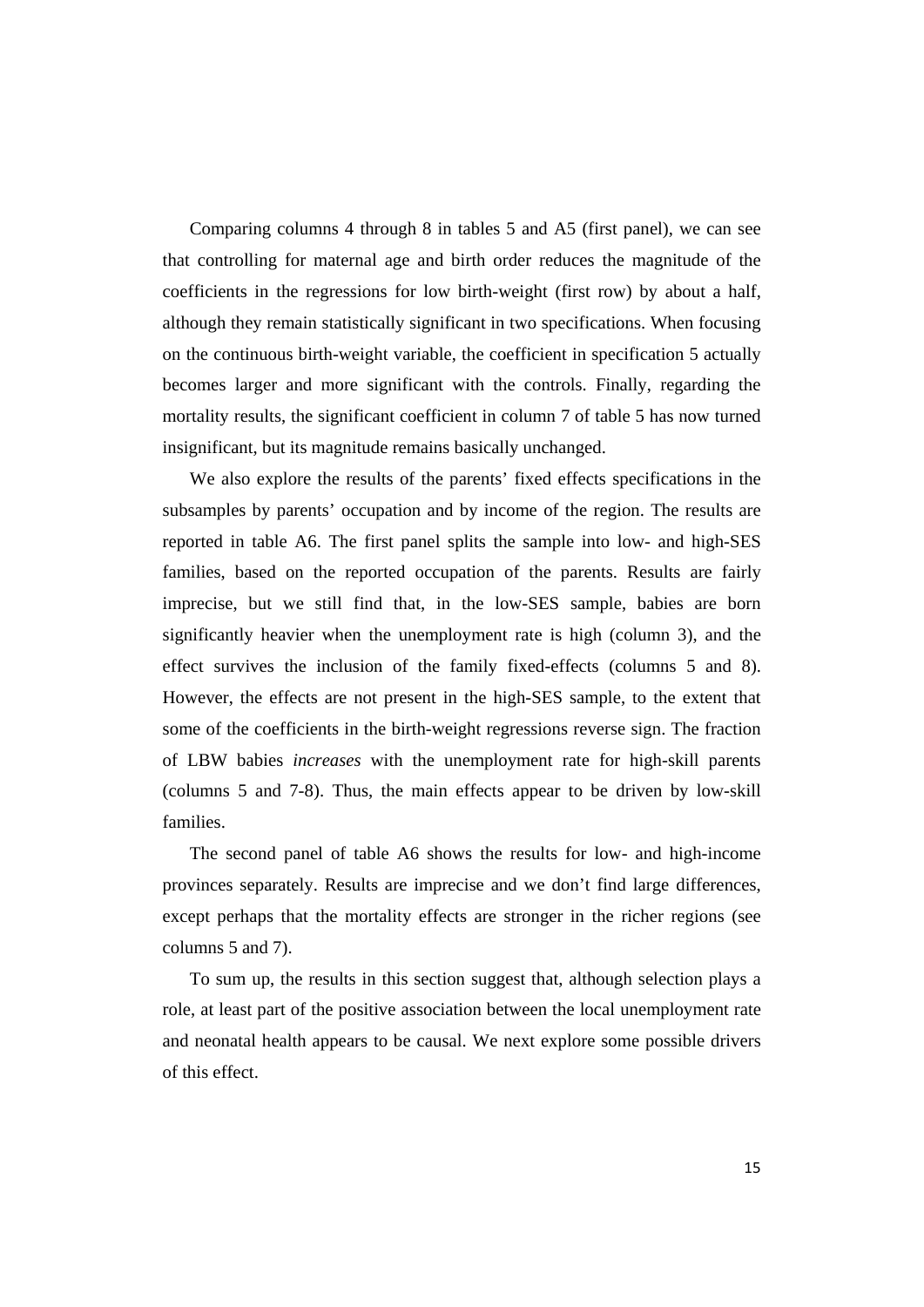Previous literature has highlighted the role of maternal time use and employment as drivers of infant health, although these papers mostly use infant mortality as an outcome and focus on maternal time use and employment after birth (Bhalotra 2010, Miller and Urdinola 2010). In our case, since we measure babies' health at birth, a potential driver could be maternal employment during pregnancy (before birth). Our birth-certificate data provide information on mothers' occupation, from which we can infer their employment status right before birth. We thus re-estimate the regressions with family fixed-effects, controlling for maternal employment. The results are reported in table A5 (second panel), and are essentially unchanged with respect to table 5. The same is true if we control for parents' occupation (third panel of table A5).

We conclude that mothers' employment status or occupation during pregnancy is not the main driver of our effects on newborn health. We next explore the possibility that other maternal behaviors are affected by the cycle.

#### **5. Maternal health behaviors**

A recent literature finds that adult health tends to improve during recessions (Ruhm 2000, 2003, 2005; Neumayer 2004; Tapia-Granados 2005), at least in part due to increased health-enhancing behaviors. One possible explanation for our main finding is that (pregnant) women engage in healthier behaviors when unemployment is high.

In order to test this hypothesis, we merge eight waves of the Spanish National Health Survey, covering 1987-2011, and restrict the sample to women of childbearing age (in the main table,  $17$  to  $50$ ).<sup>17</sup> Descriptive statistics are reported in table A7. We define two binary measures of health status. The first one is an

 $17$  We explore different age ranges and also restrict the sample to married women in alternative specifications. The main conclusions remain.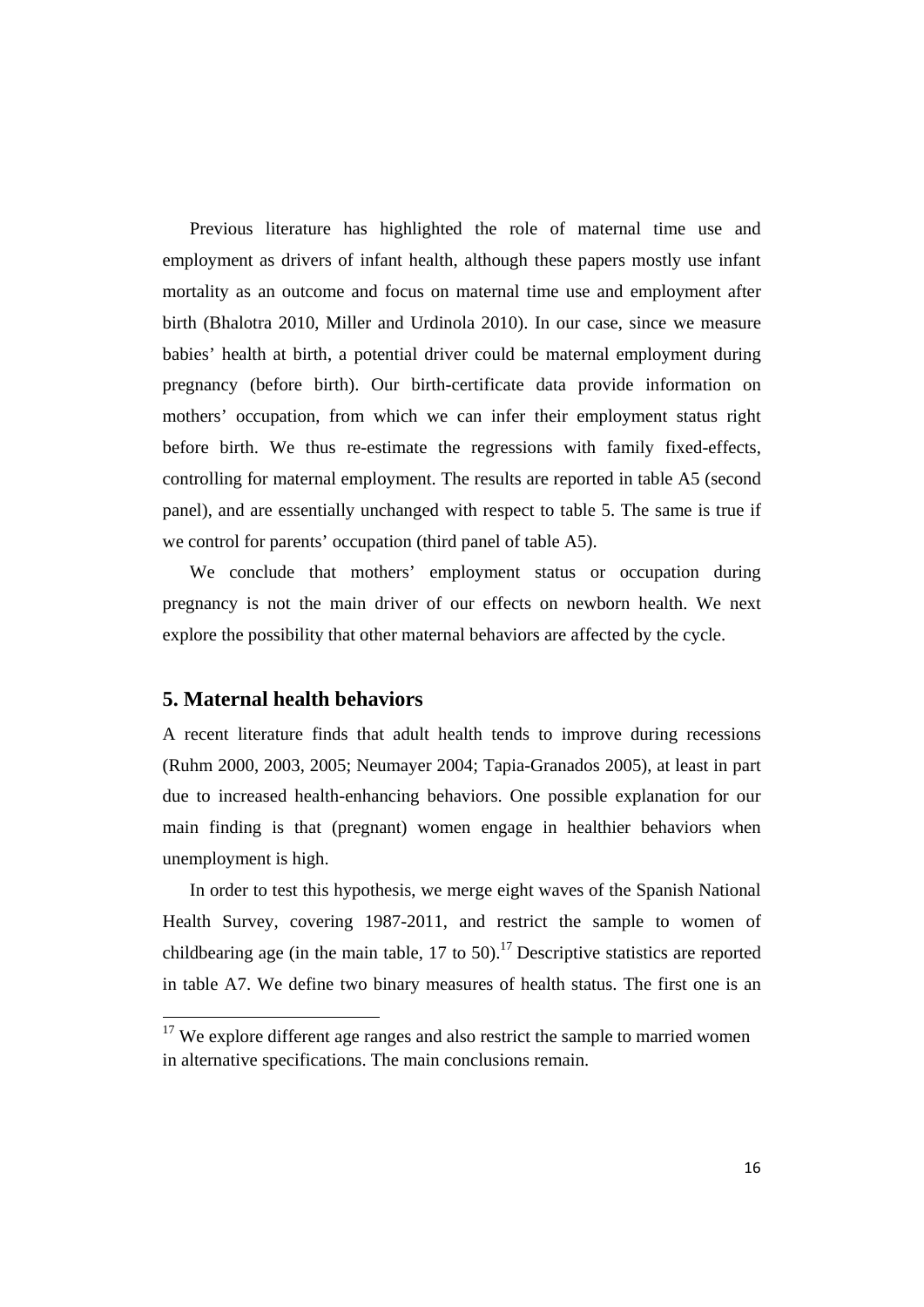indicator of good self-reported overall health status. It recodes a variable that asks about health status with five possible answers. Our measure takes value 1 is the woman reports ok, good or very good health, which is the case for almost 96% of the sample. We also create an indicator of mental health, which takes value 1 for women not reporting any mental health problems (only 1% do).

We also construct four variables measuring health-related behaviors. About 37% of women in the sample report smoking, while 47% report having consumed alcohol during the 2 weeks prior to the interview. Almost 48% of women report exercising regularly, and average hours of sleep are about 7.6. Finally, we observe women's weight (almost 62 kilograms on average) and construct their body-mass index (BMI), which adjusts weight based on height. Average BMI is 23.5 (24 and higher is considered overweight).

We run regressions of the form of equation 1, where the dependent variable is a measure of women's health or health-related behavior. The results are presented in table 6. The specifications are parallel to those estimated in table 2 for babies' health, except that we always control for a cubic polynomial in age, and add an initial column with a linear time trend (and no year dummies).

The first row reports the results for overall health status. The most complete specification (with province trends, in column 4) shows that high unemployment is associated with a significantly higher fraction of women reporting good overall health. This does not seem to be driven by mental health, as none of the coefficients are significant when we use mental health as an outcome.<sup>18</sup> This is consistent with the results in Ruhm (2003), who finds that adult physical health is better when macroeconomic conditions are worse, while that is not the case for mental health.

 $18$  The coefficient in the last column is marginally significant, with a p-value of 0.105.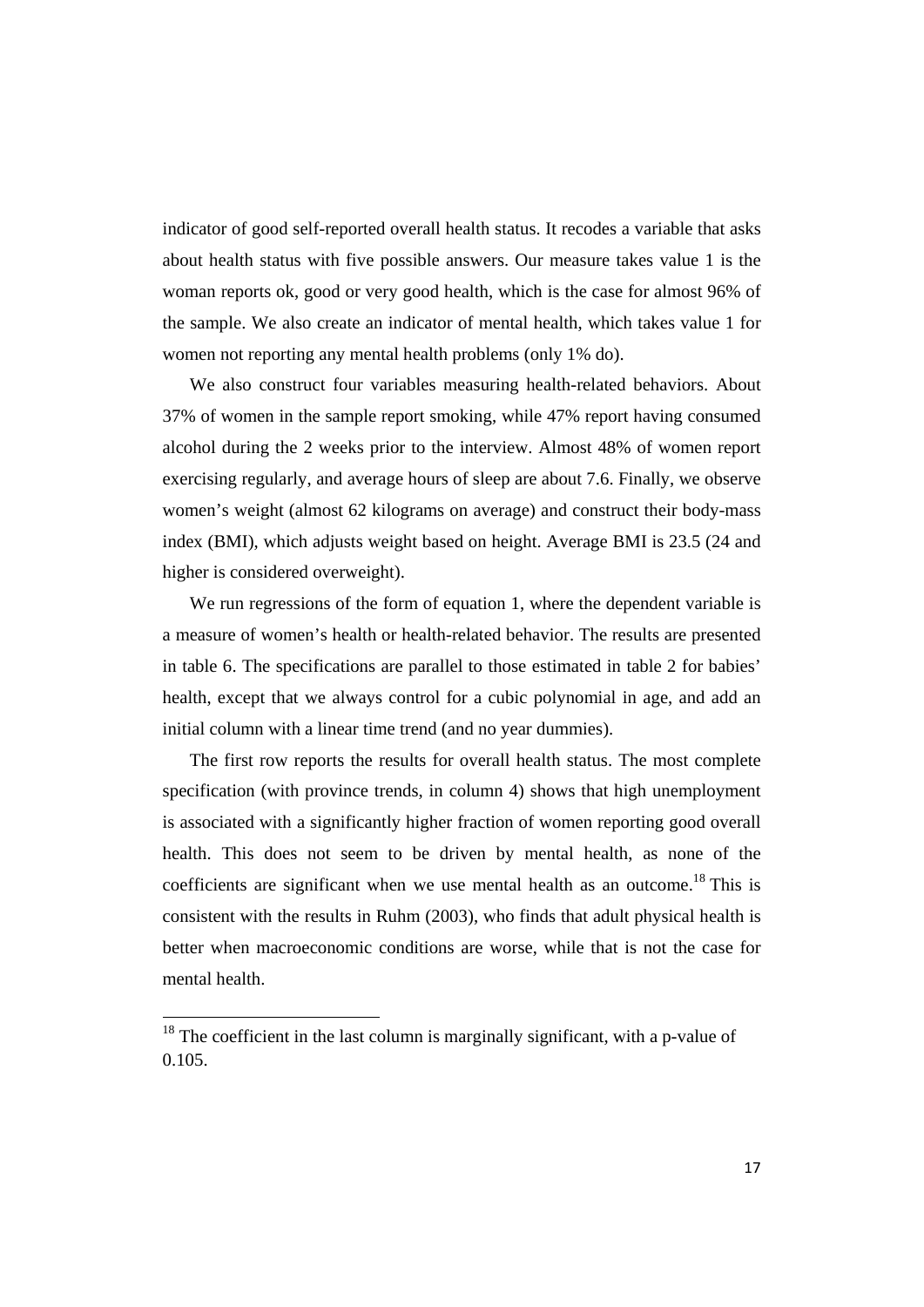We next turn to health behaviors. There is some indication that women drink and smoke less when unemployment is high, although the effects turn insignificant in the specifications with year fixed-effects. We also find that hours of sleep and exercise increase with the unemployment rate.<sup>19</sup> While we do not have data on nutritional intake for all years, we do find (column 6) that women weigh less in high-unemployment periods.

We also explore whether the effects of the cycle on women's health vary by SES or by income of the region. The results are reported in table A8. The first panel estimates the health regressions separately by occupation of the main earner in the household. The overall health effects are present both for low- and high-SES women, although they appear stronger in the high-SES group (see column 3). The effect of the cycle on healthy behaviors (smoking, drinking, sleep and exercise), however, appears to be driven by the low-SES group, with the signs even reversing in some cases for the high-SES group (see column 2 for smoking, column 3 for drinking, and column 5 for sleep). High-SES women do appear to weigh less when unemployment is high (columns 4-6).

The second panel of table A8 reports the health results for low- and highincome provinces. The results are quite imprecise once we control for year fixedeffects, but we do find that women in poor regions exercise more and weigh less when unemployment is high.

The results for women's health by SES and income of the region are consistent with our findings for neonatal health, in the sense that the effect of the

 $19$  Since fertility is lower during recessions, we expect that fewer women in the sample will be pregnant at the time of the interview, which could affect our health results if pregnancy affects, for instance, smoking and drinking behaviors. However, if anything, we would expect that pregnancy might induce healthier behaviors, which would lead us to observe that women are healthier when unemployment is low (instead of high).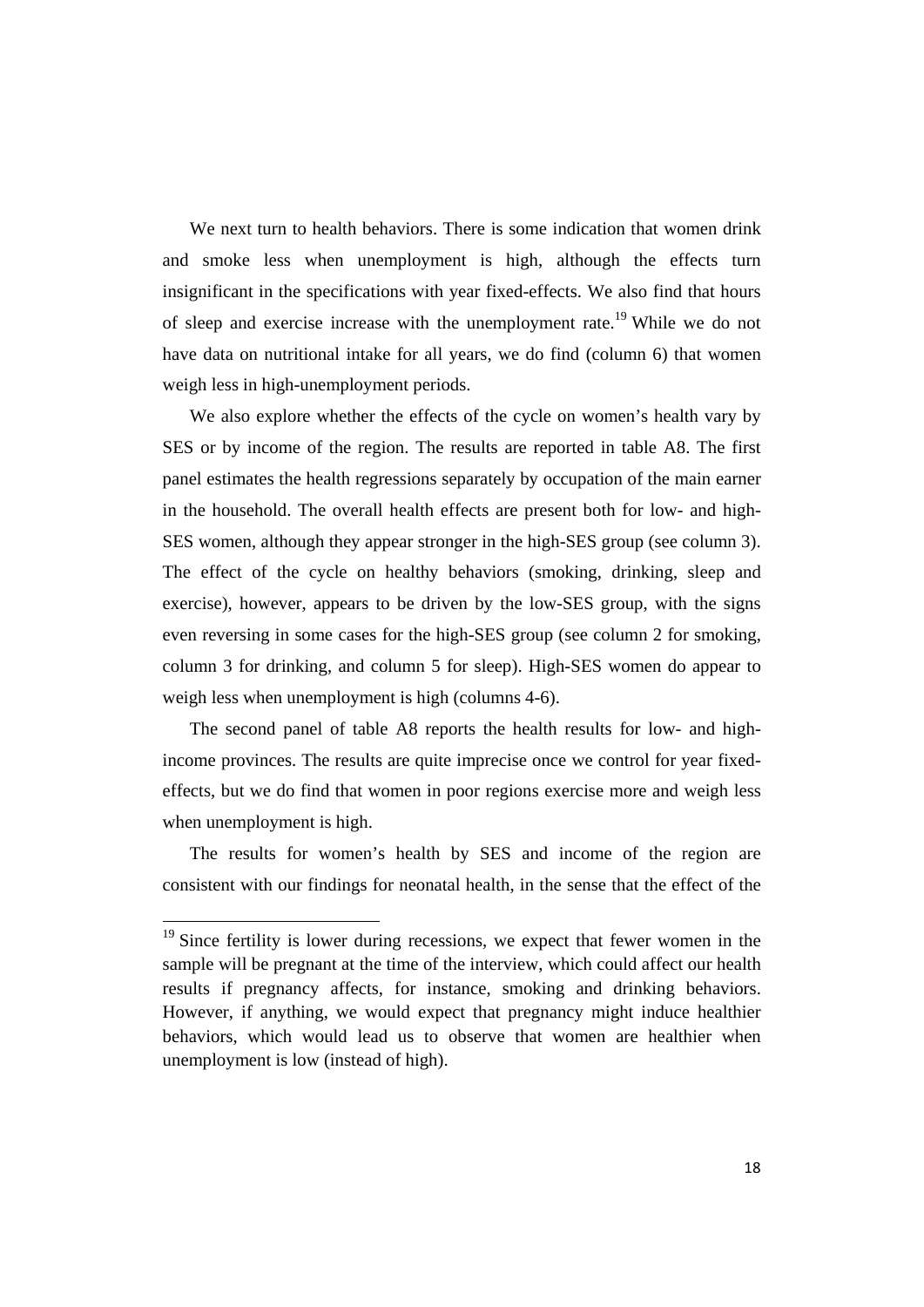cycle on adult women's health-enhancing behaviors appears stronger in lowerincome groups. If women's health is a relevant factor behind the countercyclicality of babies' health, one would expect that the segments of the female population that experience the strongest health effects of the cycle also experience the strongest effects on newborn health.

Overall, the results in this section suggest that women's health status improves when unemployment is high, and they seem to engage in more health-enhancing behaviors. This suggests that maternal health is one potential channel driving better health outcomes for newborn babies.

#### **6. Conclusions**

Using birth- and death-certificate data and Labor Force Survey data for Spain between 1980 and 2010, we show that the health of newborn babies appears to improve (on average) during recessions. This is not the result of selection in parental characteristics (observed or unobserved). Although mothers-to-be are less likely to be working when unemployment is high, maternal employment does not explain the result. We do, however, find evidence that mothers-to-be engage in healthier behaviors when unemployment is high, which might explain that they have healthier babies.

There could still be additional channels underlying the positive association between the local unemployment rate and babies' health. For instance, since fertility is lower during recessions, it is possible that pregnant women receive better quality medical care as a result, both during pregnancy and labor. Congestion in the health system during booms could thus explain part of the results. However, it is also likely that the (public) health system is more underfunded during recessions, which would lead to the opposite effect.

One could still come up with additional channels that could contribute to our main effect. For example, periods of lower economic activity could result in less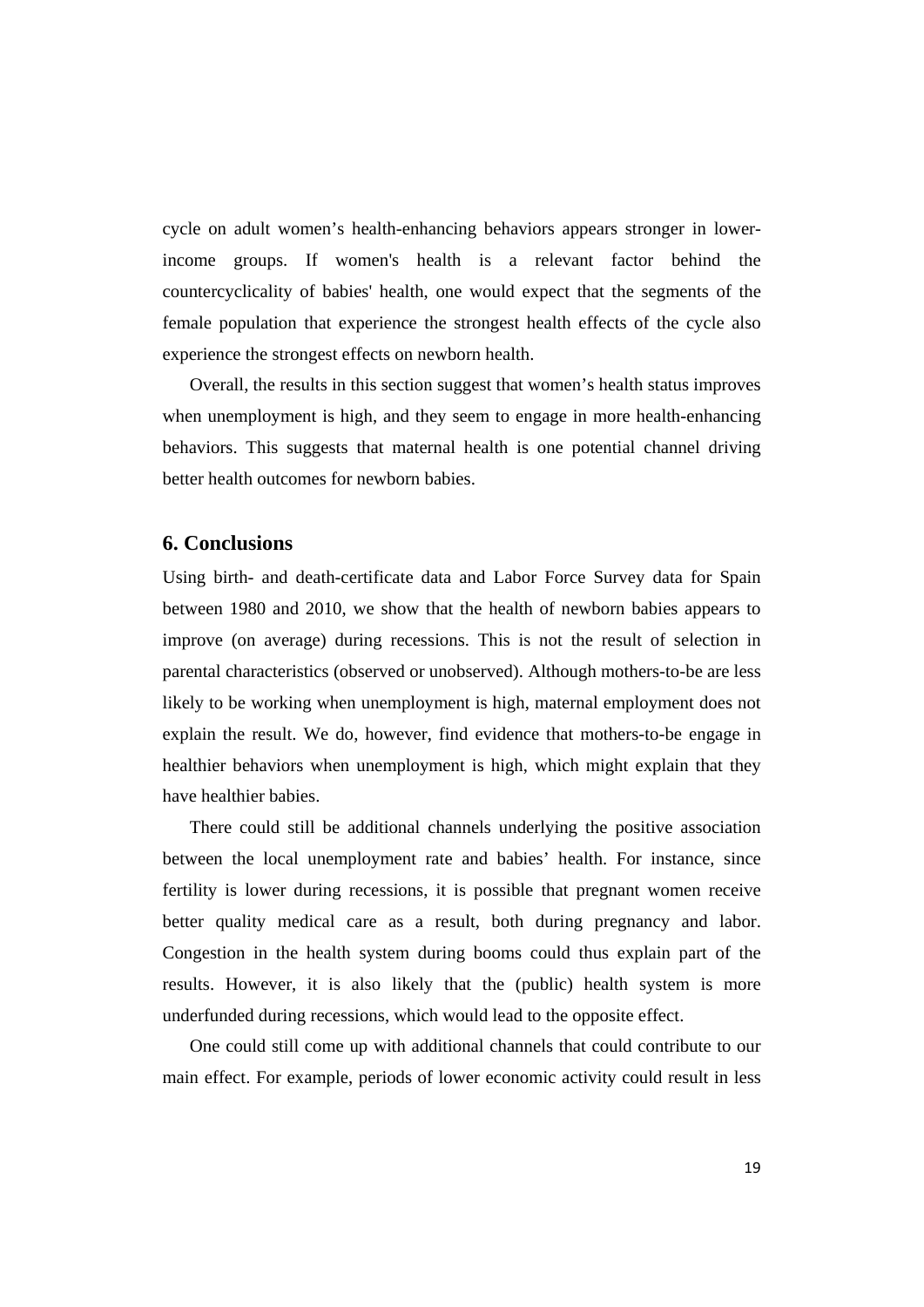pollution and better air quality, which in turn could affect babies' health positively. A recent literature shows that air quality during pregnancy can have important health effects for newborns (Chay and Greenstone, 2003; Currie and Schmeider, 2009; Currie et al., 2009; Currie and Walker, 2011; Corneus and Spiess, 2012).

Our results contribute to previous literature showing that, at least in rich countries, babies' health is countercyclical. We believe that we can plausibly discard that this is only due to selection effects, and we provide some evidence suggesting that maternal health and health-enhancing behaviors before birth can be a potentially relevant mediating factor, which would compensate the potentially negative effects of recessions on neonatal health via maternal nutrition and/or stress.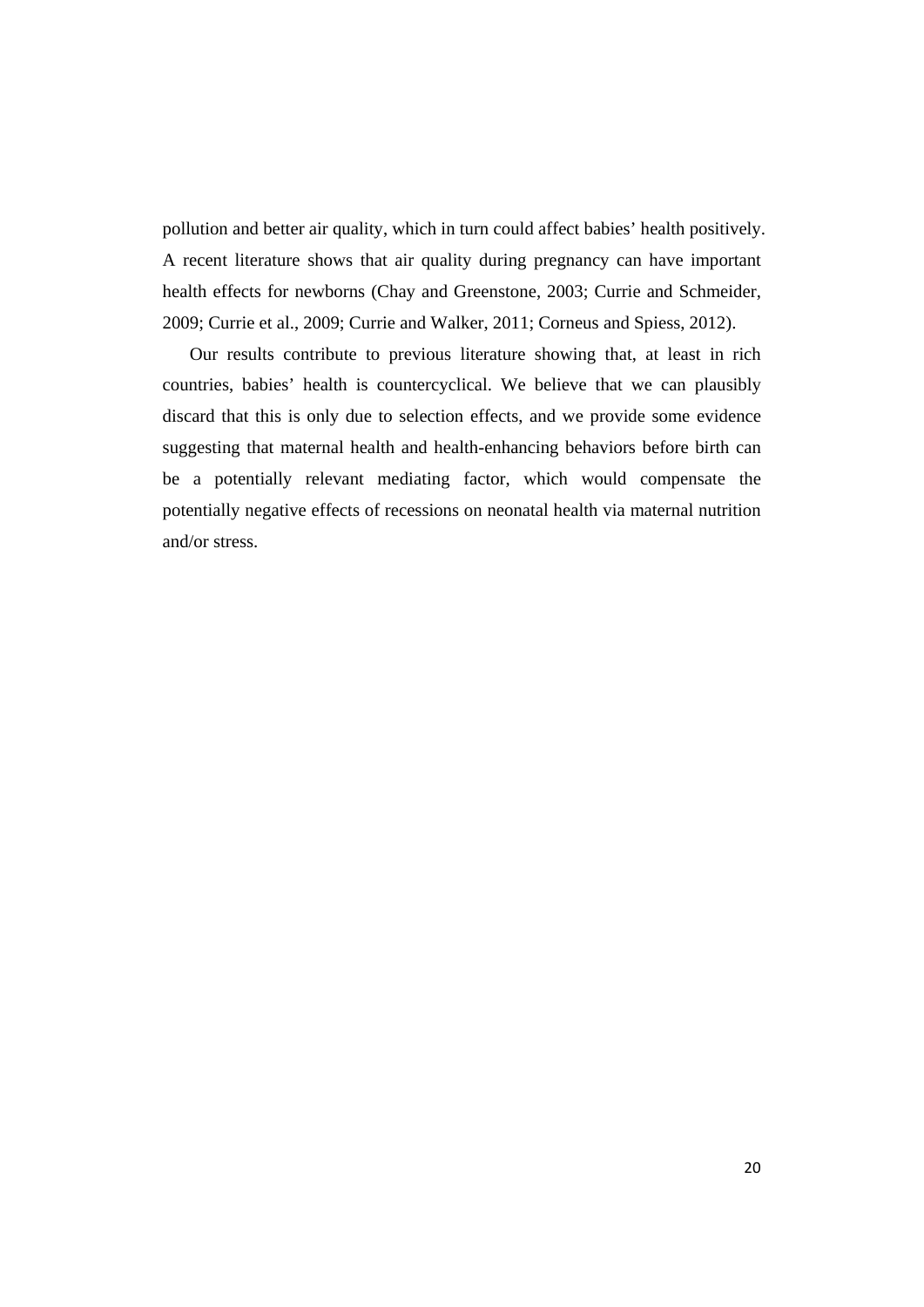#### **Appendix: The matching procedure for siblings**

The Spanish National Statistical Institute (NSI) provides data for every registered birth in Spain between 1981 and 2010. The total number of birth records during the 30-year period is 13,009,614. In addition to the publicly available data, we purchased the mother's exact date of birth as an additional variable from the NSI. We used the following variables to link siblings: date of birth of the mother, month and year of birth of the father, month and year of birth of the mother's previous child, and number of previous children of the mother.

Our matching procedure for siblings is the following. We compute the number of "potential matches" by identifying all births in 1980-2010 in which the mother reports having had her previous child in 1981 or later. A pair of births is then considered an actual match if:

a) we find a match for the earlier birth in the data (for instance, births that happen out of Spain may not be recorded),

b) both babies have the same father (or a father with the same month and year of birth),

c) the earlier birth is distinguishable from other earlier births (only babies with unique values for the identifying variables can be matched),

d) the later birth is distinguishable from other later births,

e) the earlier birth is not a potential match with any other later births, and

f) the later birth is not a potential match with other later births.

Thus, if a newborn in our original data is not matched, it can be because: i) he/she has no older siblings; or iii) his/her most recent older sibling was born before 1981; or iii) his/her older sibling is not in the Spanish birth-register data; or iv) there are multiple candidates to be his/her earlier sibling that cannot be distinguished (multiple matches); or v) he/she cannot be distinguished from other babies herself. Of course, any typos or recording errors in the birth register files will also lead to our failure to identify siblings.

The total number of potential matches is 5,028,507 while the actual number of matches is 3,354,722 (66.7%). We fail to match 5% of them (172,119) due to multiple matches (births with identical values for all matching variables). The rest (about 28%) are not matched due to either one sibling not being registered, or measurement error in our matching variables. Overall, our matching procedure allows us to link about two thirds of the siblings in the sample.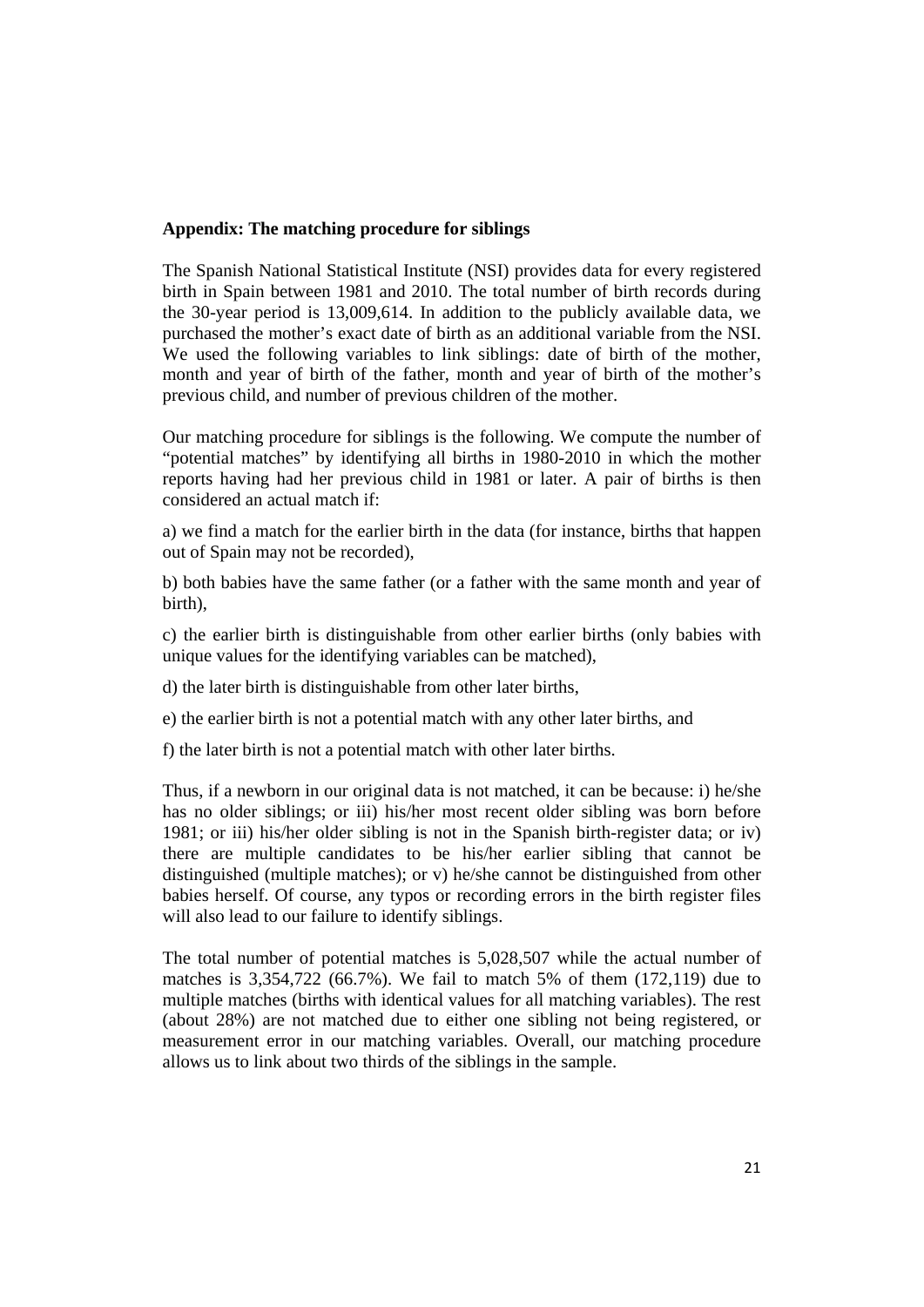#### **References**

Baird, Sarah, Jed Friedman, and Norbert Schady (2011) "Aggregate Income Shocks and Infant Mortality in the Developing World." *Review of Economics and Statistics* 93:3.

Becker, Gary, "An Economic Analysis of Fertility," in *Demographic and Economic Change in Developed Countries,* National Bureau of Economic Research Series,

Number 11 (Princeton, NJ: Princeton University Press, 1960), pp. 209–231.

Ben-Porath, Yoram, "Short-Term Fluctuations in Fertility and Economic Activity in Israel," *Demography,* X (1973), 185–204.

Bhalotra, Sonia. "Fatal fluctuations? Cyclicality in infant mortality in India" *Journal of Development Economics* 93 (7-19), 2010.

Bozzoli, Carlos and Climent Quintana-Domeque. "The Weight of the Crisis: Evidence From Newborns in Argentina" *Review of Economics and Statistics*, forthcoming.

Case, Anne and Christina Paxson, "Causes and Consequences of Early Life Health." National Bureau of Economic Research Working Paper No. 15637, 2010.

Chay, Kenneth Y. and Michael Greenstone. August 2003. "The Impact of Air Pollution on Infant Mortality: Evidence from Geographic Variation in Pollution Shocks Induced by a Recession." *Quarterly Journal of Economics,* 118(3): 1121- 1167.

Coneus, Katia and C. Katharina Spiess, "Pollution exposure and child health: Evidence for infants and toddlers in Germany**",** *Journal of Health Economics*, 2012, vol. 31, issue 1, pages 180-196

Cunha, Flavio and James J. Heckman. 2008. "Formulating, Identifying and Estimating the Technology of Cognitive and Noncognitive Skill Formation." *Journal of Human Resources*, 43(4): 738-782.

Cunha, Flavio, James J. Heckman, and Susanne M. Schennach. 2010. "Estimating the Technology of Cognitive and Noncognitive Skill Formation." *Econometrica,*  78(3): 883-931.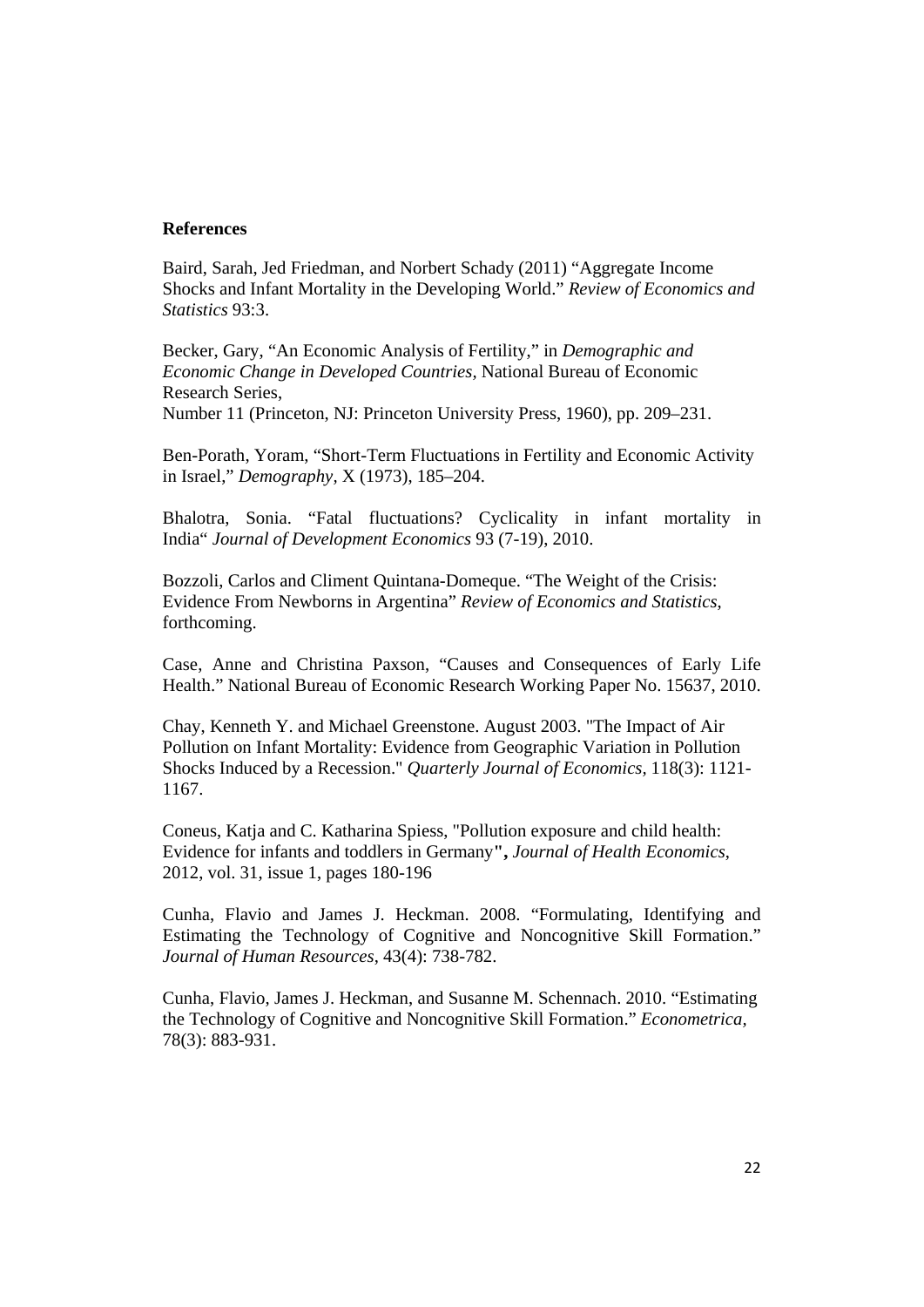Currie, Janet. 2009. "Healthy, Wealthy, and Wise: Socioeconomic Status, Poor Health in Childhood, and Human Capital Development." *Journal of Economic Literature*, 47(1): 87-122.

Currie, Janet, Matthew Neidell, and Johannes F. Schmeider. 2009. "Air Pollution and Infant Health: Lessons from New Jersey." *Journal of Health Economics*, 28(3): 688-703.

Currie, Janet and Johannes F. Schmeider. 2009. "Fetal Exposures to Toxic Releases and Infant Health." *American Economic Review:* Papers and Proceedings of the Annual Meeting of the American Economic Association, 99(2): 177-183.

Currie, Janet and Reed Walker. 2011. "Traffic Congestion and Infant Health: Evidence from EZPass." *American Economic Journals-Applied Economics*.

Cutler, David M., Felicia Knaul, Rafael Lozano, Oscar Mendez, and Beatriz Zurita (2002) "Financial Crisis, Health Outcomes, and Ageing: Mexico in the 1980s and 1990s." *Journal of Public Economics* 84(2): 279-303.

Dehejia, Rajeev and Adriana Lleras-Muney (2004) "Booms, Busts, and Babies' Health" *Quarterly Journal of Economics*.

Escudero, A. and H. Simon (2012) "Diferencias provinciales de bienestar en la España del siglo XX." *Revista de Historia Industrial* 49(2): 17-54.

Galbraith, Virginia L., and Dorothy S. Thomas, "Birth Rates and the Interwar Business Cycles," *Journal of the American Statistical Association,* XXXVI (1941), 465–476.

Gerdtham, U.G. and M. Johannesson (2005) "Business Cycles and Mortality: Results From Swedish Micro Data." *Social Science and Medicine* 60(1): 205-218.

Gerdtham, U.G. and C. J. Ruhm (2006): "Death Rise In Good Economic Times: Evidence From The OECD." *Economics and Human Biology* 4: 298- 316.

Miller, Grant and Piedad Urdinola (2010) "Cyclicality, Mortality, and the Value of Time: The Case of Coffee Price Fluctuations and Child Survival in Colombia.*" Journal of Political Economy* 118, 2010.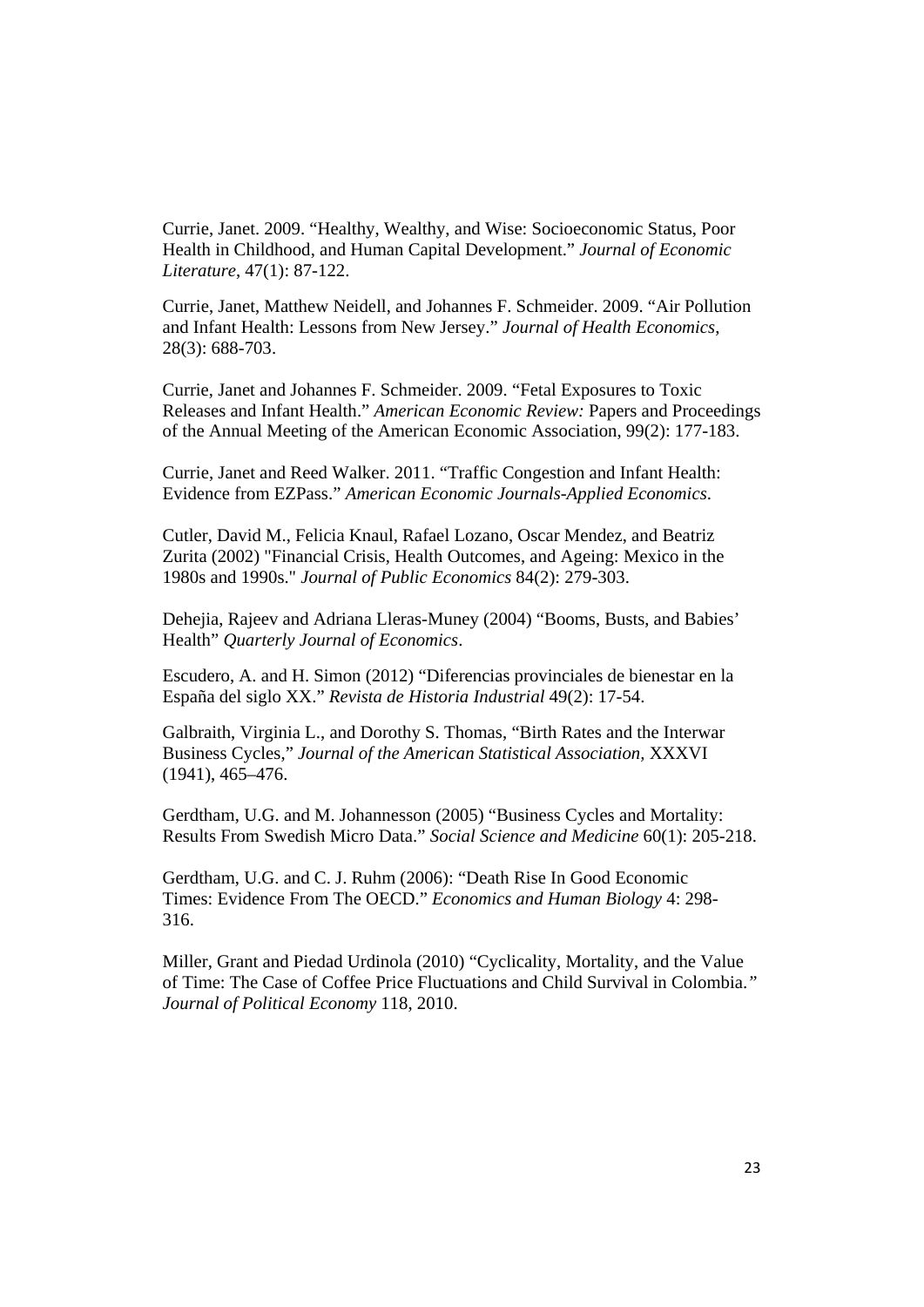Neumayer, E. (2004) "Recessions Lower (some) Mortality Rates: Evidence From Germany." *Social Science and Medicine* 58(6): 1037-1047.

Paxson, Christina, and Norbert Schady (2005) "Child Health and Economic Crisis in Peru." *World Bank Economic Review* 19:2 (2005), 203–223.

Ruhm, Christopher J. (2000) "Are Recessions Good For Your Health? " *Quarterly Journal of Economics*.

Ruhm, Christopher J., (2003). "Good times make you sick," *Journal of Health Economics*, Elsevier, vol. 22(4), pages 637-658, July.

Ruhm, Christopher J. (2005) "Healthy Living in Hard Times." *Journal of Health Economics* 24 (2): 341–63.

Salvanes, K. V. (2014). "Economic Conditions and Family Policy: Child and Family Outcomes." Ph.D. Thesis. University of Oslo.

Silver, Morris, "Births, Marriages, and the Business Cycles in the United States," *Journal of Political Economy,* LXXIII (1965), 237–255.

Tapia Granados, J. (2005). "Increasing Mortality during Expansions of the US Economy, 1900–1996." *International Journal of Epidemiology* 34 (6): 1194– 1202.

Tapia Granados, J. A. and E. L. Ionides (2008) "The Reversal of The Relation Between Economic Growth and Health Progress: Sweden in The 19th and 20th Centuries." *Journal of Health Economics* 27(3): 544–563.

van den Berg, Gerard J. and Modin, Bitte (2013) "Economic Conditions at Birth, Birth Weight, Ability, and the Causal Path to Cardiovascular Mortality." IZA Discussion Paper No. 7605.

van den Berg, Gerard, Maarten Lindeboom, and France Portrait. "Economic Conditions Early in Life and Individual Mortality" *American Economic Review*, 2006.

Yule, G. Udny, "On the Changes of Marriage and Birth Rates in England and Wales During the Past Half Century: With an Inquiry as to Their Probable Causes," *Journal of the Royal Statistical Society,* LXIX (1906), 88–147.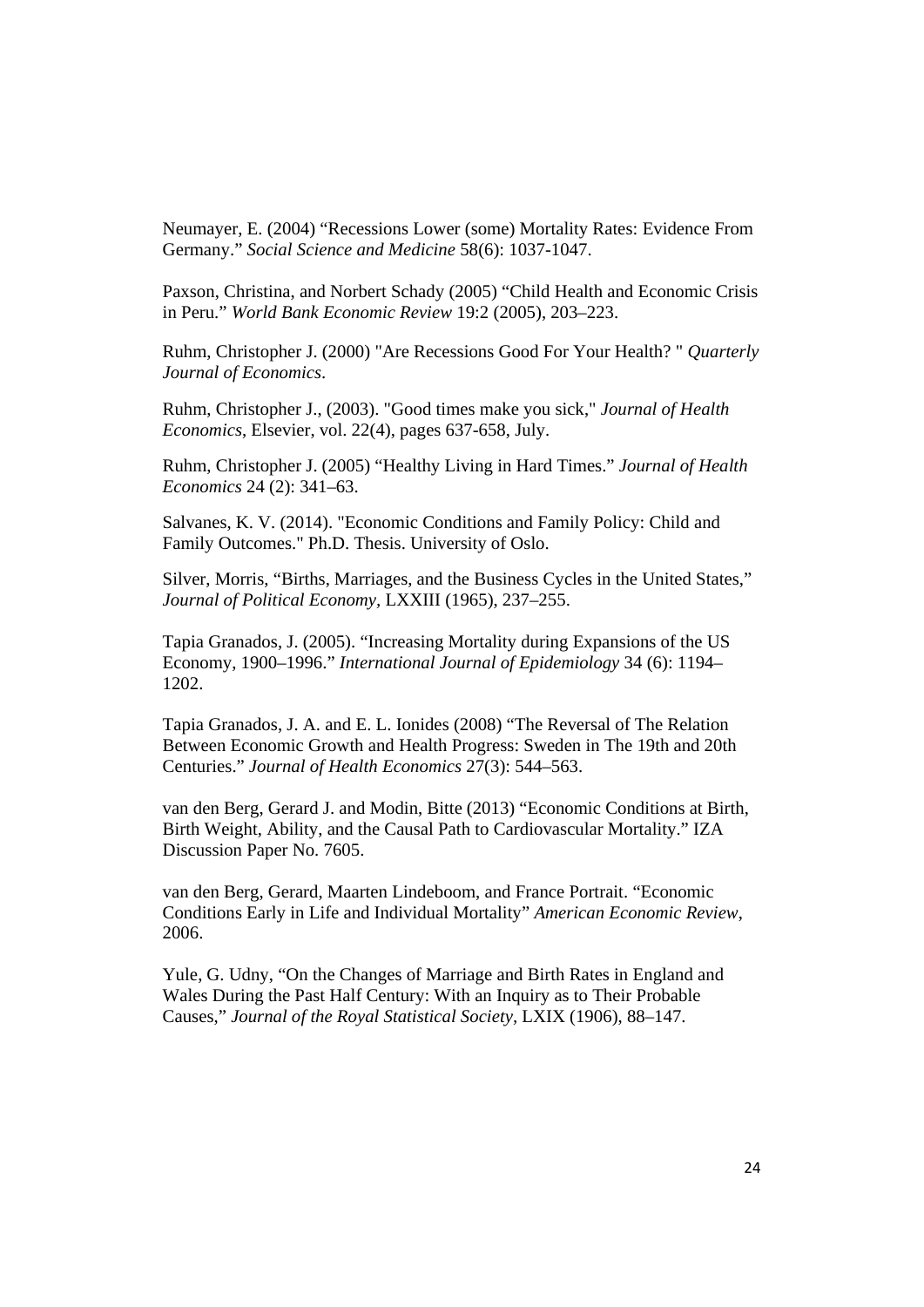#### **Tables and figures**



Figure 1. National unemployment rate, Spain 1980-2012

Source: Spanish Labor Force Survey (2<sup>nd</sup> quarter).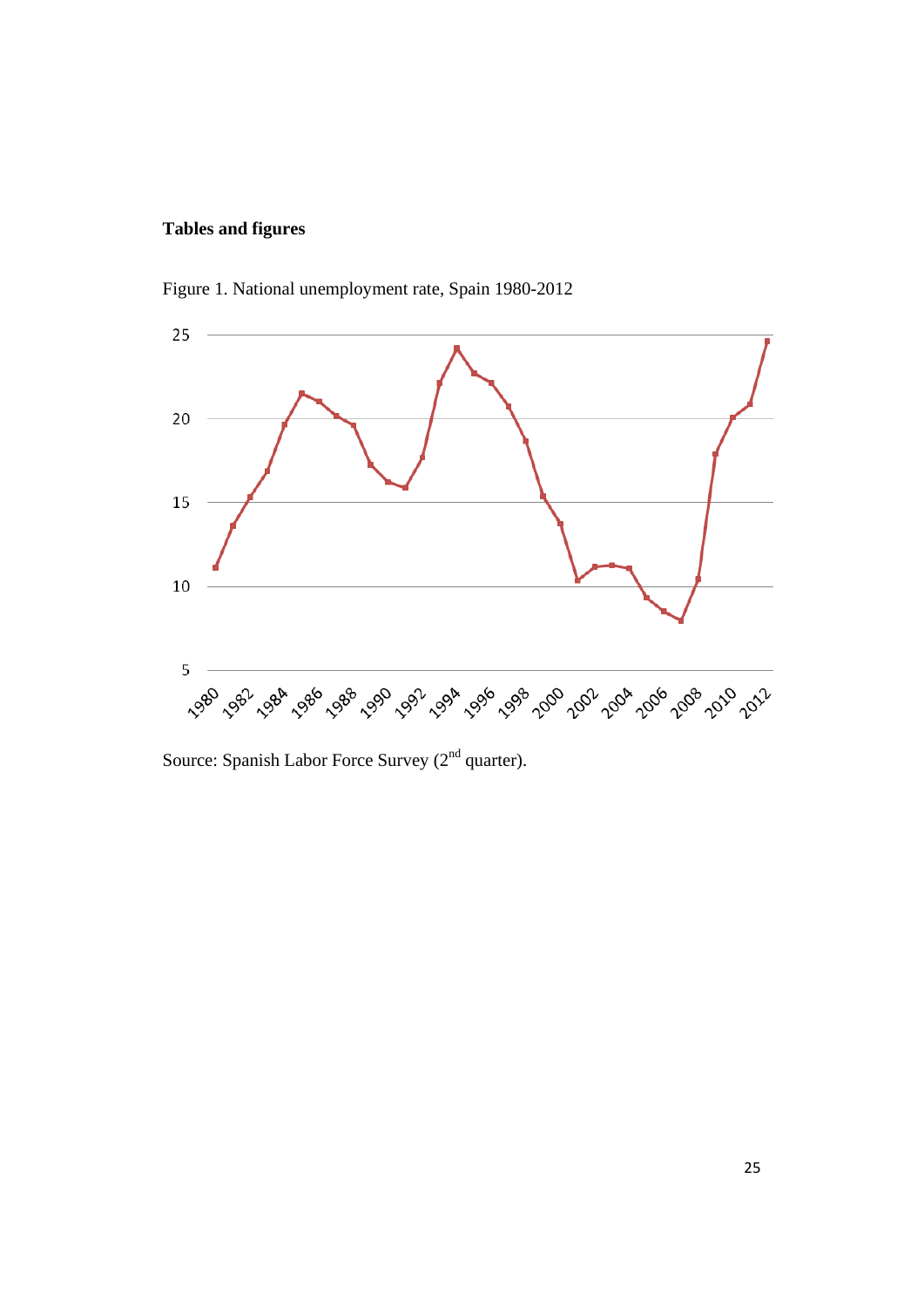



Source: Spanish Labor Force Survey 2012 ( $2<sup>nd</sup>$  quarter).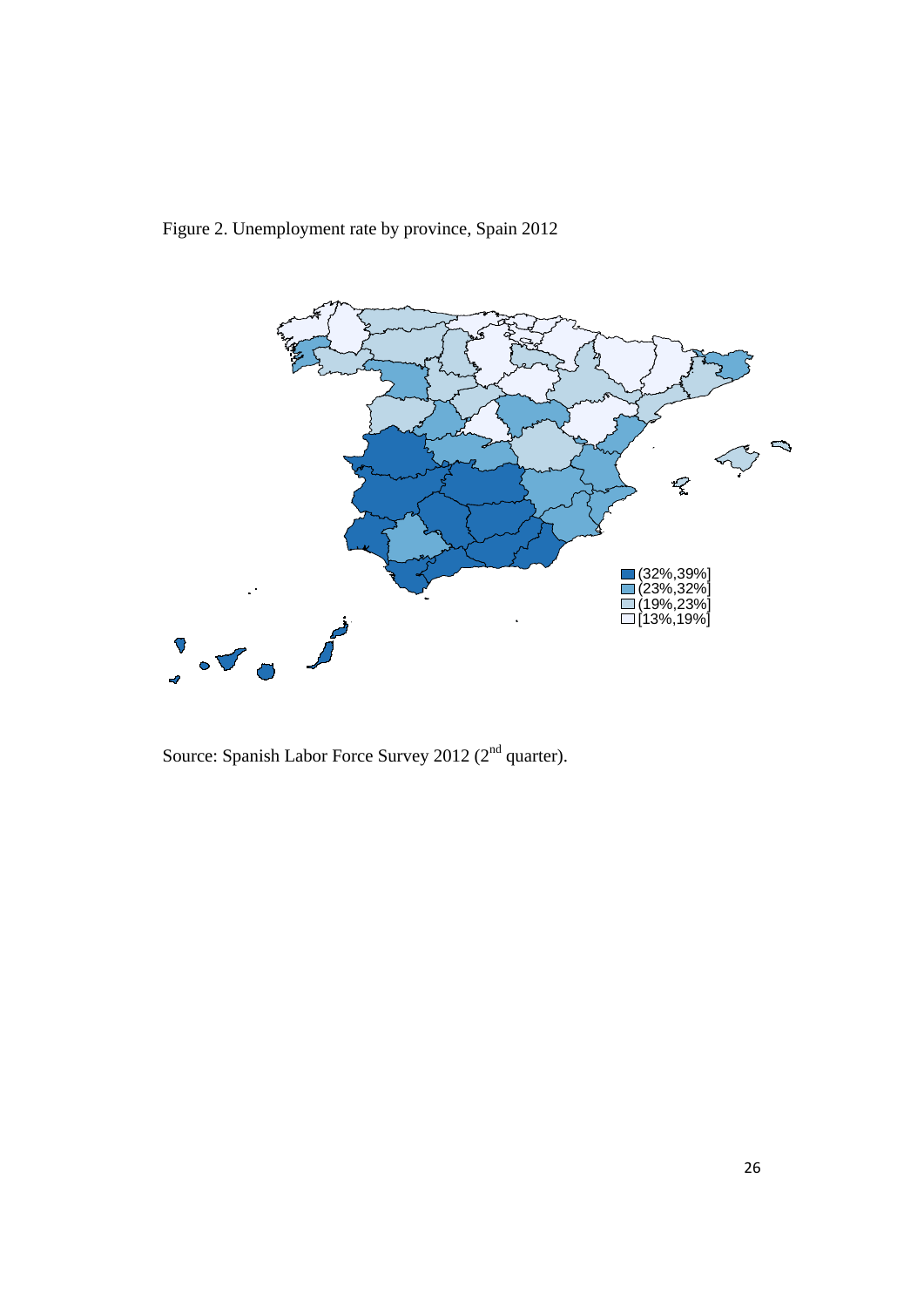Figure 3. Neonatal health, Spain 1980-2010



Source: Birth and death register data, National Statistical Institute (www.ine.es). The mortality rate is calculated as number of deaths before age 1 per 1,000 births.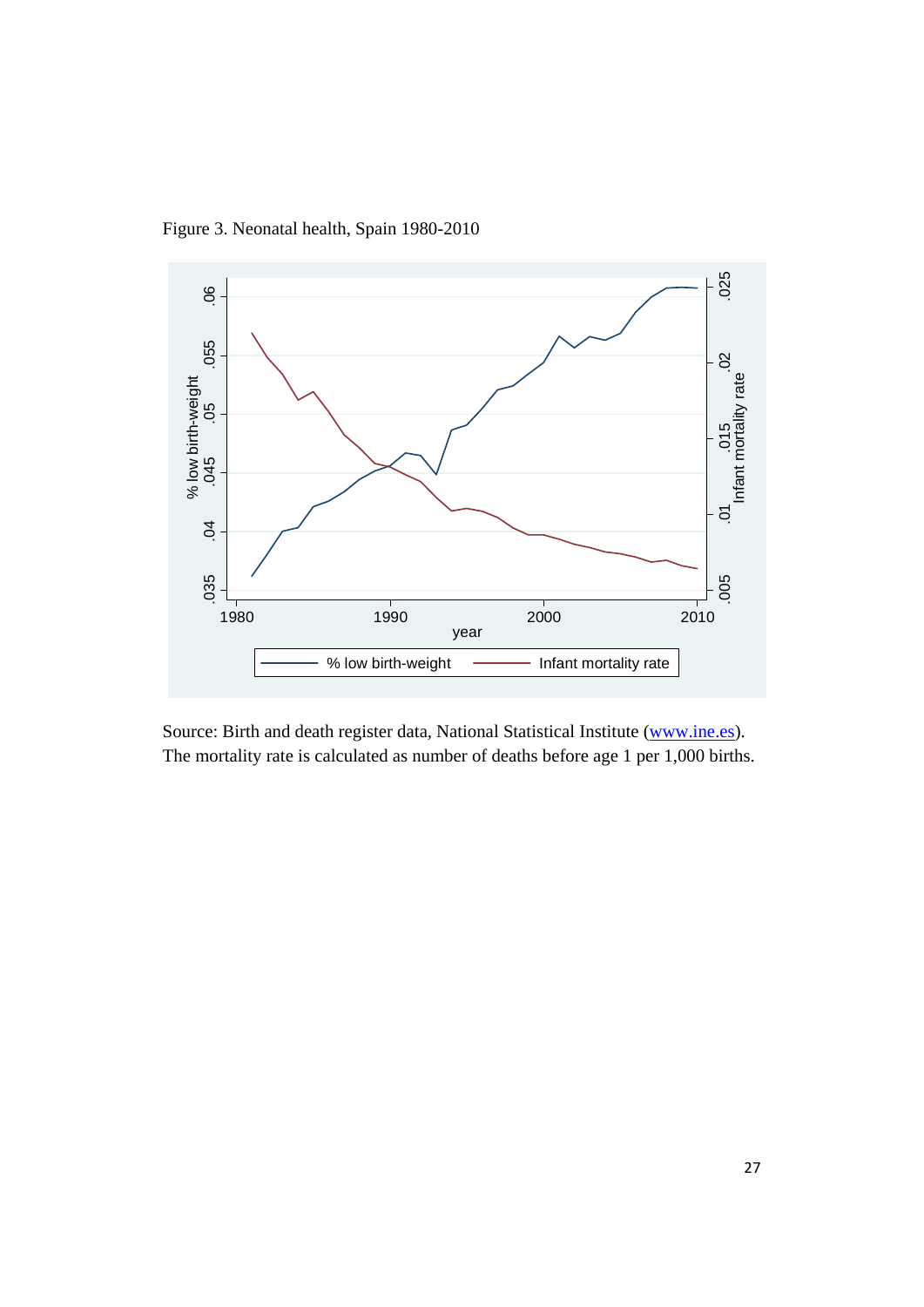

Figure 4. Unemployment rate and neonatal health, 1981-2010

Note: Birth and death register data, National Statistical Institute (www.ine.es). The six health variables are detrended (with a quadratic trend if quadratic term significant, linear otherwise).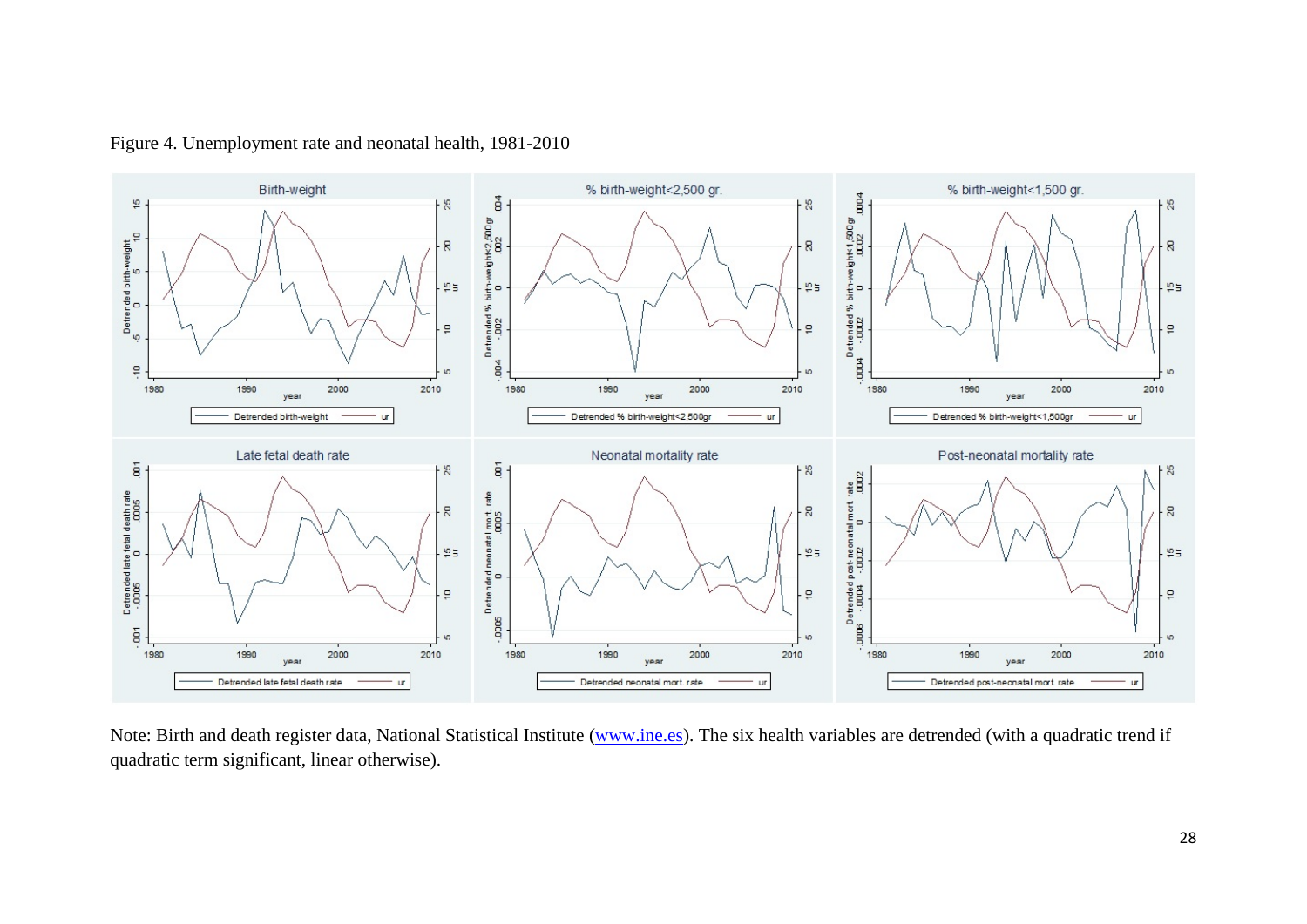

Figure 5. Birth rate (annual number of births per 1,000 people), Spain 1980-2012

Source: Birth register data, National Statistical Institute (www.ine.es).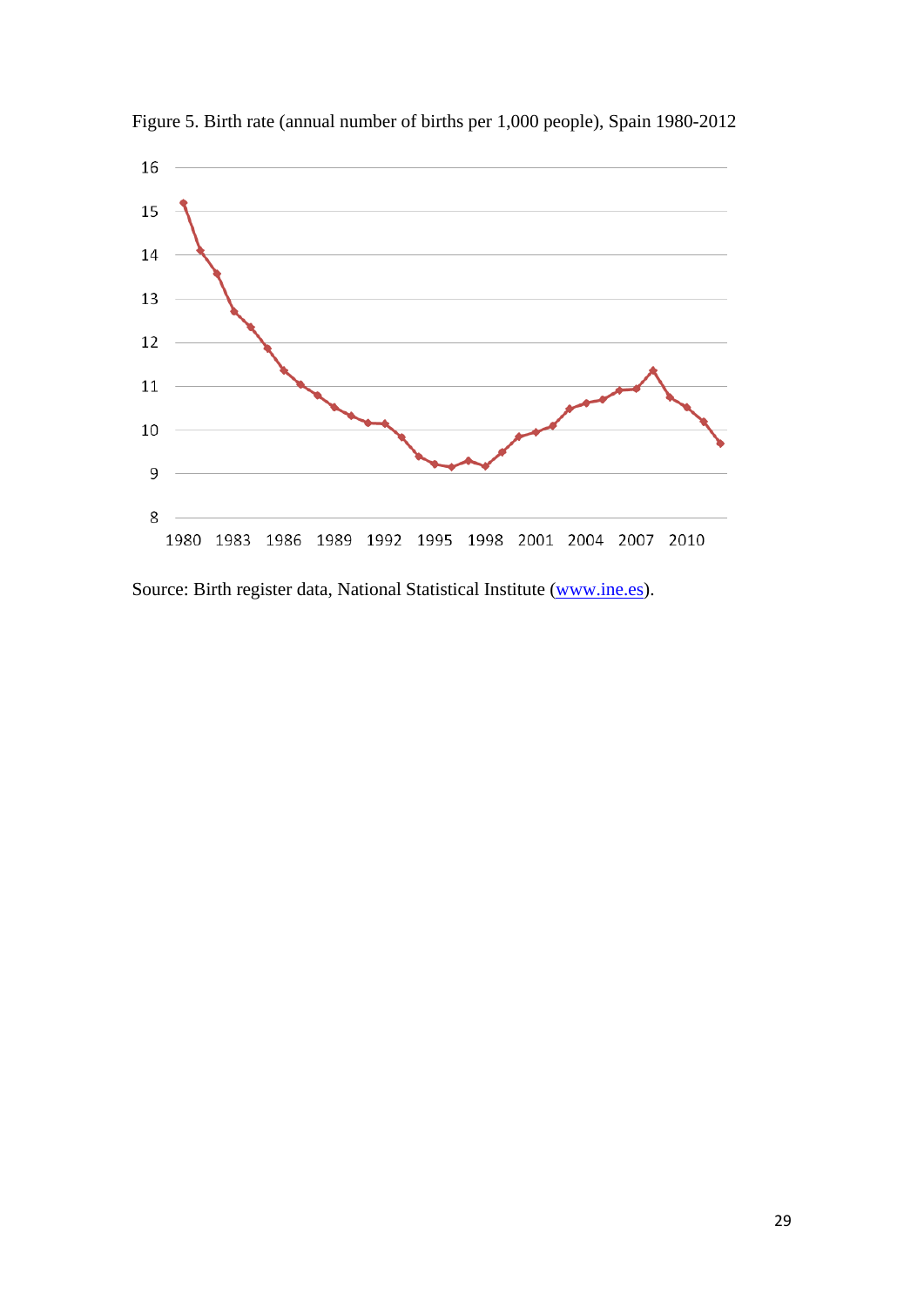|  | Table 1. Descriptive statistics |  |
|--|---------------------------------|--|
|--|---------------------------------|--|

| <b>Variable</b>                | <b>Mean</b> | Std. Dev. | Min            | <b>Max</b> |
|--------------------------------|-------------|-----------|----------------|------------|
| <b>Birth certificate data</b>  |             |           |                |            |
| Year of conception             | 1.996       | 9         | 1981           | 2010       |
| Number of births               | 22,018      | 20,947    | 612            | 77,201     |
| <b>Birth rate</b>              | 0.0491      | 0.0102    | 0.0259         | 0.0930     |
| Unemployment rate              | 0.1663      | 0.0744    | 0.0000         | 0.4203     |
| Non-employment rate            | 0.5552      | 0.0731    | 0.3701         | 0.7316     |
| Birth weight in gr.            | 3,263       | 54        | 3,136          | 3,462      |
| Low birth weight (<2.500 gr.)  | 0.0567      | 0.0120    | 0.0203         | 0.0997     |
| Very low birth weight (<1.500) | 0.0065      | 0.0019    | 0              | 0.0199     |
| Late fetal death               | 0.0056      | 0.0029    | $\overline{0}$ | 0.0212     |
| % Mothers <25                  | 0.1956      | 0.0948    | 0.0414         | 0.4599     |
| % Mothers 25-35                | 0.6738      | 0.0699    | 0.4499         | 0.8254     |
| % Mothers >35                  | 0.1306      | 0.0521    | 0.0573         | 0.2972     |
| % Mothers married              | 0.8271      | 0.1113    | 0.3911         | 0.9819     |
| % No registered father         | 0.0178      | 0.0095    | 0.0001         | 0.0776     |
| % Mother high-skill            | 0.1508      | 0.0644    | 0.0172         | 0.3752     |
| % Father high-skill            | 0.1772      | 0.0685    | 0.0497         | 0.4280     |
| % Both high-skill              | 0.0832      | 0.0415    | 0.0100         | 0.2319     |
| % Girls                        | 0.4828      | 0.0065    | 0.3678         | 0.5189     |
| % First birth                  | 0.5203      | 0.0568    | 0.1374         | 0.8533     |
| Death certificate data         |             |           |                |            |
| Neonatal mortality             | 0.0041      | 0.0021    | 0              | 0.0144     |
| Post-neonatal mortality        | 0.0020      | 0.0010    | $\Omega$       | 0.0074     |

Note: Province-year observations are weighted by the number of individuals in each cell. Source: Spanish National Statistical Institute.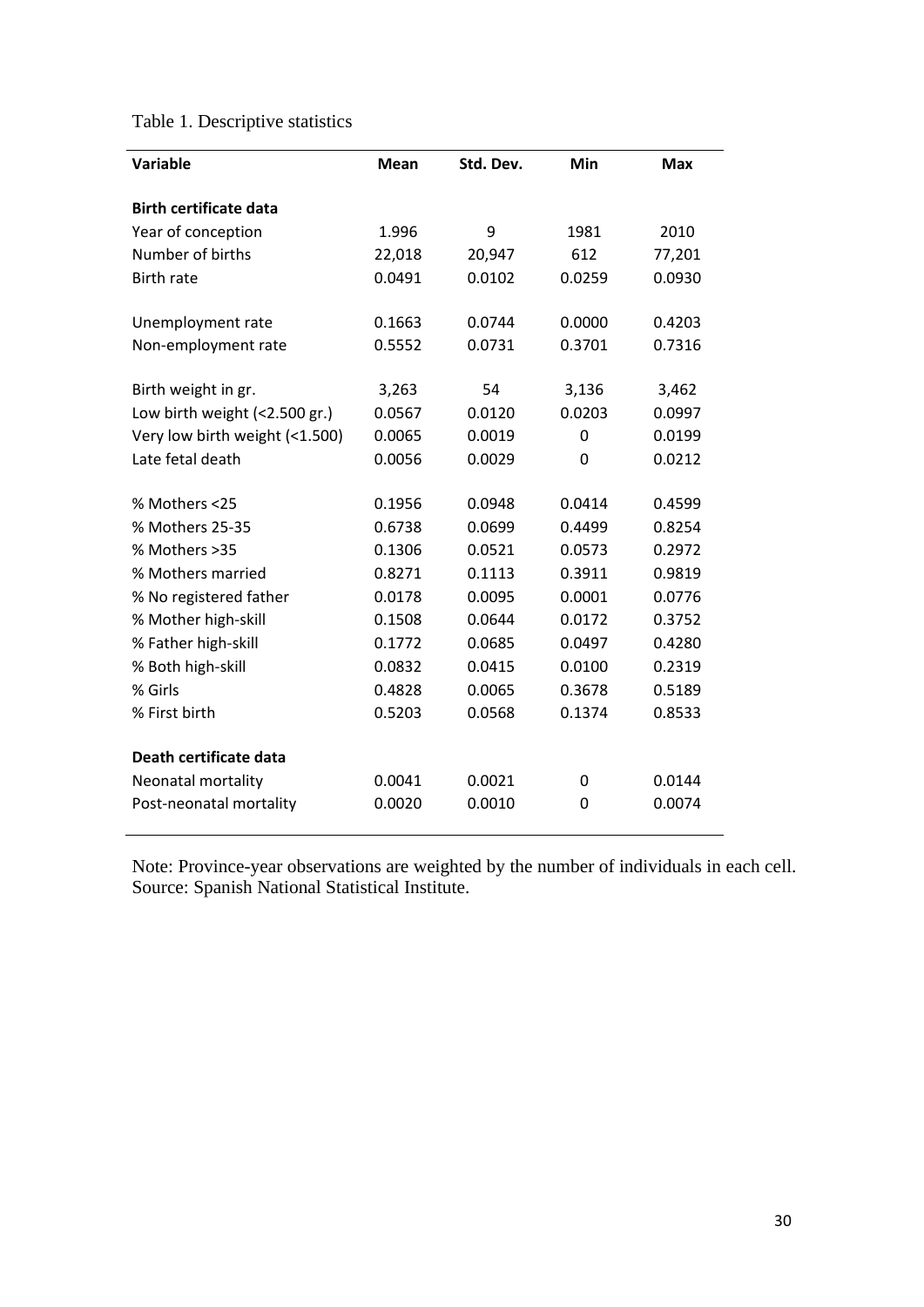| Main exp. var.                    | <b>Unemployent rate</b> |       |                |        |           |        |           |        | Non-emp. rate |        |           |       |
|-----------------------------------|-------------------------|-------|----------------|--------|-----------|--------|-----------|--------|---------------|--------|-----------|-------|
| Dep. var.                         | $\mathbf{1}$            |       | $\overline{2}$ |        | 3         |        | 4         |        | 5             |        | 6         |       |
| Low birth weight                  | $-0.0031$               |       | $-0.0002$      |        | $-0.0146$ | $***$  | $-0.0060$ |        | $-0.0054$     |        | $-0.0239$ | $***$ |
| [0.0567]                          | [0.004]                 |       | [0.008]        |        | [0.007]   |        | [0.006]   |        | [0.007]       |        | [0.010]   |       |
| (% effect of 10p. $\Delta$ in ur) | 0.6%                    |       | 0.4%           |        | 3.0%      |        | 1.2%      |        | 1.1%          |        | 4.8%      |       |
| Very low birth weight             | $-0.0007$               |       | $-0.0040$      | $***$  | $-0.0037$ | $***$  | $-0.0025$ |        | $-0.0066$     | $\ast$ | $-0.0059$ | $***$ |
| [0.0065]                          | [0.001]                 |       | [0.002]        |        | [0.002]   |        | [0.002]   |        | [0.003]       |        | [0.003]   |       |
| (% effect of 10p. $\Delta$ in ur) | 1.3%                    |       | 7.1%           |        | 6.6%      |        | 4.5%      |        | 11.8%         |        | 10.5%     |       |
| Birth weight                      | $-29.14$                |       | $-32.34$       |        | 97.24     | ***    | $-61.71$  | $\ast$ | $-66.14$      |        | 69.31     | $***$ |
| [3, 263]                          | [27.894]                |       | [63.484]       |        | [26.084]  |        | [36.607]  |        | [63.000]      |        | [32.654]  |       |
| (% effect of 10p. $\Delta$ in ur) | 0.9%                    |       | 1.0%           |        | 3.0%      |        | 1.9%      |        | 2.0%          |        | 2.1%      |       |
| Post-neonatal mortality           | $-0.0003$               |       | $-0.0014$      | $\ast$ | $-0.0008$ |        | $-0.0016$ | $***$  | $-0.0037$     | ***    | $-0.0028$ | $***$ |
| [0.002]                           | [0.000]                 |       | [0.001]        |        | [0.001]   |        | [0.001]   |        | [0.001]       |        | [0.001]   |       |
| (% effect of 10p. $\Delta$ in ur) | 1.5%                    |       | 7.0%           |        | 4.0%      |        | 8.0%      |        | 18.5%         |        | 14.0%     |       |
| Neonatal mortality                | $-0.0029$               | ***   | $-0.0022$      |        | $-0.0024$ | $\ast$ | $-0.0059$ | ***    | $-0.0024$     | $\ast$ | $-0.0059$ | ***   |
| [0.0041]                          | [0.001]                 |       | [0.002]        |        | [0.001]   |        | [0.001]   |        | [0.001]       |        | [0.001]   |       |
| (% effect of 10p. $\Delta$ in ur) | 7.1%                    |       | 5.4%           |        | 5.9%      |        | 14.4%     |        | 5.9%          |        | 14.4%     |       |
| Late fetal death                  | $-0.0040$               | $***$ | $-0.0092$      |        | $-0.0060$ | $\ast$ | $-0.0078$ | ***    | $-0.0154$     | ***    | $-0.0106$ | **    |
| [0.0056]                          | [0.002]                 |       | [0.006]        |        | [0.003]   |        | [0.002]   |        | [0.006]       |        | [0.005]   |       |
| (% effect of 10p. $\Delta$ in ur) | 7.3%                    |       | 16.7%          |        | 10.9%     |        | 14.2%     |        | 28.0%         |        | 19.3%     |       |
| Quadratic time trend              | Υ                       |       | N              |        | ${\sf N}$ |        | Y         |        | N             |        | ${\sf N}$ |       |
| Year dummies                      | N                       |       | Υ              |        | Υ         |        | N         |        | Y             |        | Υ         |       |
| Province trends                   | ${\sf N}$               |       | N              |        | Υ         |        | N         |        | N             |        | Υ         |       |

Table 2. Baseline health results: the effect of the cycle on birth weight and infant mortality (1981-2010)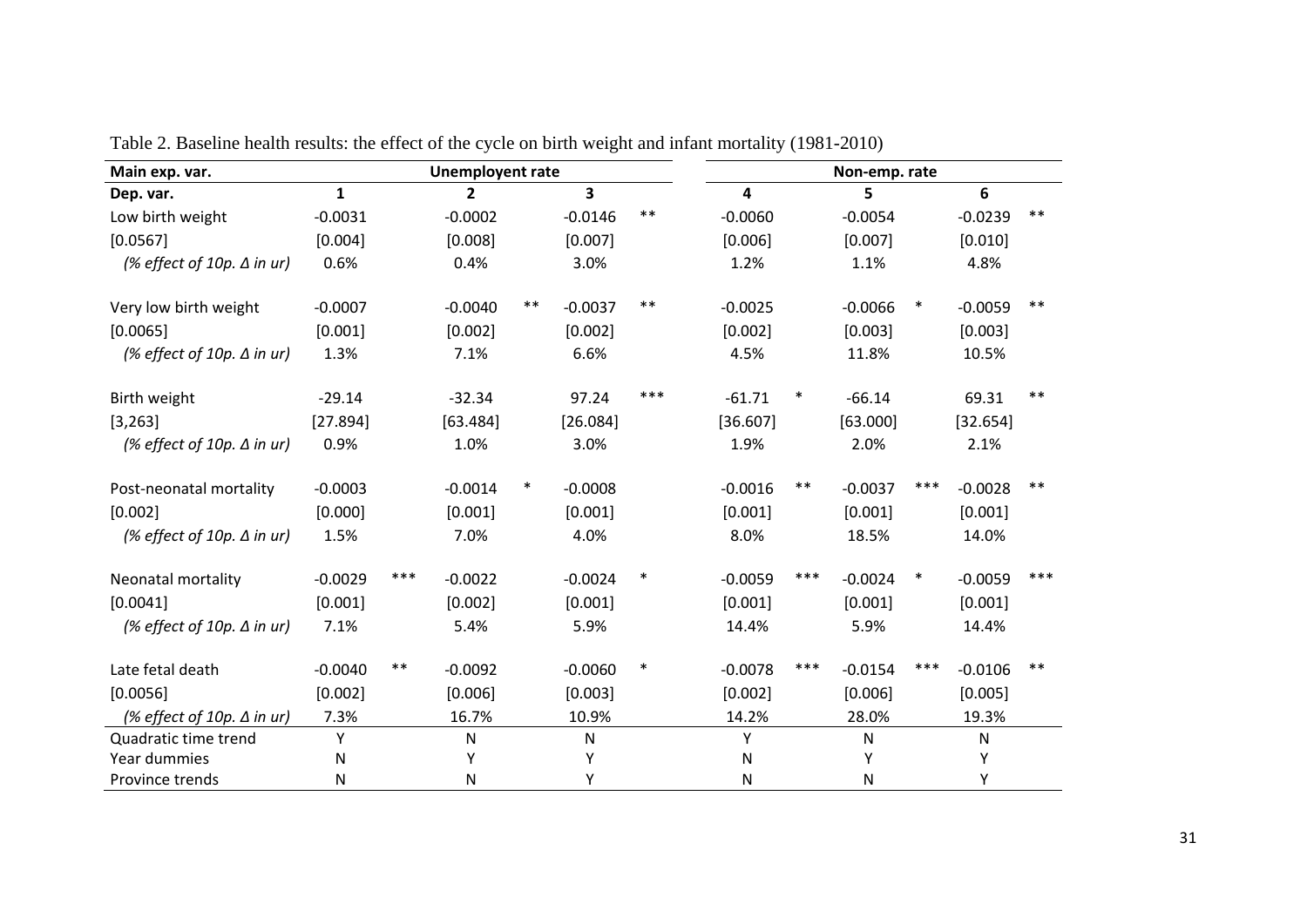Notes: Each coefficient comes from a separate regression. Micro data from birth and death certificates is aggregated by province and year (30 years, 50 provinces: N=1500). Only singleton births are included in the sample. The unemployment rate and the non-employment rate are calculated at the province-year level from the Labor Force Survey for the second quarter of each year. Birth and death outcomes are matched to the unemployment (or non-employment) rate by estimated year of conception. All regressions include province fixed effects. Regressions are weighted by the number of births in the province and year. Robust standard errors clustered by province are in brackets. The average value for each outcome variable is reported in brackets in the first column.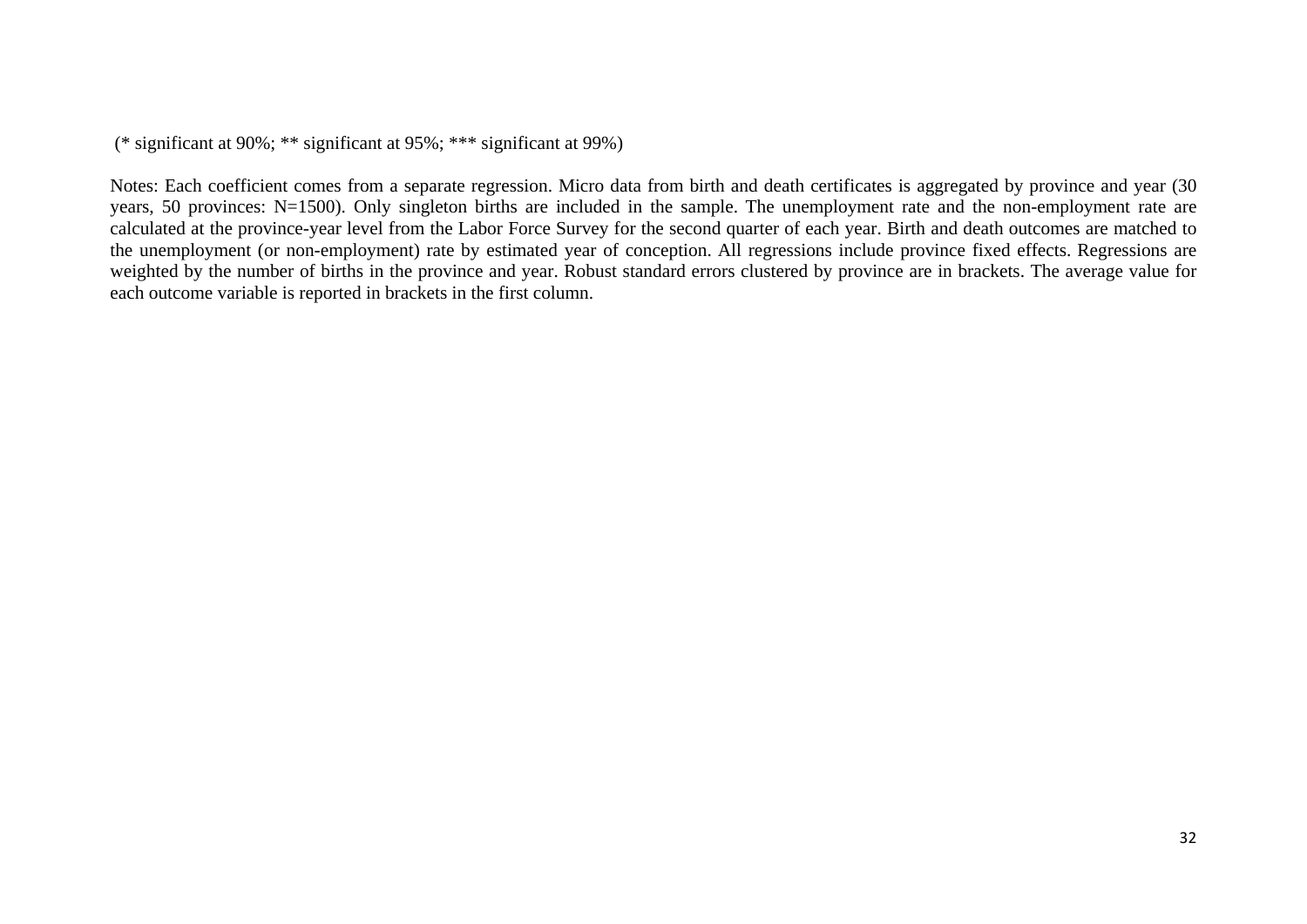| Main exp. var.              | <b>Unemployment rate</b> |       |            |        |           |       |           |       | Non-emp. rate |       |           |        |
|-----------------------------|--------------------------|-------|------------|--------|-----------|-------|-----------|-------|---------------|-------|-----------|--------|
|                             | 1                        |       | 2          |        | 3         |       | 4         |       | 5             |       | 6         |        |
| All parents                 |                          |       |            |        |           |       |           |       |               |       |           |        |
| N. of births                | $-7,130$                 | ***   | $-3,846$   |        | $-73$     |       | $-15,634$ | $***$ | $-15,073$     | ***   | $-3,964$  |        |
|                             | [2,003.5]                |       | [2,687.2]  |        | [3,408.9] |       | [4,633.3] |       | [5,412.6]     |       | [3,519.8] |        |
| Log n. of births            | $-0.6310$                | ***   | $-0.3327$  |        | $-0.0083$ |       | $-1.9197$ | $***$ | $-2.1139$     | $***$ | $-0.6546$ | $***$  |
|                             | [0.132]                  |       | [0.319]    |        | [0.160]   |       | [0.177]   |       | [0.253]       |       | [0.142]   |        |
| Birth rate                  | $-0.0068$                | $***$ | $-0.0030$  |        | $-0.0032$ | $***$ | $-0.0108$ | $***$ | $-0.0079$     | $***$ | $-0.0071$ | $***$  |
|                             | [0.001]                  |       | [0.002]    |        | [0.001]   |       | [0.002]   |       | [0.002]       |       | [0.001]   |        |
| Low-skilled parents         |                          |       |            |        |           |       |           |       |               |       |           |        |
| N. of births                | $-6,047$                 | $***$ | 1,160      |        | $-749$    |       | $-10,438$ | $***$ | $-6,052$      | ***   | $-4,916$  | $\ast$ |
|                             | [1,428.7]                |       | [2, 163.4] |        | [3,029.6] |       | [2,608.2] |       | [2, 163.7]    |       | [2,889.2] |        |
| Log n. of births            | $-0.8740$                | ***   | $-0.1040$  |        | 0.1476    |       | $-2.2771$ | $***$ | $-2.1924$     | $***$ | $-0.6417$ | $***$  |
|                             | [0.154]                  |       | [0.363]    |        | [0.202]   |       | [0.193]   |       | [0.283]       |       | [0.216]   |        |
| <b>High-skilled parents</b> |                          |       |            |        |           |       |           |       |               |       |           |        |
| N. of births                | $-1,083$                 |       | $-5,006$   | $***$  | 676       |       | $-5,196$  | $***$ | $-9,021$      | $***$ | 952       |        |
|                             | [1,001.1]                |       | [2,369.5]  |        | $[639]$   |       | [2,573.9] |       | [4, 267.8]    |       | [1,034.2] |        |
| Log n. of births            | 0.0982                   |       | $-0.5450$  | $\ast$ | $-0.2009$ |       | $-0.9311$ | ***   | $-1.6836$     | ***   | $-0.4558$ |        |
|                             | [0.135]                  |       | [0.324]    |        | [0.224]   |       | [0.235]   |       | [0.339]       |       | [0.278]   |        |
| Quadratic time trend        | Υ                        |       | N          |        | N         |       | Υ         |       | N             |       | ${\sf N}$ |        |
| Year dummies                | N                        |       |            |        | Υ         |       | N         |       |               |       | Υ         |        |
| Province trends             | N                        |       | N          |        | Υ         |       | ${\sf N}$ |       | Ν             |       | Υ         |        |

Table 3. The effect of the business cycle on fertility, 1981-2010

Notes: Each coefficient comes from a separate regression. Micro data from birth certificates is aggregated by province and year (30 years, 50 provinces: N=1500). The unemployment rate and the non-employment rate are calculated at the province-year level from the Labor Force Survey for the second quarter of each year. Birth outcomes are matched to the labor market variables by estimated year of conception. All regressions include province fixed effects. Robust standard errors clustered by province are in brackets. Parents are classified as high- or low-skill based on their reported occupation.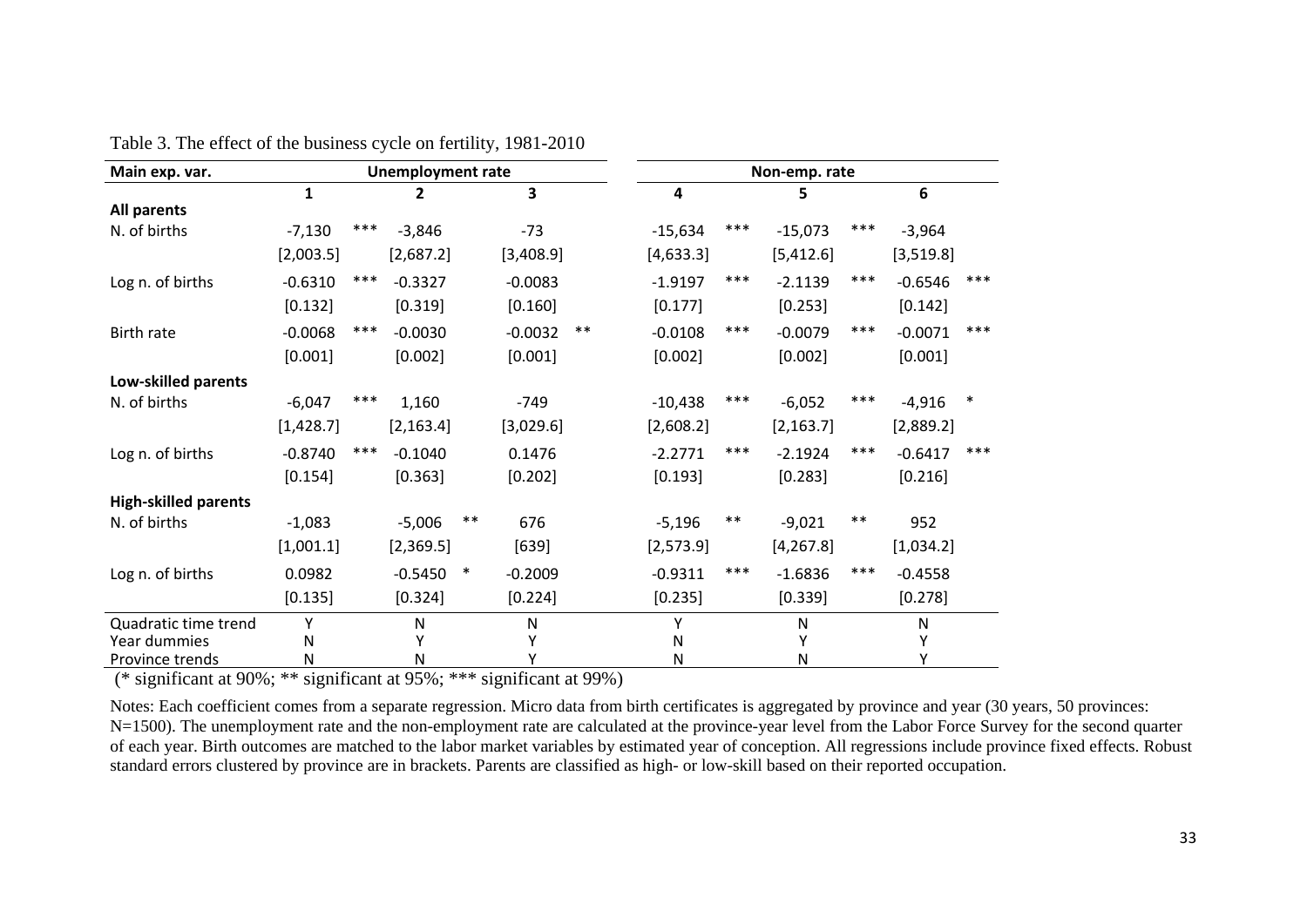| <b>Unemployment rate</b> |           |       |           |        |             |        |            |       | Non-emp. rate |     |           |        |
|--------------------------|-----------|-------|-----------|--------|-------------|--------|------------|-------|---------------|-----|-----------|--------|
|                          | 1         |       | 2         |        | 3           |        | 4          |       | 5             |     | 6         |        |
| Mother <25               | $-0.0997$ | ***   | $-0.0666$ |        | 0.0762      | $***$  | $-0.3334$  | ***   | $-0.4296$     | *** | $-0.0094$ |        |
|                          | [0.0281]  |       | [0.0625]  |        | [0.0290]    |        | [0.0539]   |       | [0.0867]      |     | [0.0496]  |        |
| Mother 25-35             | 0.1278    | $***$ | 0.1223    |        | $-0.059$    | $***$  | 0.3156     | $***$ | 0.4184        | *** | 0.031     |        |
|                          | [0.0309]  |       | [0.0736]  |        | [0.0253]    |        | [0.0620]   |       | [0.1139]      |     | [0.0460]  |        |
| Mother >35               | $-0.0281$ | $***$ | $-0.0557$ | $\ast$ | $-0.0172$   |        | 0.0178     |       | 0.0113        |     | $-0.0217$ |        |
|                          | [0.0139]  |       | [0.0321]  |        | [0.0134]    |        | [0.0258]   |       | [0.0627]      |     | [0.0226]  |        |
| Married mother           | 0.0582    | **    | 0.024     |        | 0.0489      | $***$  | 0.1139     | ***   | 0.0558        |     | 0.1118    | $\ast$ |
|                          | [0.0275]  |       | [0.0503]  |        | [0.0366]    |        | [0.0362]   |       | [0.0670]      |     | [0.0646]  |        |
| No registered<br>father  | 0.0017    |       | 0.0183    |        | 0.0277      | $\ast$ | $-0.0002$  |       | 0.0109        |     | 0.0004    |        |
|                          | [0.0042]  |       | [0.0136]  |        | [0.0115]    |        | [0.0114]   |       | [0.0283]      |     | [0.0120]  |        |
| Mother high-skill        | 0.1329    | $***$ | $-0.1392$ | $***$  | $-0.119$    |        | 0.2141     | ***   | $-0.0165$     |     | $-0.0168$ |        |
|                          | [0.0194]  |       | [0.0545]  |        | [0.0609]    |        | [0.0250]   |       | [0.0587]      |     | [0.0728]  |        |
| Father high-skill        | 0.1269    | $***$ | $-0.1037$ | $\ast$ | $-0.084$    |        | 0.1901     | ***   | $-0.0202$     |     | $-0.015$  |        |
|                          | [0.0286]  |       | [0.0561]  |        | [0.0587]    |        | [0.0389]   |       | [0.0740]      |     | [0.0856]  |        |
| Both high-skill          | 0.0611    | ***   | $-0.1097$ | ***    | $-0.0577$   | $\ast$ | 0.0815     | ***   | $-0.0777$     |     | 0.0161    |        |
|                          | [0.0109]  |       | [0.0360]  |        | [0.0343]    |        | [0.0203]   |       | [0.0649]      |     | [0.0309]  |        |
| First birth              | $-0.159$  | ***   | $-0.108$  |        | $-0.1334$   | ***    | $-0.1987$  | ***   | $-0.0424$     |     | $-0.1292$ | $***$  |
|                          | [0.0283]  |       | [0.0711]  |        | [0.0411]    |        | [0.0469]   |       | [0.0588]      |     | [0.0566]  |        |
| Girl                     | 0.0024    |       | $-0.0013$ |        | $-0.0017$   |        | 0.0021     |       | $-0.0043$     |     | 0.0086    |        |
|                          | [0.0034]  |       | [0.0047]  |        | [0.0082]    |        | [0.0044]   |       | [0.0055]      |     | [0.0132]  |        |
| Multiple birth           | $-0.0101$ | ***   | $-0.0083$ | $***$  | $-0.0049$ * |        | $-0.00995$ | ***   | $-0.0068$     |     | $-0.0076$ | $***$  |
|                          | [0.0012]  |       | [0.0032]  |        | [0.0029]    |        | [0.0022]   |       | [0.0044]      |     | [0.0036]  |        |
| Quadratic trend          | Υ         |       | N         |        | N           |        | Υ          |       | N             |     | N         |        |
| Year dummies             | N         |       | Υ         |        | Υ           |        | N          |       | Υ             |     | Υ         |        |
| Province trends          | N         |       | N         |        |             |        | Ν          |       | N             |     | Y         |        |

Table 4. The business cycle and the characteristics of families giving birth, 1981-2010

Notes: Each coefficient comes from a separate regression. Micro data from birth certificates is aggregated by province and year (30 years, 50 provinces: N=1500). The unemployment rate and the non-employment rate are calculated at the province-year level from the Labor Force Survey for the second quarter of each year. Birth outcomes are matched to the labor market variables by estimated year of conception. All regressions include province fixed effects. Robust standard errors clustered by province are in brackets.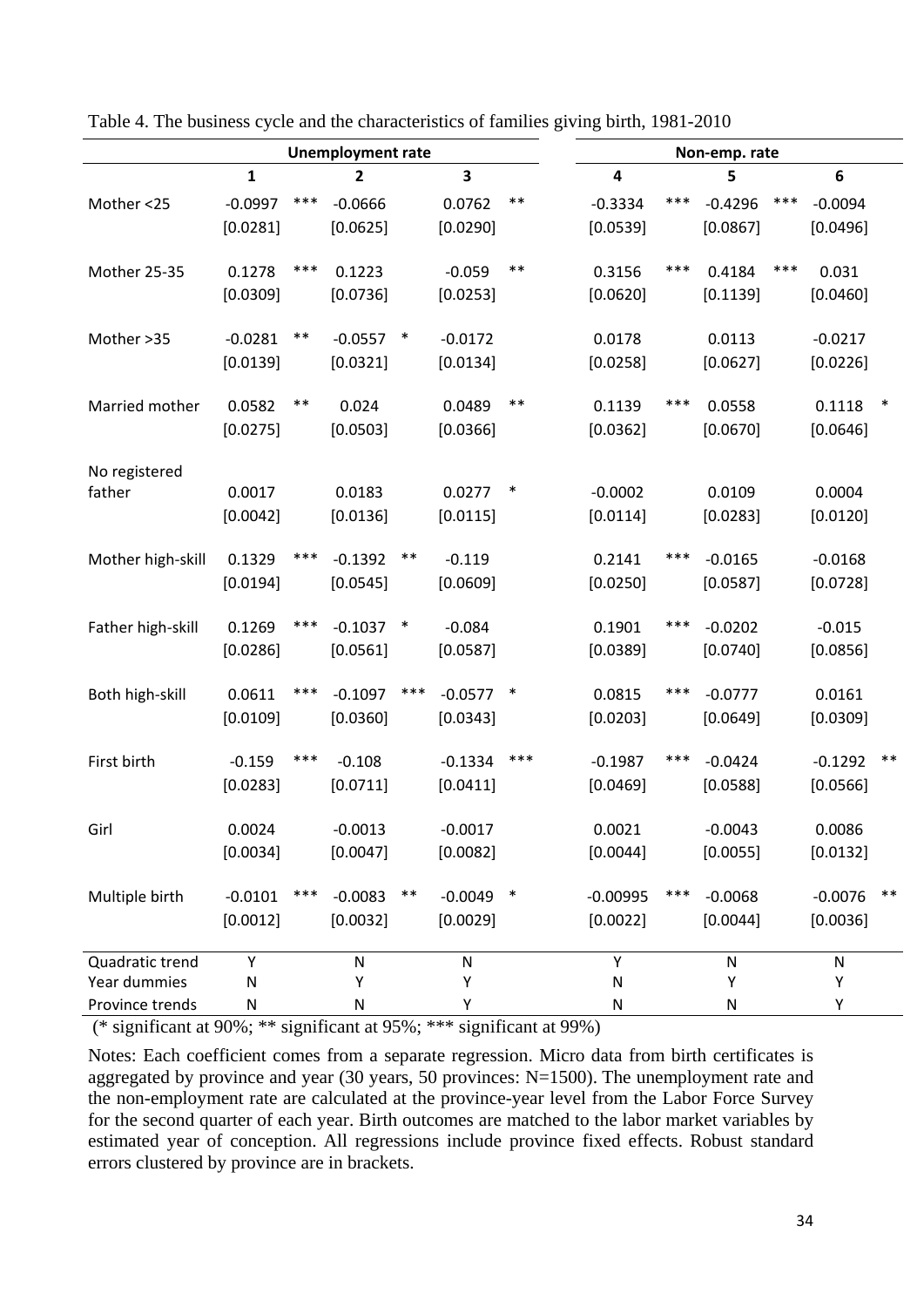| Main exp. var.        |              |        |                |                         |        |             |       | <b>Unemployment rate</b> |           |        |                         |           |
|-----------------------|--------------|--------|----------------|-------------------------|--------|-------------|-------|--------------------------|-----------|--------|-------------------------|-----------|
| Dep. var.             | $\mathbf{1}$ |        | $\overline{2}$ | $\overline{\mathbf{3}}$ |        | Δ           |       | 5                        | 6         |        | $\overline{\mathbf{z}}$ | 8         |
| Low birth weight      | $-0.008$     | $\ast$ | 0.01           | 0.001                   |        | $-0.0188$   | ***   | 0.0048                   | $-0.0192$ | $***$  | 0.0083                  | 0.0044    |
|                       | [0.004]      |        | [0.008]        | [0.0064]                |        | [0.0051]    |       | [0.0087]                 | [0.0053]  |        | [0.0092]                | [0.0086]  |
| Very low birth weight | 0.0026       | ***    | 0.0009         | $-0.0004$               |        | 0.0005      |       | 0.0005                   | 0.0002    |        | $-0.0007$               | $-0.0018$ |
|                       | [0.0007]     |        | [0.0014]       | [0.0012]                |        | [0.001]     |       | [0.0022]                 | [0.001]   |        | [0.0023]                | [0.0022]  |
| Birth weight          | 52.487       | $***$  | $-38.428$      | 59.085                  | $***$  | 82.277      | $***$ | 37.787                   | 75.407    | $***$  | 0.275                   | 31.128    |
|                       | [25.246]     |        | [56.655]       | [24.201]                |        | [18.783]    |       | [33.194]                 | [19.768]  |        | [38.159]                |           |
| Late fetal death      | 0.0015       | ***    | $-0.0016$ *    | $-0.0004$               |        | 0.0015      | **    | $-0.0016$                | 0.0014    | $\ast$ | $-0.0026$ *             | $-0.002$  |
|                       | [0.0005]     |        | [0.001]        | [0.0009]                |        | [0.0007]    |       | [0.0013]                 | [0.0007]  |        | [0.0014]                | [0.0015]  |
| Main exp. var.        |              |        |                |                         |        |             |       | Non-employment rate      |           |        |                         |           |
| Dep. var.             | 1            |        | $\overline{2}$ | 3                       |        |             |       |                          | 6         |        | $\overline{\mathbf{z}}$ | 8         |
| Low birth weight      | $-0.016$     | ***    | $-0.0049$      | $-0.0181$               | $\ast$ | $-0.0306$   | ***   | $-0.0102$                | $-0.0333$ | $***$  | $-0.0109$               | $-0.0111$ |
|                       | [0.0055]     |        | [0.0082]       | [0.0098]                |        | [0.0075]    |       | [0.0115]                 | 0.0083    |        | [0.0139]                | [0.0111]  |
| Very low birth weight | 0.0036       | ***    | 0.0018         | $-0.0036$ *             |        | 0.0012      |       | 0.0015                   | 0.0006    |        | $-0.0002$               | $-0.0033$ |
|                       | [0.0012]     |        | [0.002]        | [0.0019]                |        | [0.0015]    |       | [0.0026]                 | 0.0018    |        | [0.0034]                | [0.0033]  |
| Birth weight          | 39.826       |        | $-57.452$      | 38.359                  |        | 92.929      | ***   | 31.888                   | 88.176    | ***    | $-10.146$               | $-14.897$ |
|                       | [32.882]     |        | [61.05]        | [36.587]                |        | [27.794]    |       | [57.288]                 | 28.306    |        | [59.509]                | [33.581]  |
| Late fetal death      | 0.0018       | $***$  | $-0.0021$      | $-0.0008$               |        | $0.0024$ ** |       | $-0.0009$                | 0.0023    | $\ast$ | $-0.0026$               | $-0.0014$ |
|                       | [0.0009]     |        | [0.0016]       | [0.0016]                |        | [0.001]     |       | [0.0019]                 | 0.0011    |        | [0.0022]                | [0.0024]  |
| Quadratic time trend  | Υ            |        | N              | N                       |        | Υ           |       | N                        | Y         |        | N                       | N         |
| Year dummies          | N            |        |                |                         |        | N           |       |                          | N         |        |                         |           |
| Province dummies      | ٧            |        |                |                         |        | N           |       | N                        |           |        |                         |           |
| Province trends       | Ν            |        | N              |                         |        | N           |       | N                        | Ν         |        | N                       |           |
| Family fixed effects  | Ν            |        | N              | N                       |        |             |       | ٧                        |           |        |                         |           |

Table 5. The effect of the cycle on babies' health: Results with parents' fixed-effects

Notes: Each coefficient comes from a separate regression. Micro data from birth certificates is aggregated by province and year (30 years, 50 provinces: N=1500). The unemployment rate and the non-employment rate are calculated at the province-year level from the Labor Force Survey for the second quarter of each year. Birth and death outcomes are matched to the unemployment rate by estimated year of conception. Regressions are estimated at the individual level. Robust standard errors clustered by province are in brackets.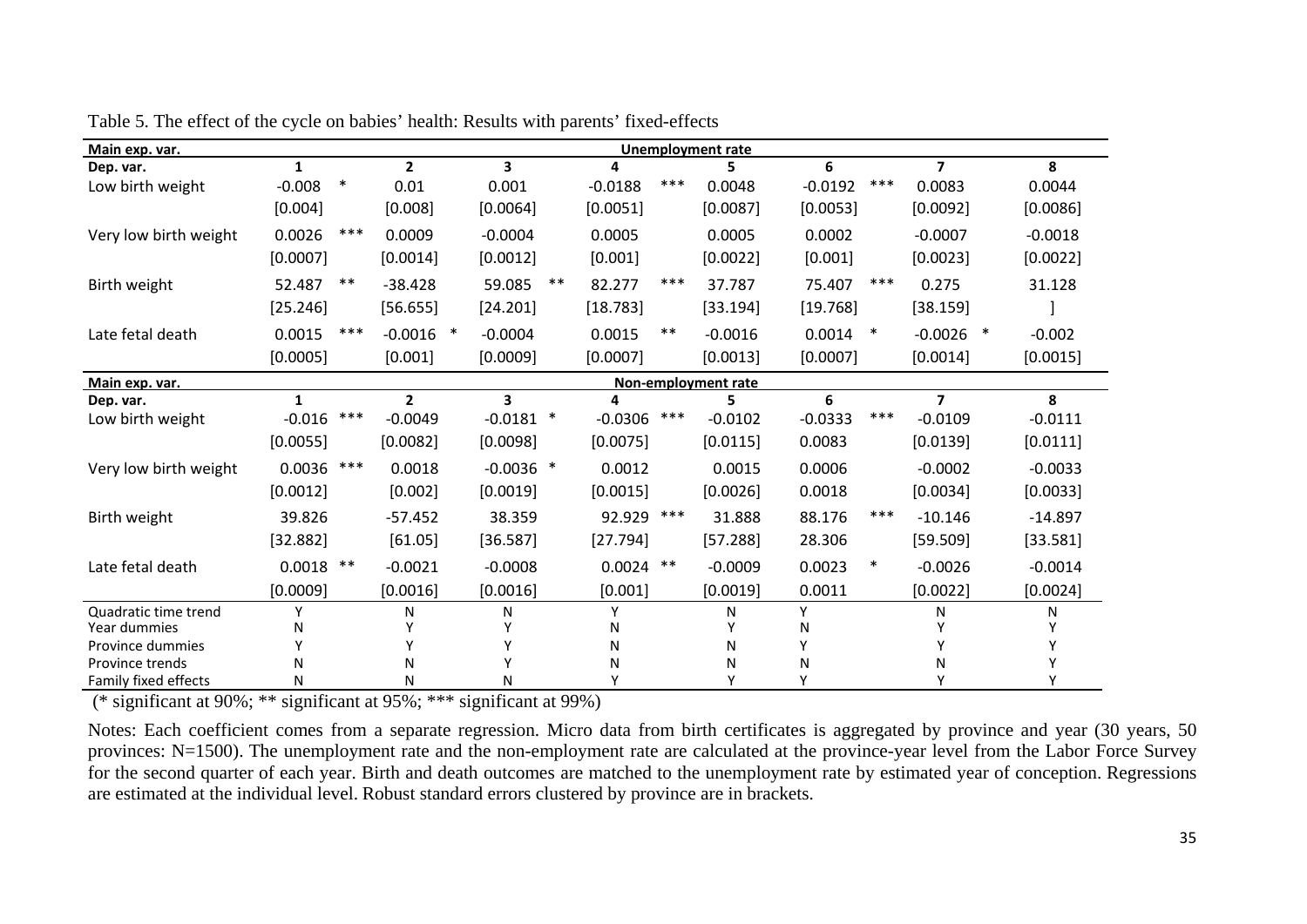| <b>Unemployent rate</b><br>Main exp. var. |              |       |          |       |          |        |           |            |           |       | <b>Non-Employment rate</b> |        |                |
|-------------------------------------------|--------------|-------|----------|-------|----------|--------|-----------|------------|-----------|-------|----------------------------|--------|----------------|
| Dep. var.                                 | $\mathbf{1}$ |       | 2        |       | 3        |        | 4         |            | 5         |       | 6                          |        | $\overline{ }$ |
| Good health                               | 0.068        | $***$ | 0.071    | ***   | 0.045    |        | 0.111     | $\ast\ast$ | 0.084     | $***$ | $-0.018$                   |        | 0.105          |
| [0.957]                                   | [0.022]      |       | [0.023]  |       | [0.041]  |        | [0.053]   |            | [0.038]   |       | [0.053]                    |        | [0.065]        |
| Mental health                             | $-0.012$     |       | $-0.018$ |       | $-0.007$ |        | 0.021     |            | $-0.026$  |       | $-0.019$                   |        | 0.057          |
| [0.989]                                   | [0.014]      |       | [0.012]  |       | [0.027]  |        | [0.032]   |            | [0.017]   |       | [0.031]                    |        | [0.035]        |
| Drinking                                  | $-0.375$     | $***$ | $-0.509$ | $***$ | 0.109    |        | $-0.051$  |            | $-0.6696$ | $***$ | 0.076                      |        | $-0.021$       |
| [0.469]                                   | [0.099]      |       | [0.101]  |       | [0.205]  |        | [0.238]   |            | [0.143]   |       | [0.283]                    |        | [0.312]        |
| Smoking                                   | $-0.128$     | $***$ | 0.028    |       | 0.087    |        | 0.139     |            | 0.094     |       | 0.103                      |        | $-0.088$       |
| [0.371]                                   | [0.050]      |       | [0.045]  |       | [0.102]  |        | [0.147]   |            | [0.069]   |       | [0.124]                    |        | [0.157]        |
| Hours of sleep                            | 0.635        | ***   | 0.568    | $***$ | 0.535    | $\ast$ | 0.491     |            | 0.492     | $***$ | $-0.297$                   |        | 0.127          |
| [7.56]                                    | [0.139]      |       | [0.159]  |       | [0.309]  |        | [0.393]   |            | [0.230]   |       | [0.287]                    |        | [0.519]        |
| Exercise                                  | 0.011        |       | 0.095    |       | 0.238    |        | 0.21      |            | 0.191     |       | 0.556                      | $***$  | 0.323          |
| [0.476]                                   | [0.091]      |       | [0.109]  |       | [0.181]  |        | [0.224]   |            | [0.162]   |       | [0.230]                    |        | [0.325]        |
| Weight                                    | 0.711        |       | 1.025    |       | $-0.161$ |        | 0.508     |            | $-0.545$  |       | $-4.496$                   | $\ast$ | $-5.003$       |
| [61.4]                                    | [1.343]      |       | [1.322]  |       | [3.304]  |        | [3.154]   |            | [1.870]   |       | [2.610]                    |        | [4.162]        |
| <b>BMI</b>                                | 0.309        |       | 0.544    |       | $-0.711$ |        | $-1.016$  |            | 0.094     |       | $-1.781$                   | $\ast$ | $-2.393$       |
| [23.4]                                    | [0.429]      |       | [0.442]  |       | [1.092]  |        | [1.158]   |            | [0.670]   |       | [0.989]                    |        | [1.439]        |
| Cubic in age                              | Υ            |       | Y        |       | γ        |        | Υ         |            | Y         |       | Υ                          |        | Y              |
| Linear time trend                         | Υ            |       | Υ        |       | N        |        | ${\sf N}$ |            | Υ         |       | N                          |        | N              |
| Quadratic time trend                      | N            |       | Υ        |       | N        |        | N         |            | Y         |       | N                          |        | Ν              |
| Year dummies                              | N            |       | Ν        |       | γ        |        | Υ         |            | ${\sf N}$ |       | Υ                          |        | Y              |
| Province trends                           | Ν            |       | Ν        |       | N        |        | Υ         |            | N         |       | N                          |        | Υ              |

Table 6. The effect of the cycle on mothers' health behaviors

Notes: Micro data from National Health Surveys (1987, 1993, 1995, 1997, 2001, 2003, 2006, 2011) for women aged 17-45. The unemployment and the non-employment rates are calculated at the province-year level from the Labor Force Survey for the second quarter of each year. Each coefficient comes from a separate regression. All regressions include province fixed effects. Robust standard errors clustered by province are in parentheses.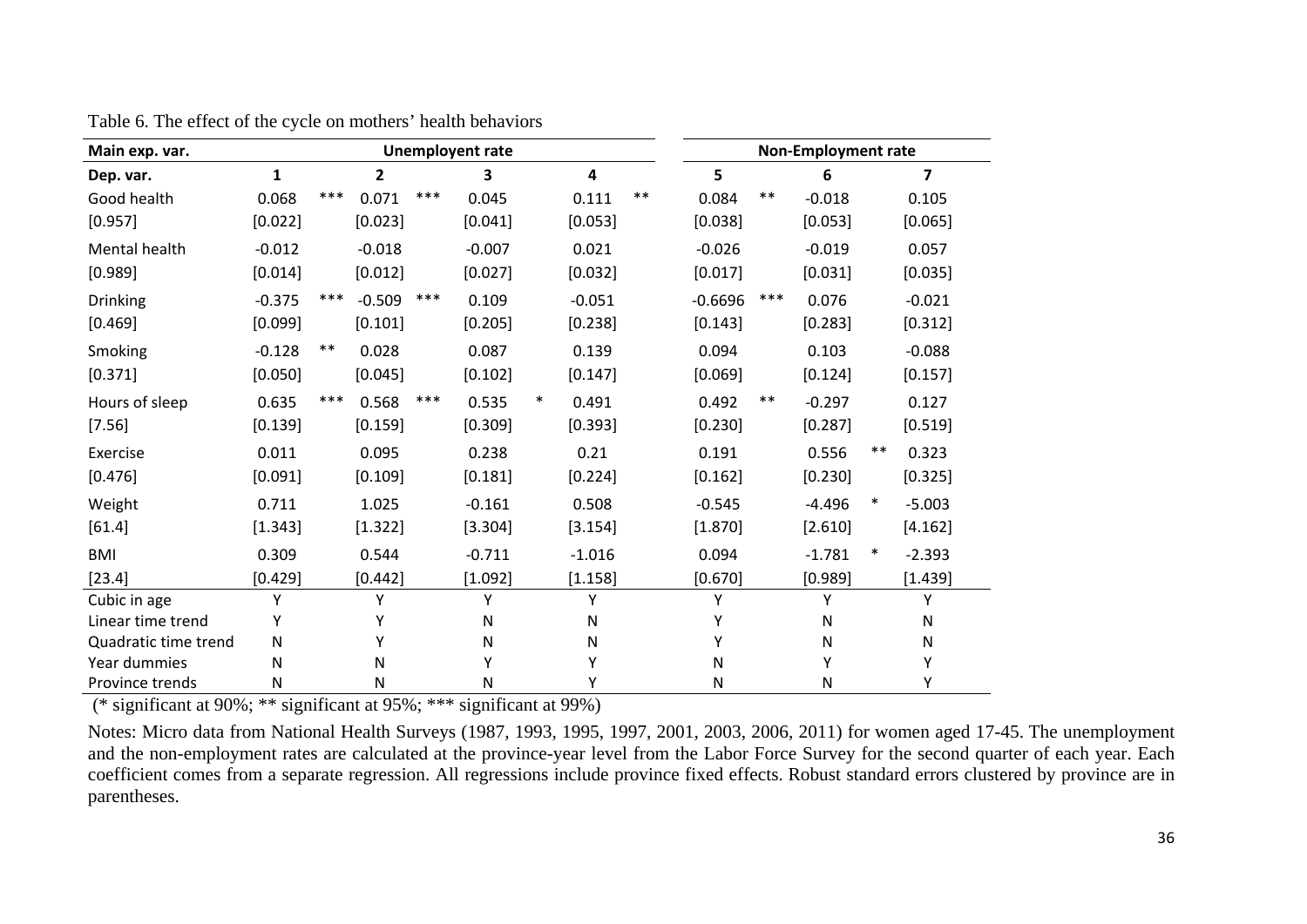#### **Appendix. Additional tables**

| Main exp. var.          |              |        |                |       | <b>Unemployment rate</b> |        |                         |     |
|-------------------------|--------------|--------|----------------|-------|--------------------------|--------|-------------------------|-----|
| Dep. var.               | $\mathbf{1}$ |        | $\overline{2}$ |       | 3                        |        | $\overline{\mathbf{4}}$ |     |
| Low birth weight        | $-0.1142$    | **     | $-0.133$       | $***$ | $-0.0374$                |        | $-0.0595$               |     |
|                         | [0.0520]     |        | [0.054]        |       | [0.0431]                 |        | [0.0437]                |     |
| Very low birth weight   | $-0.0327$    | $\ast$ | $-0.0087$      |       | $-0.0153$                |        | 0.00952                 |     |
|                         | [0.0179]     |        | [0.0107]       |       | [0.0182]                 |        | [0.0105]                |     |
| Birth weight            | $-1.2670$    |        | $-0.0895$      |       | $-1.3930$                | $\ast$ | $-0.1928$               |     |
|                         | [0.7690]     |        | [0.2622]       |       | [0.7780]                 |        | [0.2446]                |     |
| Log birth weight        | $-0.3314$    |        | $-0.0019$      |       | $-0.3823$                | $\ast$ | $-0.0461$               |     |
|                         | [0.2184]     |        | [0.0831]       |       | [0.2200]                 |        | [0.0758]                |     |
| Late fetal death rate   | $-0.0645$    | $\ast$ | $-0.0159$      |       | $-0.0601$                | $\ast$ | $-0.0104$               |     |
|                         | [0.0345]     |        | [0.0180]       |       | [0.0345]                 |        | [0.0167]                |     |
| Neonatal mortality      | $-0.0676$    | $***$  | $-0.0301$      | ***   | $-0.0686$                | $***$  | $-0.0308$               | *** |
|                         | [0.0249]     |        | [0.0095]       |       | [0.0251]                 |        | [0.0097]                |     |
| Post-neonatal mortality | $-0.0001$    |        | 0.0017         |       | $-0.0002$                |        | 0.0016                  |     |
|                         | [0.0073]     |        | [0.0077]       |       | [0.0074]                 |        | [0.0078]                |     |
| Multiples included      | Υ            |        | Y              |       | $\mathsf{N}$             |        | N                       |     |
| Weights                 | N            |        | N              |       | N                        |        | N                       |     |
| Linear trend            | Υ            |        | Υ              |       | Υ                        |        | Υ                       |     |
| Quadratic trend         | N            |        | Υ              |       | N                        |        | Υ                       |     |

Table A1. The effect of the cycle on babies' health: Time-series regressions (1981-2010)

(\* significant at 90%; \*\* significant at 95%; \*\*\* significant at 99%)

Notes: Each coefficient comes from a separate regression. Coefficients and standard errors are multiplied by 1,000 for readability reasons. Micro data from birth and death certificates is aggregated by year  $(N=30)$ . The unemployment rate is calculated from the Labor Force Survey for the second quarter of each year. Birth and death outcomes are matched to the unemployment rate by estimated year of conception.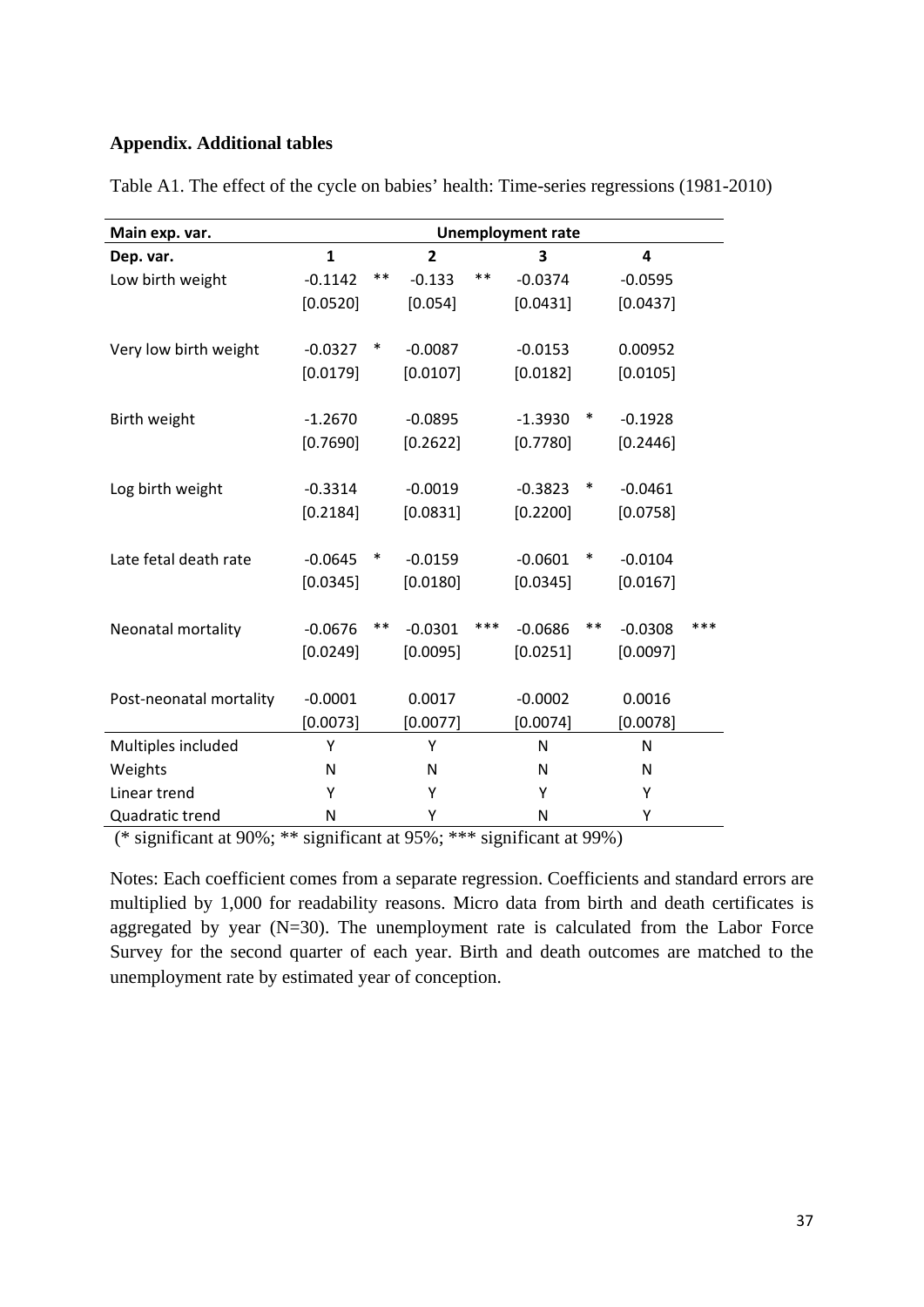| i) By parents occupation  |              |        |                          |        |           |        |           |        |               |        |           |        |
|---------------------------|--------------|--------|--------------------------|--------|-----------|--------|-----------|--------|---------------|--------|-----------|--------|
| Main exp. var.            |              |        | <b>Unemployment rate</b> |        |           |        |           |        | Non-emp. rate |        |           |        |
|                           | $\mathbf{1}$ |        | $\overline{2}$           |        | 3         |        | 4         |        | 5             |        | 6         |        |
| Low-skill parents         |              |        |                          |        |           |        |           |        |               |        |           |        |
| Low birth weight          | $-0.0053$    |        | $-0.0118$                |        | $-0.0206$ | ***    | $-0.0089$ |        | $-0.0155$     | $\ast$ | $-0.0250$ | $***$  |
|                           | [0.004]      |        | [0.007]                  |        | [0.008]   |        | [0.006]   |        | [0.008]       |        | [0.011]   |        |
| Very low birth weight     | $-0.0014$    | $\ast$ | $-0.0061$                | ***    | $-0.0046$ | $***$  | $-0.0036$ | $\ast$ | $-0.0087$     | $***$  | $-0.0054$ | $\ast$ |
|                           | [0.001]      |        | [0.002]                  |        | [0.002]   |        | [0.002]   |        | [0.004]       |        | [0.003]   |        |
| Birth weight              | $-18.67$     |        | 11.55                    |        | 136.24    | ***    | $-59.76$  |        | $-44.97$      |        | 91.27     | $***$  |
|                           | [27.775]     |        | [61.749]                 |        | [30.626]  |        | [37.999]  |        | [61.920]      |        | [41.257]  |        |
| Late fetal death          | $-0.0050$    | ***    | $-0.0101$                |        | $-0.0057$ |        | $-0.0094$ | ***    | $-0.0174$     | ***    | $-0.0105$ | $***$  |
|                           | [0.002]      |        | [0.006]                  |        | [0.003]   |        | [0.003]   |        | [0.006]       |        | [0.005]   |        |
| <b>High-skill parents</b> |              |        |                          |        |           |        |           |        |               |        |           |        |
| Low birth weight          | 0.0053       |        | 0.0210                   | $***$  | $-0.0009$ |        | 0.0074    |        | 0.0178        | $\ast$ | $-0.0178$ |        |
|                           | [0.005]      |        | [0.010]                  |        | [0.010]   |        | [0.007]   |        | [0.009]       |        | [0.015]   |        |
| Very low birth weight     | 0.0018       | $\ast$ | 0.0006                   |        | $-0.0010$ |        | 0.0017    |        | $-0.0014$     |        | $-0.0073$ | $\ast$ |
|                           | [0.001]      |        | [0.002]                  |        | [0.002]   |        | [0.002]   |        | [0.004]       |        | [0.004]   |        |
| Birth weight              | $-39.03$     |        | $-121.25$                | $\ast$ | 6.96      |        | $-61.15$  |        | $-125.21$     | $\ast$ | $-3.46$   |        |
|                           | [27.727]     |        | [62.444]                 |        | [23.760]  |        | [38.605]  |        | [66.911]      |        | [36.634]  |        |
| Late fetal death          | $-0.0004$    |        | $-0.0073$                |        | $-0.0061$ | $\ast$ | $-0.0008$ |        | $-0.0074$     |        | $-0.0097$ |        |
|                           | [0.002]      |        | [0.005]                  |        | [0.004]   |        | [0.003]   |        | [0.007]       |        | [0.006]   |        |
| Quadratic time trend      | Y            |        | N                        |        | N         |        | Υ         |        | N             |        | N         |        |
| Year dummies              | N            |        | Υ                        |        | Y         |        | N         |        | Υ             |        | Υ         |        |
| Province trends           | $\mathsf{N}$ |        | ${\sf N}$                |        | Υ         |        | N         |        | N             |        | Υ         |        |

Table A2. The effect of the cycle on babies' health by occupation of the parents and by income of the region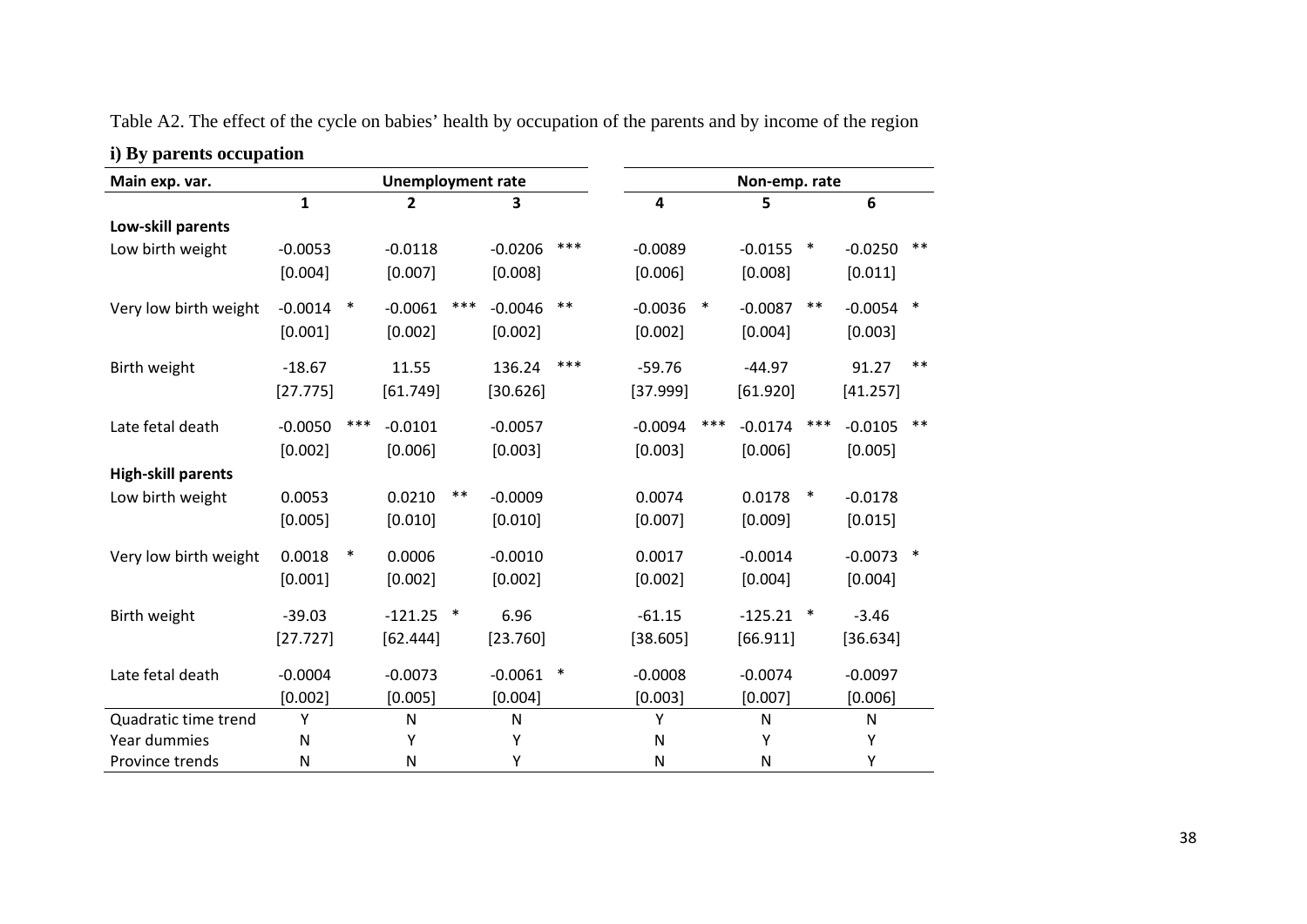| Main exp. var.        |           |       | <b>Unemployment rate</b> |        |           |              |       | Non-emp. rate |        |              |        |
|-----------------------|-----------|-------|--------------------------|--------|-----------|--------------|-------|---------------|--------|--------------|--------|
|                       | 1         |       | $\mathbf{2}$             |        | 3         | 4            |       | 5             |        | 6            |        |
| Poor provinces        |           |       |                          |        |           |              |       |               |        |              |        |
| Low birth weight      | $-0.0037$ |       | $-0.0029$                |        | 0.0049    | $-0.0163$    | $***$ | $-0.0197$     | $\ast$ | $-0.0109$    |        |
|                       | [0.004]   |       | [0.009]                  |        | [0.009]   | [0.007]      |       | [0.010]       |        | [0.010]      |        |
| Very low birth weight | 0.0002    |       | $-0.0019$                |        | 0.0007    | $-0.0048$    |       | $-0.0085$     |        | $-0.0008$    |        |
|                       | [0.001]   |       | [0.002]                  |        | [0.002]   | [0.003]      |       | [0.005]       |        | [0.003]      |        |
| Birth weight          | 24.94     |       | 73.00                    | $\ast$ | 70.78     | 90.63        | $***$ | 166.12        | ***    | 119.17       | $***$  |
|                       | [15.003]  |       | [37.051]                 |        | [49.198]  | [28.641]     |       | [40.560]      |        | [56.467]     |        |
| Late fetal death      | $-0.0005$ |       | $-0.0002$                |        | $-0.0022$ | $-0.0022$    |       | $-0.0047$     |        | $-0.0033$    |        |
|                       | [0.001]   |       | [0.003]                  |        | [0.002]   | [0.003]      |       | [0.005]       |        | [0.004]      |        |
| <b>Rich provinces</b> |           |       |                          |        |           |              |       |               |        |              |        |
| Low birth weight      | 0.0016    |       | 0.0177                   |        | $-0.0122$ | $-0.0006$    |       | 0.0065        |        | $-0.0143$    |        |
|                       | [0.007]   |       | [0.014]                  |        | [0.013]   | [0.009]      |       | [0.015]       |        | [0.016]      |        |
| Very low birth weight | 0.0001    |       | $-0.0008$                |        | $-0.0040$ | 0.0019       |       | 0.0031        |        | $-0.0051$    |        |
|                       | [0.001]   |       | [0.002]                  |        | [0.003]   | [0.002]      |       | [0.004]       |        | [0.004]      |        |
| Birth weight          | $-75.18$  | $***$ | $-144.15$                | $\ast$ | 61.91     | $-116.97$    | $***$ | $-184.34$     |        | $-9.85$      |        |
|                       | [27.950]  |       | [77.810]                 |        | [38.419]  | [46.154]     |       | [132.322]     |        | [48.540]     |        |
| Late fetal death      | $-0.0044$ | $***$ | $-0.0106$                |        | $-0.0067$ | $-0.0053$    | $***$ | $-0.0118$     |        | $-0.0126$    | $\ast$ |
|                       | [0.001]   |       | [0.007]                  |        | [0.006]   | [0.001]      |       | [0.008]       |        | [0.007]      |        |
| Quadratic time trend  | Υ         |       | N                        |        | ${\sf N}$ | Υ            |       | N             |        | $\mathsf{N}$ |        |
| Year dummies          | N         |       | Y                        |        | Υ         | N            |       | Y             |        | Υ            |        |
| Province trends       | ${\sf N}$ |       | N                        |        | Υ         | $\mathsf{N}$ |       | ${\sf N}$     |        | Υ            |        |

#### **ii) By income of the region**

(\* significant at 90%; \*\* significant at 95%; \*\*\* significant at 99%)

Notes: Micro data from birth and death certificates is aggregated by province and year (30 years, 50 provinces: N=1500). The unemployment and the nonemployment rates are calculated at the province-year level from the Labor Force Survey for the second quarter of each year. Birth and death outcomes are matched to the unemployment rate by estimated year of conception. All regressions include province fixed effects. Regressions are weighted by the number of births in the province and year. Robust standard errors clustered by province are in parentheses. The 50 provinces are divided into two groups of 25 based on per capita income in 1980 ("poor" and "rich").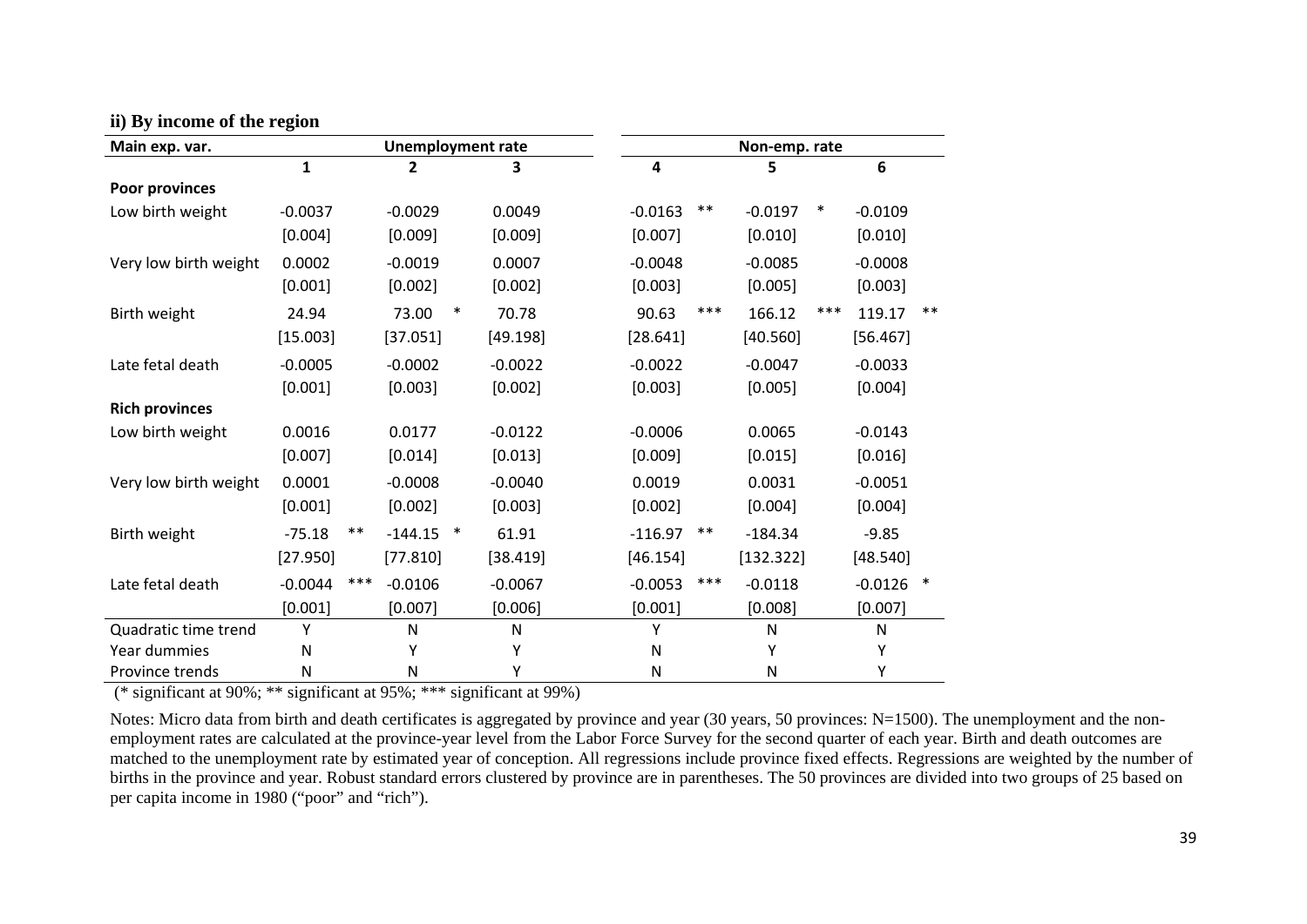| Main exp. var.       |          | <b>Unemployent rate</b> |          |          | Non-emp. rate                |          |
|----------------------|----------|-------------------------|----------|----------|------------------------------|----------|
|                      | 1        | 2                       | 3        | 4        | 5                            | 6        |
| N. of abortions      | $-407$   | $-2,710$                | $-89.2$  | $-4,750$ | $\ast$<br>$***$<br>$-10,160$ | 370      |
|                      | $[672]$  | [2, 110]                | [748.8]  | [2,726]  | [4, 778]                     | 903      |
| Log n. of abortions  | $-0.095$ | 0.762                   | 0.072    | $-2.28$  | ***<br>***<br>$-3.78$        | $-0.452$ |
|                      | [0.236]  | [0.627]                 | [0.44]   | [0.518]  | [0.99]                       | [0.609]  |
| Abortion rate        | 6.214    | ***<br>2.675            | $-0.593$ | $-2$     | ***<br>$-15.054$             | $-1.363$ |
|                      | [1.796]  | [4.444]                 | [2.475]  | [3.568]  | [4.860]                      | [3.513]  |
| Quadratic time trend | Υ        | $\mathsf{N}$            | N        | $\vee$   | N                            | N        |
| Year dummies         | N        | Y                       | Υ        | N        | Υ                            | Υ        |
| Province trends      | N        | N                       | Υ        | N        | N                            | Υ        |

Table A3. The effect of the business cycle on abortions, 1987-2010

(\* significant at 90%; \*\* significant at 95%; \*\*\* significant at 99%)

Notes: Each coefficient comes from a separate regression. Micro data from number of abortions is aggregated by province and year. The abortion data are taken from Johnston's Archive (http://www.johnstonsarchive.net/). The unemployment rate and the non-employment rate are calculated at the province-year level from the Labor Force Survey for the second quarter of each year. The abortion rate is defined as the number of abortions per 1,000 women aged 15-45. All regressions include province fixed effects. Robust standard errors clustered by province are in parentheses.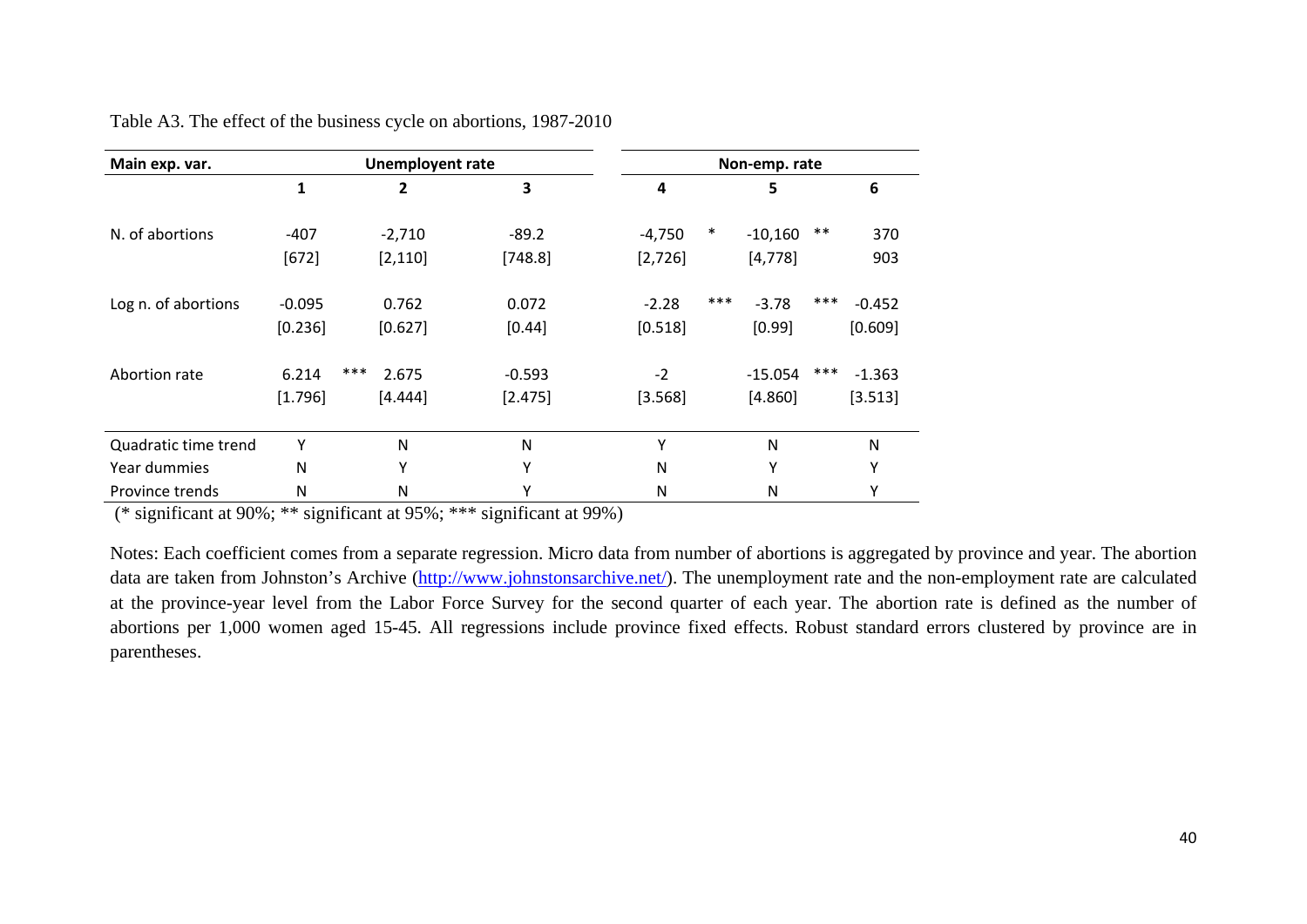| Main exp. var.        | <b>Unemployent rate</b> |       |              |        |           |        |                         |        | Non-emp. rate |       |           |       |
|-----------------------|-------------------------|-------|--------------|--------|-----------|--------|-------------------------|--------|---------------|-------|-----------|-------|
|                       | $\mathbf{1}$            |       | 2            |        | 3         |        | $\overline{\mathbf{4}}$ |        | 5             |       | $\bf 6$   |       |
| Poor provinces        |                         |       |              |        |           |        |                         |        |               |       |           |       |
| Log n. of births      | $-0.4569$               | ***   | $-0.3176$    |        | 0.0137    |        | $-1.5212$               | ***    | $-1.5910$     | ***   | $-0.4109$ | ***   |
|                       | [0.148]                 |       | [0.351]      |        | [0.128]   |        | [0.213]                 |        | [0.280]       |       | [0.112]   |       |
| Birth rate            | $-0.0040$               | ***   | 0.0010       |        | $-0.0027$ | $\ast$ | $-0.0038$               | $\ast$ | 0.0001        |       | $-0.0048$ | ***   |
|                       | [0.001]                 |       | [0.002]      |        | [0.001]   |        | [0.002]                 |        | [0.002]       |       | [0.001]   |       |
| Log n. of             |                         |       |              |        |           |        |                         |        |               |       |           |       |
| abortions             | $-0.057$                |       | $-0.338$     |        | 0.185     |        | $-2.69$                 | ***    | $-5.09$       | ***   | $-0.319$  |       |
|                       | [0.257]                 |       | [0.821]      |        | [0.586]   |        | [0.699]                 |        | [1.055]       |       | [0.705]   |       |
| Abortion rate         | 3.145                   |       | $-5.792$     |        | 0.585     |        | $-8.571$                | $\ast$ | $-24.16$      | $***$ | $-1.390$  |       |
|                       | [1.914]                 |       | [4.924]      |        | [2.965]   |        | [4.264]                 |        | [5.377]       |       | [4.337]   |       |
| <b>Rich provinces</b> |                         |       |              |        |           |        |                         |        |               |       |           |       |
| Log n. of births      | $-0.7411$               | ***   | $-0.0174$    |        | $-0.5251$ | ***    | $-1.8266$               | ***    | $-1.8584$     | ***   | $-1.0169$ | ***   |
|                       | [0.150]                 |       | [0.411]      |        | [0.182]   |        | [0.286]                 |        | [0.633]       |       | [0.187]   |       |
| <b>Birth rate</b>     | $-0.0095$               | $***$ | $-0.0048$    |        | $-0.0063$ | ***    | $-0.0157$               | ***    | $-0.0131$     | ***   | $-0.0094$ | $***$ |
|                       | [0.001]                 |       | [0.003]      |        | [0.001]   |        | [0.002]                 |        | [0.004]       |       | [0.002]   |       |
| Log n. of             |                         |       |              |        |           |        |                         |        |               |       |           |       |
| abortions             | $-0.112$                |       | 2.148        | $\ast$ | $-0.713$  |        | $-1.978$                | $***$  | $-2.412$      |       | $-0.755$  |       |
|                       | [0.416]                 |       | [1.084]      |        | [0.706]   |        | [0.745]                 |        | [1.948]       |       | [1.060]   |       |
| Abortion rate         | 10.42                   | $***$ | 14.10        | $\ast$ | $-4.02$   |        | 5.65                    |        | $-2.11$       |       | $-2.07$   |       |
|                       | [2.97]                  |       | [7.76]       |        | [4.18]    |        | [6.03]                  |        | [13.39]       |       | [5.95]    |       |
| Quadratic time        |                         |       |              |        |           |        |                         |        |               |       |           |       |
| trend                 | Υ                       |       | $\mathsf{N}$ |        | ${\sf N}$ |        | Υ                       |        | ${\sf N}$     |       | ${\sf N}$ |       |
| Year dummies          | N                       |       | Y            |        | Υ         |        | N                       |        | Y             |       | Y         |       |
| Province trends       | N                       |       | ${\sf N}$    |        | Υ         |        | $\mathsf{N}$            |        | $\mathsf{N}$  |       | Υ         |       |

Table A4. The effect of the cycle on fertility and abortions by income of the region

Notes: Micro data from birth certificates and abortions is aggregated by province and year. The abortion data are taken from Johnston's Archive (http://www.johnstonsarchive.net/). The unemployment rate and the non-employment rate are calculated at the province-year level from the Labor Force Survey for the second quarter of each year. Birth outcomes are matched to the labor market variables by estimated year of conception. "Poor regions" are those in the lowest half of the distribution of per capita income in 1980, "rich provinces" are those in the top half. All regressions include province fixed effects. Robust standard errors clustered by province are in parentheses.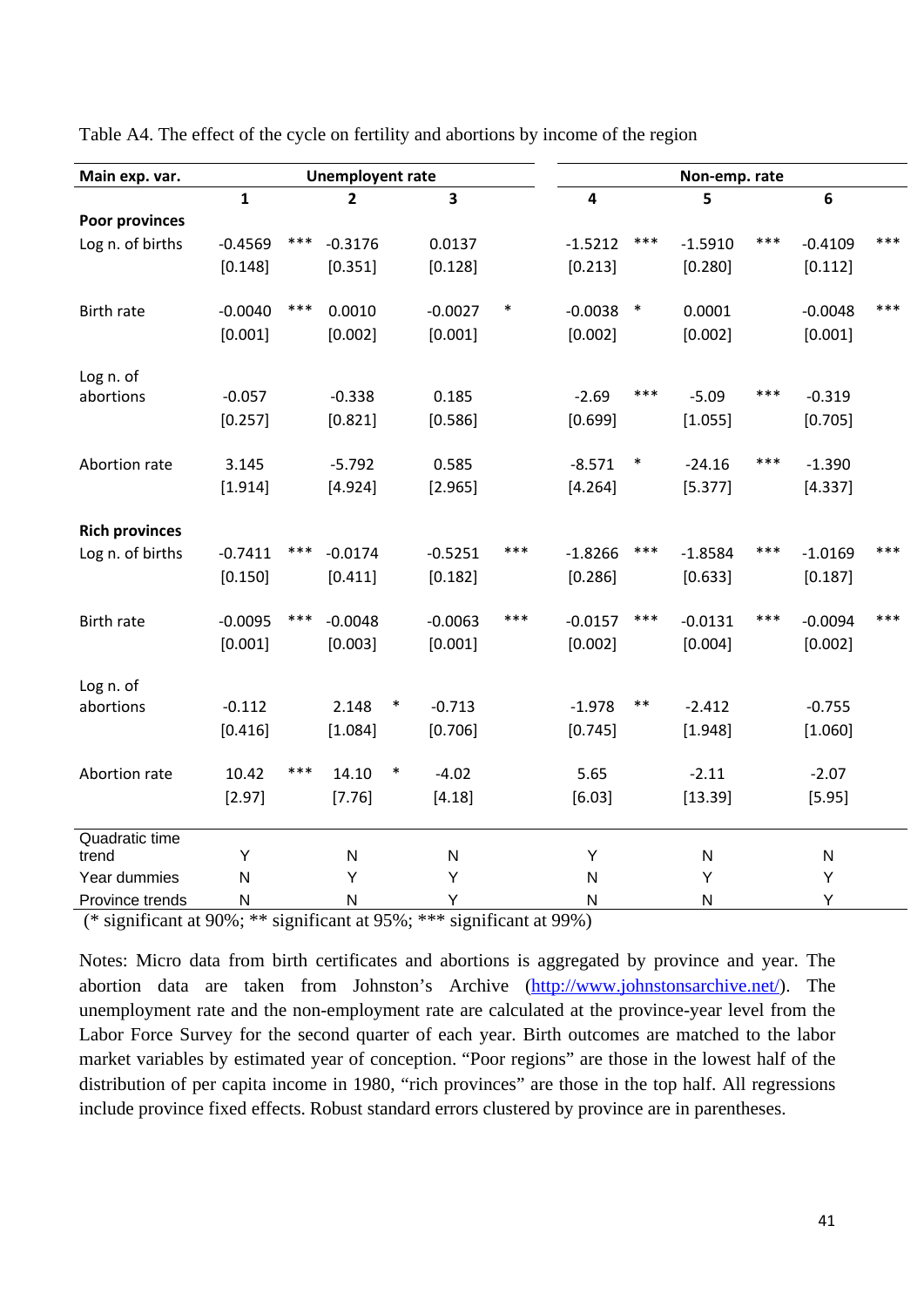# Table A5. The effect of the cycle on babies' health: Results with parents' fixed-effects and controls

# **i) Controlling for mother age and birth order**

| Main exp. Var.        | <b>Unemployment rate</b> |           |               |                     |                  |                     |              |           |  |  |  |  |
|-----------------------|--------------------------|-----------|---------------|---------------------|------------------|---------------------|--------------|-----------|--|--|--|--|
| Dep. var.             | 1                        | 2         | 3             | 4                   | 5                | 6                   | 7            | 8         |  |  |  |  |
| Low birth weight      | $-0.0002$                | 0.0109    | 0.0001        | $\ast$<br>$-0.0094$ | 0.0018           | $\ast$<br>$-0.0093$ | 0.0045       | 0.0032    |  |  |  |  |
|                       | [0.0041]                 | [0.0084]  | [0.0065]      | [0.0049]            | [0.0087]         | [0.0051]            | [0.0091]     | [0.0084]  |  |  |  |  |
| Very low birth weight | ***<br>0.0027            | 0.001     | $-0.0004$     | 0.0013              | 0.002            | 0.0011              | $-0.001$     | $-0.0019$ |  |  |  |  |
|                       | [0.0008]                 | [0.0014]  | [0.0012]      | [0.001]             | [0.0022]         | [0.001]             | [0.0023]     | [0.0023]  |  |  |  |  |
| Birth weight          | $-17.425$                | $-39.224$ | ***<br>65.784 | $***$<br>35.717     | 52.746<br>$\ast$ | 26.47               | 18.736       | 37.011    |  |  |  |  |
|                       | [23.964]                 | [55.745]  | [24.162]      | [17.58]             | [31.204]         | [18.345]            | [36.591]     | [25.198]  |  |  |  |  |
| Mortality <1 day      | $-0.0001$                | $-0.0015$ | $-0.0003$     | 0.0008              | $-0.0014$        | 0.0007              | $-0.0023$    | $-0.002$  |  |  |  |  |
|                       | [0.0005]                 | [0.0009]  | [0.0009]      | [0.0007]            | [0.0013]         | [0.0007]            | [0.0014]     | [0.0016]  |  |  |  |  |
| Quadratic time trend  | Υ                        | Ν         | N             | Υ                   | N                | Υ                   | N            | N         |  |  |  |  |
| Year dummies          | $\mathsf{N}$             | Υ         |               | N                   | Υ                | N                   | $\checkmark$ |           |  |  |  |  |
| Province dummies      | Υ                        | Υ         |               | N                   | N                | $\checkmark$        | v            |           |  |  |  |  |
| Province trends       | $\mathsf{N}$             | Ν         |               | N                   | N                | ${\sf N}$           | N            |           |  |  |  |  |
| Family fixed effects  | ${\sf N}$                | Ν         | N             | Υ                   | v                |                     |              |           |  |  |  |  |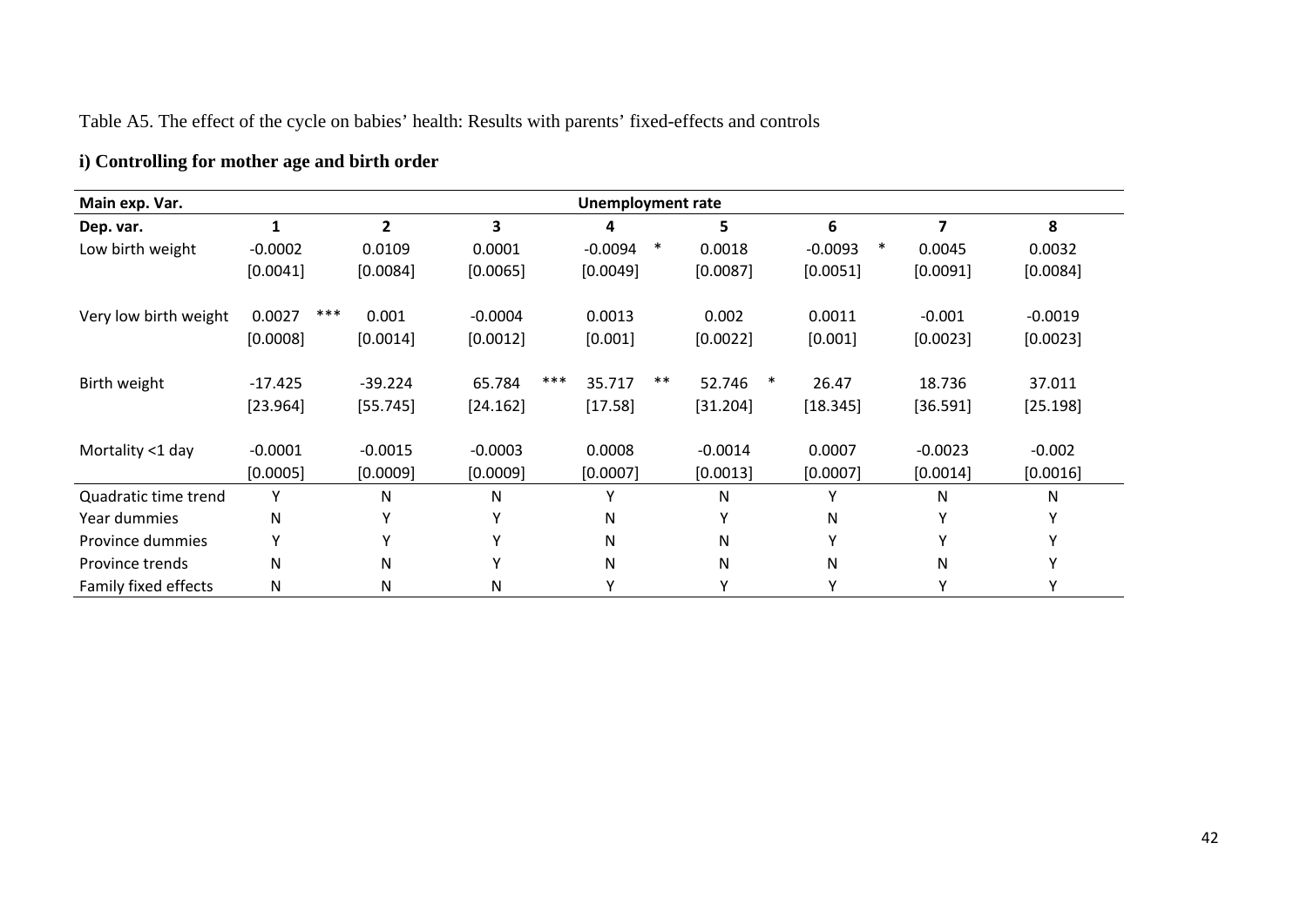# **ii) Controlling for maternal employment**

| Main exp. var.        | <b>Unemployment rate</b> |        |              |        |              |       |           |       |           |           |       |           |        |            |
|-----------------------|--------------------------|--------|--------------|--------|--------------|-------|-----------|-------|-----------|-----------|-------|-----------|--------|------------|
| Dep. var.             | 1                        |        | $\mathbf{2}$ |        | 3            |       | 4         |       | 5         | 6         |       | 7         |        | 8          |
| Low birth weight      | $-0.0077$                | $\ast$ | 0.0097       |        | $-0.0004$    |       | $-0.0189$ | $***$ | 0.0049    | $-0.0194$ | ***   | 0.0082    |        | 0.0045     |
|                       | [0.0041]                 |        | [0.0082]     |        | [0.0064]     |       | [0.0051]  |       | [0.0087]  | [0.0053]  |       | [0.0092]  |        | [0.0087]   |
| Very low birth weight | 0.0026                   | ***    | 0.0009       |        | $-0.0005$    |       | 0.0005    |       | 0.0005    | 0.0002    |       | $-0.0007$ |        | $-0.0018$  |
|                       | [0.0007]                 |        | [0.0014]     |        | [0.0012]     |       | [0.001]   |       | [0.0022]  | [0.001]   |       | [0.0023]  |        | [0.0022]   |
| Birth weight          | 52.088                   | $***$  | $-37.989$    |        | 61.141       | $***$ | 82.94     | ***   | 37.413    | 76.247    | $***$ | 0.484     |        | 30.629     |
|                       | [25.422]                 |        | [57.505]     |        | [23.95]      |       | [18.904]  |       | [33.138]  | [19.929]  |       | [38.259]  |        | $[24.788]$ |
| Mortality <1 day      | 0.0016                   | ***    | $-0.0017$    | $\ast$ | $-0.0006$    |       | 0.0016    | $***$ | $-0.0016$ | 0.0015    | $***$ | $-0.0026$ | $\ast$ | $-0.0021$  |
|                       | [0.0005]                 |        | [0.0009]     |        | [0.0009]     |       | [0.0007]  |       | [0.0013]  | [0.0007]  |       | [0.0015]  |        | [0.0016]   |
| Quadratic time trend  | Υ                        |        | N            |        | N            |       | ۷         |       | N         | Υ         |       | N         |        | N          |
| Year dummies          | N                        |        | γ            |        | v            |       | N         |       | Υ         | N         |       | Υ         |        | Υ          |
| Province dummies      | $\checkmark$             |        | $\mathsf{v}$ |        | $\checkmark$ |       | N         |       | N         | Y         |       | Υ         |        | Υ          |
| Province trends       | N                        |        | N            |        | Y            |       | N         |       | N         | N         |       | N         |        | Υ          |
| Family fixed effects  | N                        |        | N            |        | N            |       | $\vee$    |       | Υ         | Y         |       | Υ         |        | Υ          |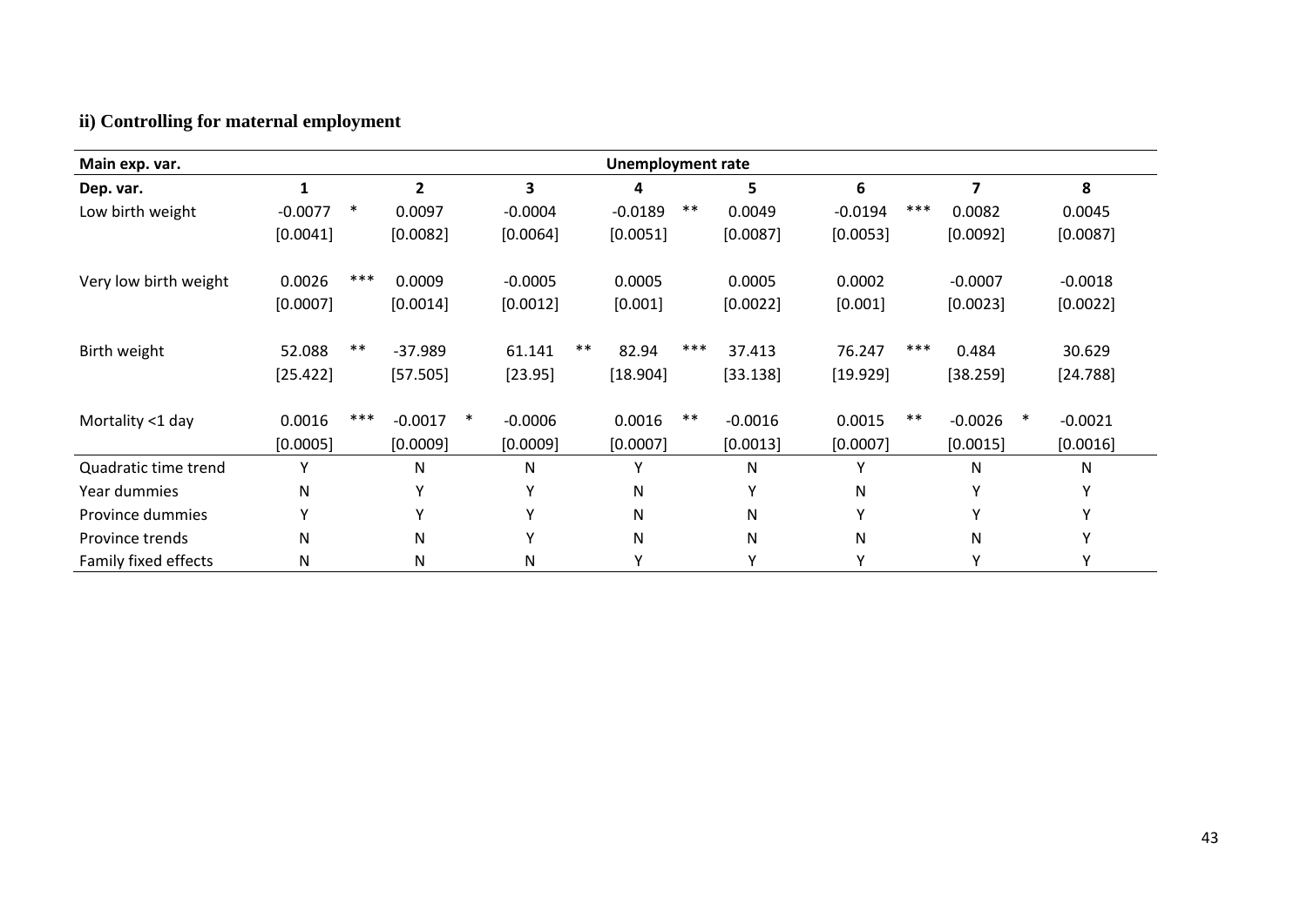#### **iii) Controlling for parents occupation**

| Main exp. var.        | <b>Unemployment rate</b> |        |                |        |                         |       |           |       |           |           |       |           |           |
|-----------------------|--------------------------|--------|----------------|--------|-------------------------|-------|-----------|-------|-----------|-----------|-------|-----------|-----------|
| Dep. var.             | 1                        |        | $\overline{2}$ |        | $\overline{\mathbf{3}}$ |       | 4         |       | 5         | 6         |       | 7         | 8         |
| Low birth weight      | $-0.007$                 | $\ast$ | 0.0095         |        | 0.0001                  |       | $-0.0183$ | ***   | 0.0049    | $-0.0187$ | ***   | 0.0081    | 0.0044    |
|                       | [0.004]                  |        | [0.0081]       |        | [0.0064]                |       | [0.0051]  |       | [0.0086]  | [0.0053]  |       | [0.0092]  | [0.0085]  |
| Very low birth weight | 0.0028                   | ***    | 0.0008         |        | $-0.0004$               |       | 0.0007    |       | 0.0005    | 0.0004    |       | $-0.0008$ | $-0.0018$ |
|                       | [0.0007]                 |        | [0.0014]       |        | [0.0012]                |       | [0.001]   |       | [0.0022]  | [0.001]   |       | [0.0023]  | [0.0022]  |
| Birth weight          | 48.152                   | $\ast$ | $-37.333$      |        | 59.831                  | $***$ | 79.713    | ***   | 37.356    | 73.079    | ***   | 1.125     | 31.278    |
|                       | [24.899]                 |        | [56.65]        |        | [24.086]                |       | [18.663]  |       | [33.336]  | [19.592]  |       | [38.328]  | [24.337]  |
| Mortality <1 day      | 0.0017                   | ***    | $-0.0017$      | $\ast$ | $-0.0007$               |       | 0.0018    | $***$ | $-0.0017$ | 0.0017    | $***$ | $-0.0027$ | $-0.0022$ |
|                       | [0.0005]                 |        | [0.0009]       |        | [0.0009]                |       | [0.0007]  |       | [0.0013]  | [0.0007]  |       | [0.0015]  | [0.0016]  |
| Quadratic time trend  | Y                        |        | N              |        | N                       |       | v         |       | N         | ۷         |       | N         | N         |
| Year dummies          | N                        |        | Y              |        | Υ                       |       | N         |       | Υ         | N         |       |           | v         |
| Province dummies      | Υ                        |        | Y              |        | Υ                       |       | N         |       | N         | Υ         |       |           | v         |
| Province trends       | N                        |        | N              |        | Υ                       |       | N         |       | ${\sf N}$ | N         |       | N         | ٧         |
| Family fixed effects  | N                        |        | Ν              |        | N                       |       | Y         |       | Υ         | Υ         |       | Υ         | Y         |

(\* significant at 90%; \*\* significant at 95%; \*\*\* significant at 99%)

Notes: Each coefficient comes from a separate regression. Micro data from birth certificates is aggregated by province and year (30 years, 50 provinces: N=1500). The unemployment rate is calculated at the province-year level from the Labor Force Survey for the second quarter of each year. Birth and death outcomes are matched to the unemployment rate by estimated year of conception. Regressions are estimated at the individual level. Robust standard errors clustered by province are in brackets.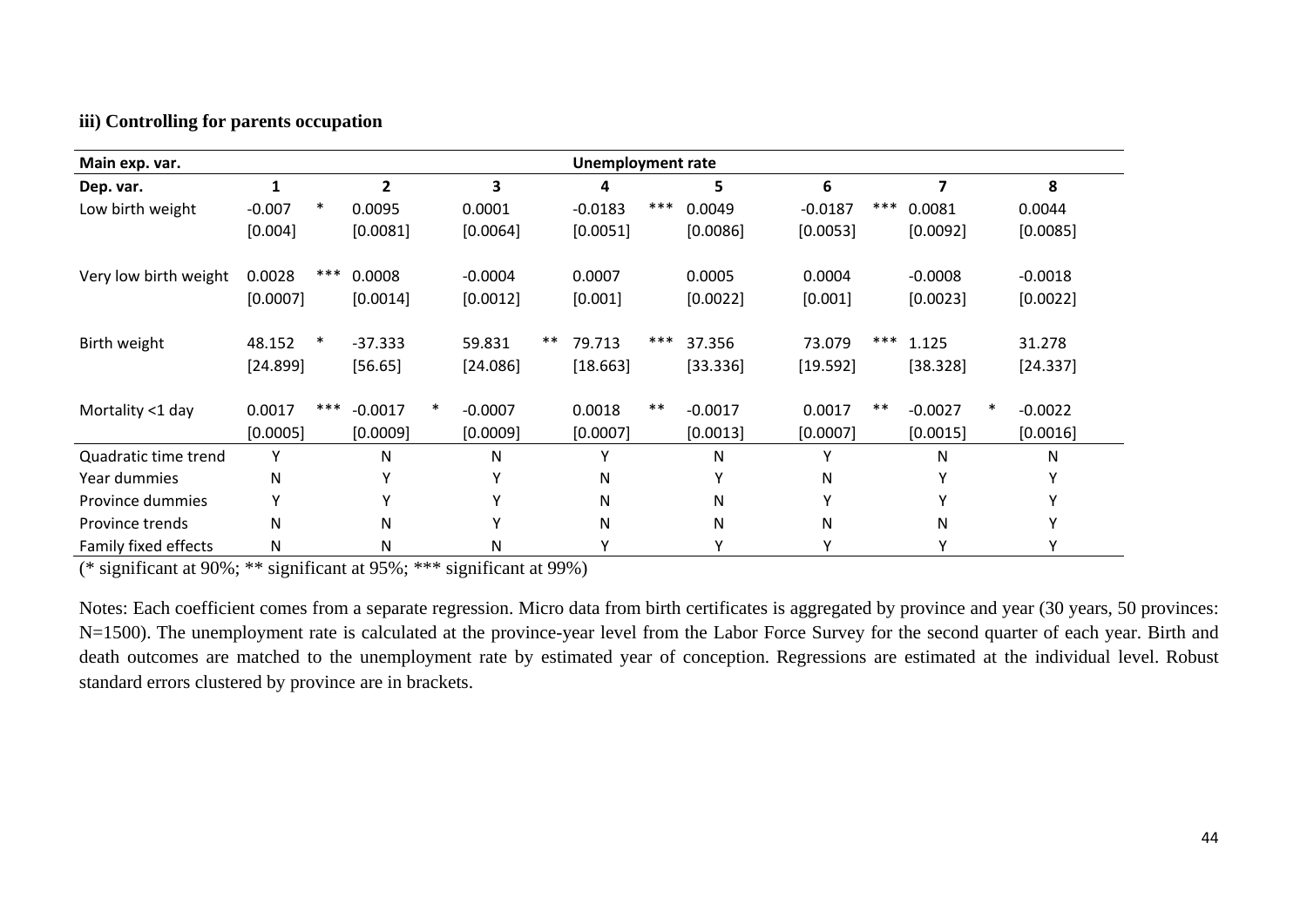| Table A6. Results with parents fixed effects by parents' occupation and region |  |  |  |
|--------------------------------------------------------------------------------|--|--|--|
|                                                                                |  |  |  |

# **i) By parents occupation**

| Main exp. var.        | <b>Unemployment rate</b> |        |              |       |                         |       |           |       |           |        |           |       |                |       |           |       |
|-----------------------|--------------------------|--------|--------------|-------|-------------------------|-------|-----------|-------|-----------|--------|-----------|-------|----------------|-------|-----------|-------|
| Low-skill             | 1                        |        | $\mathbf{2}$ |       | $\overline{\mathbf{3}}$ |       | 4         |       | 5.        |        | 6         |       | $\overline{7}$ |       | 8         |       |
| Low birth weight      | $-0.0084$                | $***$  | 0.0011       |       | $-0.0047$               |       | $-0.017$  | ***   | 0.0008    |        | $-0.0171$ | $***$ | 0.0039         |       | $-0.0001$ |       |
|                       | [0.0041]                 |        | [0.0072]     |       | [0.0065]                |       | [0.0057]  |       | [0.0097]  |        | 0.0059    |       | [0.0096]       |       | [0.0088]  |       |
| Very low birth weight | 0.0019                   | $\ast$ | $-0.0014$    |       | $-0.0019$               |       | $-0.0006$ |       | $-0.002$  |        | $-0.0007$ |       | $-0.0024$      |       | $-0.0032$ |       |
|                       | [0.0009]                 |        | [0.0015]     |       | [0.0015]                |       | [0.0015]  |       | [0.0025]  |        | 0.0016    |       | [0.0026]       |       | [0.0024]  |       |
| Birth weight          | 53.096                   | $***$  | 0.462        |       | 100.633                 | ***   | 79.087    | ***   | 64.856    | ∗      | 71.999    | ***   | 34.623         |       | 67.525    | $***$ |
|                       | [25.577]                 |        | [56.668]     |       | [28.179]                |       | [22.592]  |       | [37.296]  |        | 24.248    |       | [41.388]       |       | [29.578]  |       |
| Mortality <1 day      | 0.0011                   | $***$  | $-0.0019$    |       | $-0.0003$               |       | 0.0012    |       | $-0.0018$ |        | 0.0012    |       | $-0.0026$      |       | $-0.0021$ |       |
|                       | [0.0006]                 |        | [0.0012]     |       | [0.0011]                |       | [0.0009]  |       | [0.0019]  |        | 0.0009    |       | [0.0022]       |       | [0.002]   |       |
| High-skill            |                          |        |              |       |                         |       |           |       |           |        |           |       |                |       |           |       |
| Low birth weight      | $-0.0063$                |        | 0.0269       | $***$ | 0.0147                  |       | $-0.0205$ | $***$ | 0.0288    | $\ast$ | $-0.0208$ | $***$ | 0.0376         | $***$ | 0.0377    | $***$ |
|                       | [0.0051]                 |        | [0.0111]     |       | [0.0096]                |       | [0.0091]  |       | [0.0165]  |        | 0.0089    |       | [0.0172]       |       | [0.0175]  |       |
| Very low birth weight | 0.0044                   | $***$  | 0.0062       | $***$ | 0.0043                  | $***$ | 0.0027    |       | 0.0077    | $\ast$ | 0.0019    |       | 0.0048         |       | 0.0036    |       |
|                       | [0.001]                  |        | [0.0015]     |       | [0.0016]                |       | [0.0022]  |       | [0.0045]  |        | 0.0022    |       | [0.005]        |       | [0.0054]  |       |
| Birth weight          | 60.558                   | $***$  | $-116.832$   | $***$ | $-34.76$                |       | 98.642    | $***$ | $-15.187$ |        | 92.912    | $***$ | $-64.647$      |       | $-41.093$ |       |
|                       | [26.974]                 |        | [57.618]     |       | [23.788]                |       | [27.629]  |       | [48.206]  |        | 26.814    |       | [54.353]       |       | [30.834]  |       |
| Mortality <1 day      | 0.0025                   | $***$  | $-0.0014$    |       | $-0.0011$               |       | 0.0025    | $***$ | $-0.0004$ |        | 0.0023    | $***$ | $-0.0017$      |       | $-0.0009$ |       |
|                       | [0.008]                  |        | [0.0014]     |       | [0.0014]                |       | [0.001]   |       | [0.0022]  |        | 0.0011    |       | [0.0028]       |       | [0.0032]  |       |
| Quadratic time trend  | Υ                        |        | N            |       | N                       |       | Υ         |       | N         |        | Y         |       | N              |       | N         |       |
| Year dummies          | N                        |        |              |       |                         |       | N         |       | Υ         |        | N         |       | Υ              |       | Υ         |       |
| Province dummies      | Υ                        |        | Υ            |       | Υ                       |       | N         |       | ${\sf N}$ |        | Υ         |       | Υ              |       | Υ         |       |
| Province trends       | N                        |        | N            |       | Υ                       |       | N         |       | N         |        | N         |       | N              |       | Υ         |       |
| Family fixed effects  | N                        |        | N            |       | Ν                       |       | γ         |       | Υ         |        | Υ         |       | Υ              |       | Υ         |       |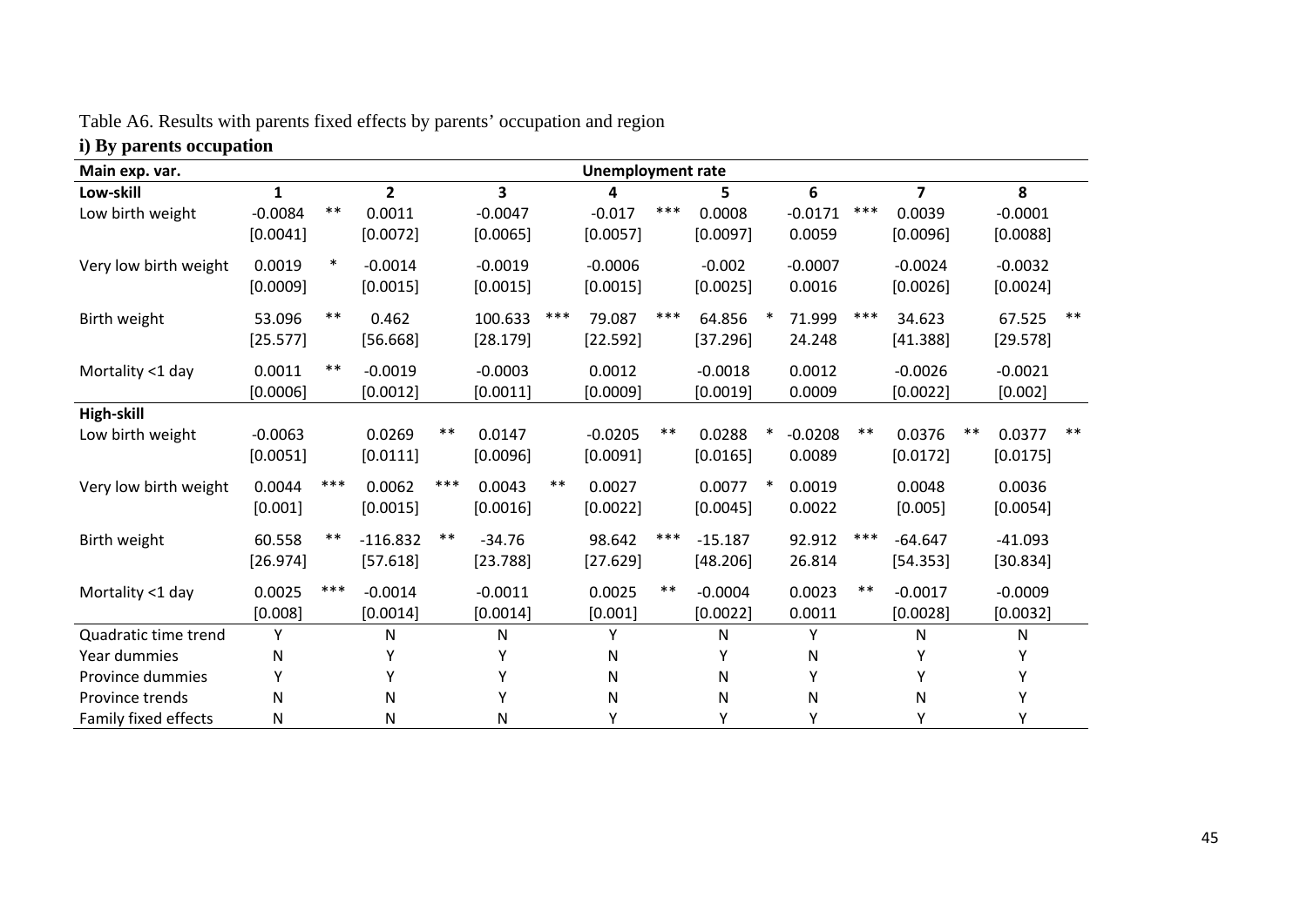| Main exp. var.        | <b>Unemployment rate</b> |       |                |        |           |  |           |        |           |       |           |        |                         |       |           |  |
|-----------------------|--------------------------|-------|----------------|--------|-----------|--|-----------|--------|-----------|-------|-----------|--------|-------------------------|-------|-----------|--|
| Dep. var.             | 1                        |       | $\overline{2}$ |        | 3         |  | Δ         |        | 5         |       | 6         |        | $\overline{\mathbf{z}}$ |       | 8         |  |
| Low birth weight      | $-0.0098$                | $***$ | 0.0012         |        | 0.0101    |  | $-0.0156$ | $***$  | 0.0117    |       | $-0.0159$ | $\ast$ | 0.0127                  |       | 0.0104    |  |
|                       | [0.0037]                 |       | [0.0058]       |        | [0.0072]  |  | [0.0075]  |        | [0.0096]  |       | [0.0077]  |        | [0.0096]                |       | [0.011]   |  |
| Very low birth weight | 0.0018                   | ***   | $-0.0018$      |        | $-0.0007$ |  | $-0.0002$ |        | $-0.0016$ |       | $-0.0003$ |        | $-0.0023$               |       | $-0.0032$ |  |
|                       | [0.0006]                 |       | [0.0018]       |        | [0.0023]  |  | [0.0016]  |        | [0.0033]  |       | [0.0016]  |        | [0.0033]                |       | [0.0033]  |  |
| Birth weight          | 96.358                   | ***   | 49793          |        | 59879     |  | 94.982    | ***    | 15.331    |       | 93.489    | ***    | 2.134                   |       | 21.881    |  |
|                       | [15.425]                 |       | [38.761]       |        | [46.83]   |  | [25.058]  |        | [40.516]  |       | [26.373]  |        | [47.026]                |       | [43.619]  |  |
| Late fetal death      | 0.001                    |       | $-0.003$       | $\ast$ | $-0.0006$ |  | 0.001     |        | $-0.002$  |       | 0.0011    |        | $-0.002$                |       | $-0.0001$ |  |
|                       | [0.0006]                 |       | [0.0015]       |        | [0.0011]  |  | [0.001]   |        | [0.0028]  |       | [0.0008]  |        | [0.0029]                |       | [0.0021]  |  |
| Dep. var.             |                          |       |                |        |           |  |           |        |           |       |           |        |                         |       |           |  |
| Low birth weight      | $-0.0051$                |       | 0.0316         | $\ast$ | 0.0071    |  | $-0.0199$ | $***$  | 0.0121    |       | $-0.02$   | $***$  | 0.014                   |       | 0.0074    |  |
|                       | [0.0069]                 |       | [0.0155]       |        | [0.0117]  |  | [0.0078]  |        | [0.0178]  |       | [0.0078]  |        | [0.019]                 |       | [0.0151]  |  |
| Very low birth weight | 0.0035                   | $***$ | 0.0047         | $***$  | 0.0016    |  | $-0.0007$ |        | 0.002     |       | 0.0005    |        | 0.0013                  |       | 0.0001    |  |
|                       | [0.0012]                 |       | [0.0018]       |        | [0.0022]  |  | [0.0015]  |        | [0.004]   |       | [0.0015]  |        | [0.0042]                |       | [0.0042]  |  |
| Birth weight          | 14.947                   |       | $-166.38$      | $***$  | 12.74     |  | 52.17     | $\ast$ | $-39.87$  |       | 49.23     |        | $-63.17$                |       | $-13.97$  |  |
|                       | [30.018]                 |       | [73.84]        |        | [29.96]   |  | [29.33]   |        | [72.23]   |       | [29.2]    |        | [76.39]                 |       | [35.64]   |  |
| Late fetal death      | 0.0018                   | $***$ | $-0.0015$      |        | $-0.0011$ |  | 0.0015    |        | $-0.004$  | $***$ | 0.0016    |        | $-0.0041$               | $***$ | $-0.003$  |  |
|                       | [0.0008]                 |       | [0.0016]       |        | [0.0016]  |  | [0.0011]  |        | [0.0017]  |       | [0.0011]  |        | [0.0018]                |       | [0.0019]  |  |
| Quadratic time trend  | Υ                        |       | N              |        | N         |  | ${\sf N}$ |        | N         |       | Υ         |        | N                       |       | ${\sf N}$ |  |
| Year dummies          | Ν                        |       | Υ              |        |           |  | N         |        | Υ         |       | N         |        | Υ                       |       | Υ         |  |
| Province dummies      |                          |       | Υ              |        |           |  | N         |        | Ν         |       | Y         |        | Y                       |       | Υ         |  |
| Province trends       | N                        |       | N              |        |           |  | N         |        | N         |       | N         |        | Ν                       |       | Υ         |  |
| Family fixed effects  | Ν                        |       | Ν              |        | N         |  | Υ         |        | Υ         |       | Y         |        | Υ                       |       | Υ         |  |

#### **ii) By income of the region**

(\* significant at 90%; \*\* significant at 95%; \*\*\* significant at 99%)

Notes: Each coefficient comes from a separate regression. Micro data from birth certificates is aggregated by province and year (30 years, 50 provinces). The unemployment rate is calculated at the province-year level from the Labor Force Survey for the 2nd quarter of each year. Birth and death outcomes are matched to the unemployment rate by estimated year of conception. Regressions are estimated at the individual level. Robust standard errors clustered by province are in brackets. "Poor regions" are those in the lowest half of the distribution of per capita income in 1980, "rich provinces" are those in the top half.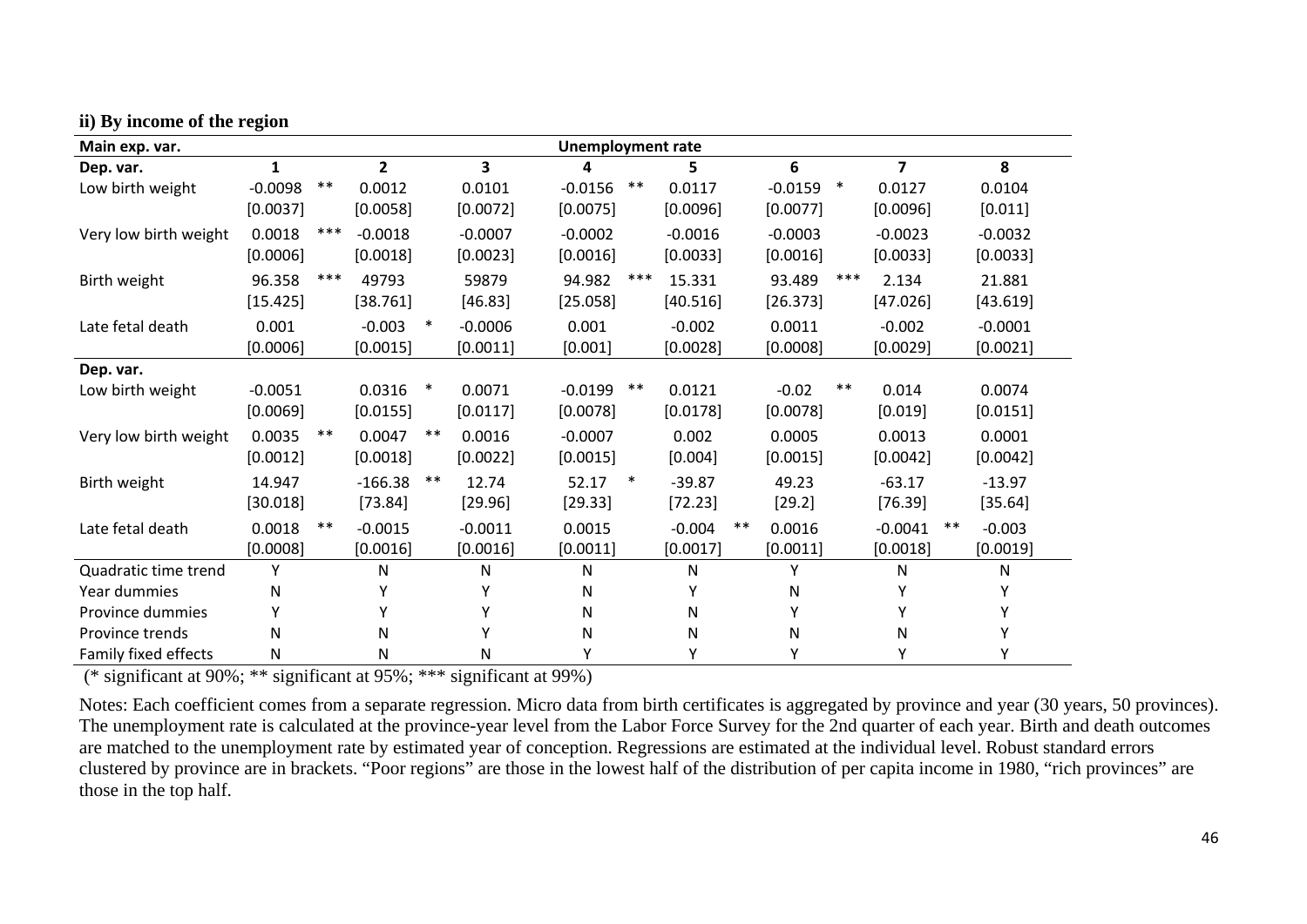| <b>Variable</b>             | N. Obs. | Mean   | Std. Dev. | Min      | <b>Max</b> |
|-----------------------------|---------|--------|-----------|----------|------------|
|                             |         |        |           |          |            |
| Self-reported health status | 44432   | 0.9573 | 0.2022    | 0        | 1          |
| Mental health               | 43567   | 0.9888 | 0.1052    | $\Omega$ | 1          |
| Currently a smoker          | 44389   | 0.3712 | 0.4831    | $\Omega$ | 1          |
| Alcohol past 2 weeks        | 44054   | 0.4695 | 0.4991    | $\Omega$ | 1          |
| Regular exercise            | 44163   | 0.4758 | 0.4994    | $\Omega$ | 1          |
| Hours of sleep              | 44231   | 7.56   | 1.24      | 1        | 24         |
| Weight (in kg.)             | 42653   | 61.7   | 10.9      | 25.0     | 170.0      |
| <b>Body Mass Index</b>      | 40379   | 23.5   | 4.0       | 14.0     | 49.9       |
| Age                         | 44521   | 34     | 10        | 17       | 50         |
| High-skilled                | 44521   | 0.1506 | 0.3577    | $\Omega$ | 1          |
| Unemployment rate           | 44521   | 0.1510 | 0.0766    | 0.0216   | 0.4101     |
| Year                        | 44521   | 1,999  | 8         | 1987     | 2011       |
|                             |         |        |           |          |            |

Table A7. Descriptive statistics health survey data (1987-2011)

Source: Spanish National Health Survey (1987, 1993, 1995, 1997, 2001, 2003, 2006, 2011), sample of women aged 17-45.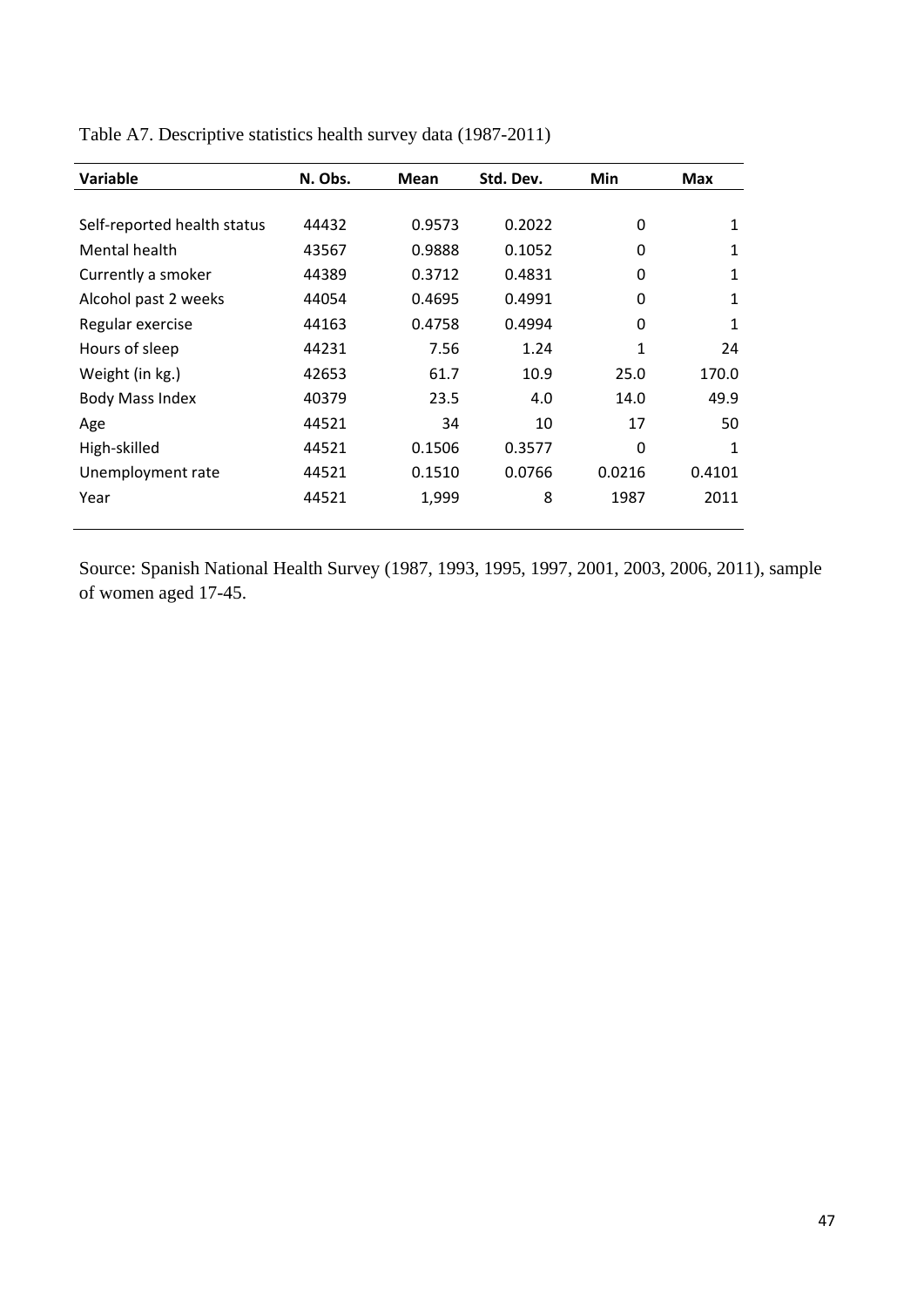Table A8. Health results by occupation and income of the region

| Low-skilled      |              |        | <b>Unemployment rate</b> |       |                         |     | Non-emp. rate |        |              |        |           |      |  |
|------------------|--------------|--------|--------------------------|-------|-------------------------|-----|---------------|--------|--------------|--------|-----------|------|--|
| Dep. var.        | $\mathbf{1}$ |        | 2                        |       | $\overline{\mathbf{3}}$ |     | 4             |        | 5            |        | 6         |      |  |
| Good health      | 0.068        | ***    | 0.072                    | ***   | 0.004                   |     | 0.025         |        | $-0.049$     |        | 0.048     |      |  |
|                  | [0.025]      |        | [0.025]                  |       | [0.047]                 |     | [0.053]       |        | [0.067]      |        | [0.084]   |      |  |
| Smoking          | $-0.177$     | $***$  | $-0.030$                 |       | 0.063                   |     | 0.201         |        | 0.065        |        | $-0.055$  |      |  |
|                  | [0.057]      |        | [0.051]                  |       | [0.109]                 |     | [0.171]       |        | [0.126]      |        | [0.186]   |      |  |
| Drinking         | $-0.381$     | $***$  | $-0.507$                 | $***$ | 0.050                   |     | $-0.069$      |        | 0.010        |        | $-0.035$  |      |  |
|                  | [0.102]      |        | [0.102]                  |       | [0.216]                 |     | [0.261]       |        | [0.299]      |        | [0.342]   |      |  |
| Exercise         | 0.021        |        | 0.101                    |       | 0.246                   |     | 0.330         |        | 0.523        | $***$  | 0.416     |      |  |
|                  | [0.091]      |        | [0.101]                  |       | [0.184]                 |     | [0.232]       |        | [0.250]      |        | [0.332]   |      |  |
| Hours of sleep   | 0.695        | ***    | 0.626                    | ***   | 0.450                   |     | 0.328         |        | $-0.367$     |        | 0.114     |      |  |
|                  | [0.153]      |        | [0.163]                  |       | [0.321]                 |     | [0.440]       |        | [0.336]      |        | [0.593]   |      |  |
| <b>BMI</b>       | 0.49         |        | 0.60                     |       | $-0.41$                 |     | $-0.60$       |        | $-1.70$      |        | $-1.51$   |      |  |
|                  | [0.43]       |        | [0.47]                   |       | [1.13]                  |     | [1.15]        |        | [1.06]       |        | [1.41]    |      |  |
| High-skilled     |              |        |                          |       |                         |     |               |        |              |        |           |      |  |
| Good health      | 0.089        | $***$  | 0.090                    | $***$ | 0.203                   | *** | 0.024         | ***    | 0.065        |        | 0.079     |      |  |
|                  | [0.035]      |        | [0.042]                  |       | [0.071]                 |     | [0.090]       |        | [0.102]      |        | [0.161]   |      |  |
| Smoking          | 0.095        |        | 0.299                    | $***$ | 0.171                   |     | $-0.096$      |        | $-0.065$     |        | $-0.228$  |      |  |
|                  | [0.089]      |        | [0.118]                  |       | [0.241]                 |     | [0.302]       |        | [0.275]      |        | [0.415]   |      |  |
| <b>Drinking</b>  | $-0.285$     | $\ast$ | $-0.471$                 | ***   | $0.539$ *               |     | 0.344         |        | 0.819        | $***$  | 0.700     |      |  |
|                  | [0.151]      |        | [0.157]                  |       | [0.284]                 |     | [0.399]       |        | [0.324]      |        | [0.440]   |      |  |
| Exercise         | 0.136        |        | 0.191                    |       | 0.291                   |     | $-0.159$      |        | 0.577        |        | $-0.251$  |      |  |
|                  | [0.157]      |        | [0.212]                  |       | [0.281]                 |     | [0.337]       |        | [0.405]      |        | [0.524]   |      |  |
| Hours of sleep   | 0.384        |        | 0.231                    |       | 0.141                   |     | 0.545         |        | $-1.324$     | **     | $-1.181$  |      |  |
|                  | [0.320]      |        | [0.420]                  |       | [0.656]                 |     | [0.831]       |        | [0.652]      |        | [0.964]   |      |  |
| <b>BMI</b>       | $-1.35$      |        | $-0.51$                  |       | $-2.68$                 |     | $-3.98$       | $\ast$ | $-4.14$      | $\ast$ | $-8.07$   | $**$ |  |
|                  | [1.00]       |        | [1.08]                   |       | [1.88]                  |     | [2.24]        |        | [2.31]       |        | [3.08]    |      |  |
| Cubic in age     | Υ            |        | Υ                        |       | Υ                       |     | Υ             |        | Υ            |        | Υ         |      |  |
| Province dummies | Υ            |        | Y                        |       | Υ                       |     | Υ             |        | Υ            |        | Υ         |      |  |
| Quadratic trend  | Υ            |        | Υ                        |       | ${\sf N}$               |     | ${\sf N}$     |        | ${\sf N}$    |        | ${\sf N}$ |      |  |
| Year dummies     | ${\sf N}$    |        | ${\sf N}$                |       | Υ                       |     | Υ             |        | Υ            |        | Υ         |      |  |
| Province trends  | Ν            |        | ${\sf N}$                |       | ${\sf N}$               |     | Υ             |        | $\mathsf{N}$ |        | Υ         |      |  |

# **i) By main earner's occupation**